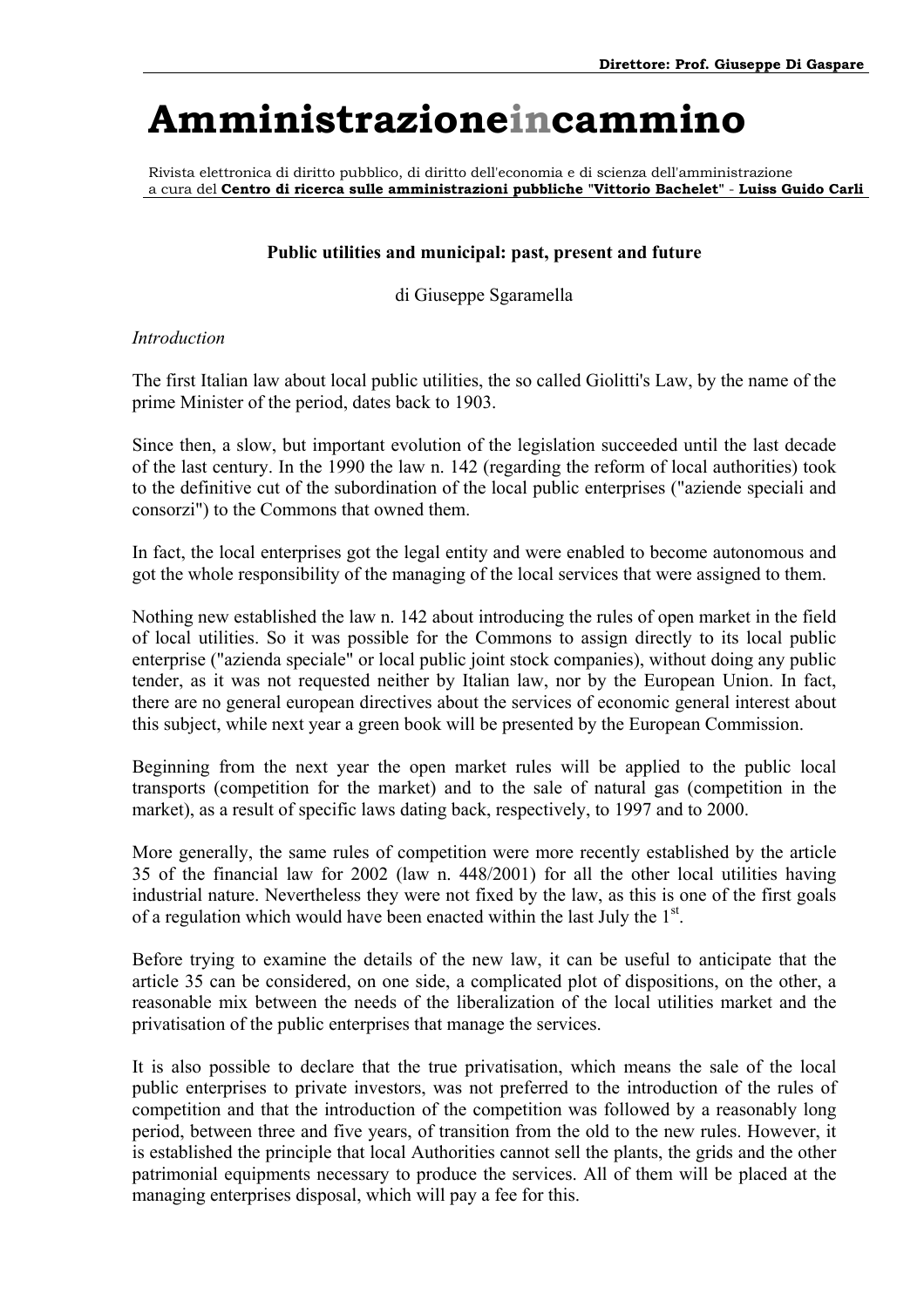Rivista elettronica di diritto pubblico, di diritto dell'economia e di scienza dell'amministrazione a cura del **Centro di ricerca sulle amministrazioni pubbliche "Vittorio Bachelet"** - **Luiss Guido Carli**

It is also important to underline that there are some dispositions that encourage the merging of local enterprises to make up stronger ones able to face the competition with the other competitors.

Last, but not least, it is necessary to add now that the article 35 settles the so called formal privatisation, which consists in the obligatory transformation by the local Authorities of all the "aziende speciali" that manage industrial services into joint stock companies. The Commons can do this operation with simplified procedures until June the  $30<sup>th</sup> 2003$ .

*1. A deeper explanation of the most important contents of the article 35 of the law n. 448/2001* 

### *Enforcement of the article 35*

It is worth specifying that the article 35 of the law n. 448/2001 renews the article 113 of the Italian law about local Authorities and introduces the new article 113-*bis*. It is also interesting to underline that it is possible to apply the renewed article 113 when proper dispositions ruling specific local services miss. In fact, it has been said by professor Giuseppe Di Gaspare that the article 35 is a disposition that only eventually can be applied.

Particularly, the article 35 will be applied when the rules of the liberalized market miss completely. This is the reason why it is possible to say that the new rules can be applied to the services of water supply and of waste management, while they cannot be generally applied to the services of local public transports and of gas distribution (as the gas sale will be completely liberalized since January the 1st 2003).

### *Industrial and non-industrial services*

One of the most important contents of the regulation consists in the definition of the services of industrial nature.

As the local public transports and the water supply are expressly mentioned by the article 35, it is possible to say that these services belong to the kind of industrial services. About the other ones it is only possible to make some supposition, based on the experience in the subject. So it is possible to imagine that also services like waste-management and gas distribution belong to the same category.

The solution that will be given by the regulation is important also for the reason that all the other local public services will be regulated by different dispositions of law.

It is possible to affirm that the Italian common law conception of "industrial activity" is not at all useful to inspire the Government, as the meaning leads to the production of goods or to the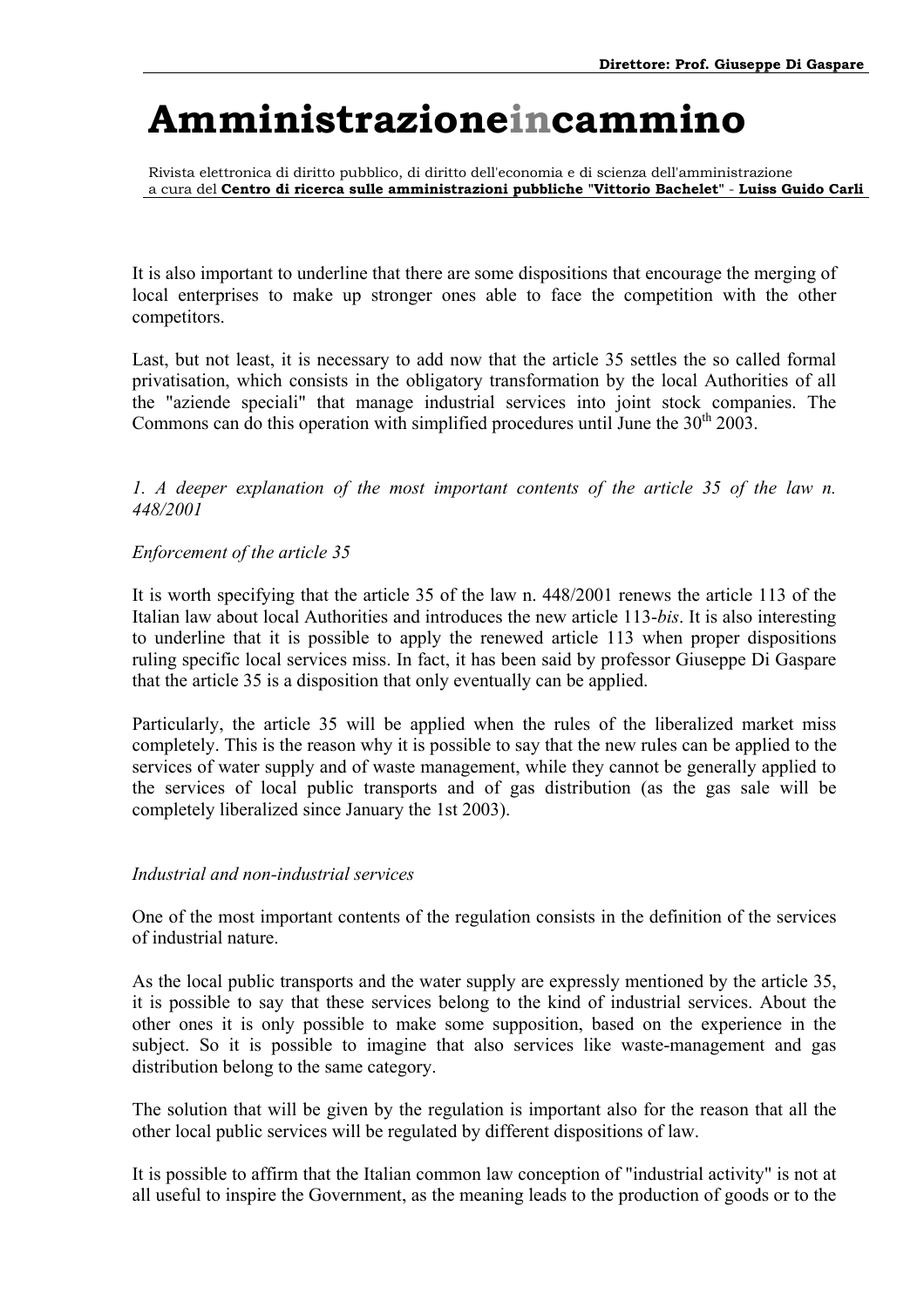Rivista elettronica di diritto pubblico, di diritto dell'economia e di scienza dell'amministrazione a cura del **Centro di ricerca sulle amministrazioni pubbliche "Vittorio Bachelet"** - **Luiss Guido Carli**

transformation of original materials in different and new ones. Here it is more likely that the meaning to give to the concept of "industrial services" is related to the use of the plants, the grids and the patrimonial equipments in the production of the services.

### *About the ownership of plants, grids and patrimonial equipments*

The new article 113 states that the local Authorities cannot sell their own plants, grids and other patrimonial equipments that are involved in the production of the public utilities. This means that the privatisation does not touch the investments that local Authority, directly or by their own enterprises, made in the years.

Nevertheless they can found a joint stock company, whom they give to the ownership of the plants, of the grids and of the other patrimonial equipments. The same local Authorities cannot sell the majority of the shares of this company.

If already exist companies which are the owners of all these goods, the local Authorities must divide the companies into two, giving to one of them, in the same way, the ownership of the plants, of the grids and of the other patrimonial equipments. The other company keeps the managing of the services, but, on the contrary, they can be even sold by the local Authorities.

The  $31<sup>st</sup>$  of December 2002 should be the last day to make all these operations. It is unlikely that the term will be respected, as it is not yet at all clear what are the other patrimonial equipments that must be given to the company which administrates the ownership of them. This should be, in fact, one of the tasks of the Regulation.

### *The managing of the utilities in the draft of the new law.*

It has just been said that the ownership of the instruments for the production of the services must be separated by the managing of them. Now it is necessary to explain that the usual way of managing a local service consists in the sale of it to the clients and in keeping the plants and the grids in normal efficiency, in making the necessary investments to improve and to modernize technically the same plants, grids and other patrimonial equipments.

The public tenders will be done to find the company that will do all that. Later more details about will be given.

Now it is necessary to inform that the law settles that another specific law can distinguish the activity consisting in the sale of the service from the activity of keeping in efficiency all the plants and the grids necessary to produce the same services.

Both the activities can be attributed by a public tender, but the second one can be also directly given to a company whose majority of shares is owned by the local Authority. The same company can even be the owner of the mentioned plants, grids and so on.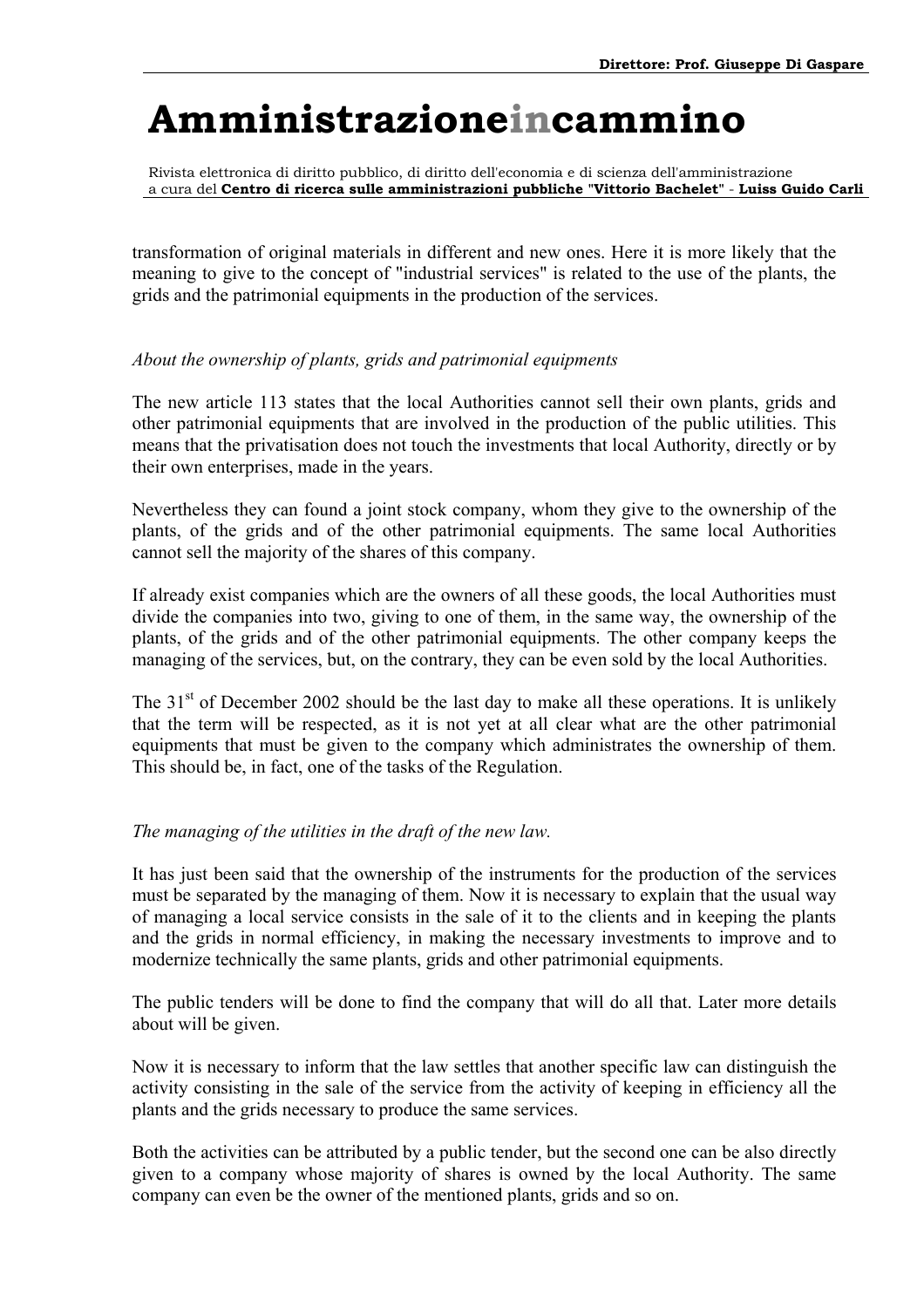Rivista elettronica di diritto pubblico, di diritto dell'economia e di scienza dell'amministrazione a cura del **Centro di ricerca sulle amministrazioni pubbliche "Vittorio Bachelet"** - **Luiss Guido Carli**

This solution should improve the liberalization of the services sale. The only concrete example is given by the sale of the gas that will be completely liberalized since the beginning of the next year.

### *The public tenders and the role of the local Authorities*

The new rules on local utilities change completely the role of the local Authorities that once had more solutions in the choice of the way of managing the utilities. In fact, they could both to entrust a service to a local enterprise ("azienda speciale" or joint stock company) or to give it in concession, through a public tender (that usually was done only for the first time and after was renewed without any kind of contest).

As it was told before, now local Authorities become above all the regulators and at the same time they can be the owners (even of a part) of the enterprise managing the services.

So while once a typical situation of hierarchy marked the partnership between the local Administrations and their own enterprises, now they can use just the owner powers and the regulator powers, that are based on a "contract of service".

This contract sets now the rules (economic details included) of the partnership between the local Authorities and the enterprises chosen through the public tenders.

It can be useful to underline that the legislator established just the basic principles about the public tenders. It is possible to distinguish two stages: the first consists in the settlement of the standards of quality, of quantity, environmental, of safety and of equal distribution. The law gives this task to the national Authorities, if they exist. If they do not, it becomes a local Authorities task.

The second stage consists in the public tenders. The article 35 sets the criteria that the local Authorities must use to choose the best offer, such as the best level of: the quality, of the safety, of the economic value, of the investments plan, of the plants and grids improvement and of technologic innovation.

The regulation should set more detailed rules about the tenders to assure the most homogeneous application of the competition in the Country.

It is necessary to underline that the law does not admit to the tenders those companies that control or are controlled or are related to other companies managing utilities without having won a public tender. This rule is not applied in the transition period.

*The transition period from the old t the new rules*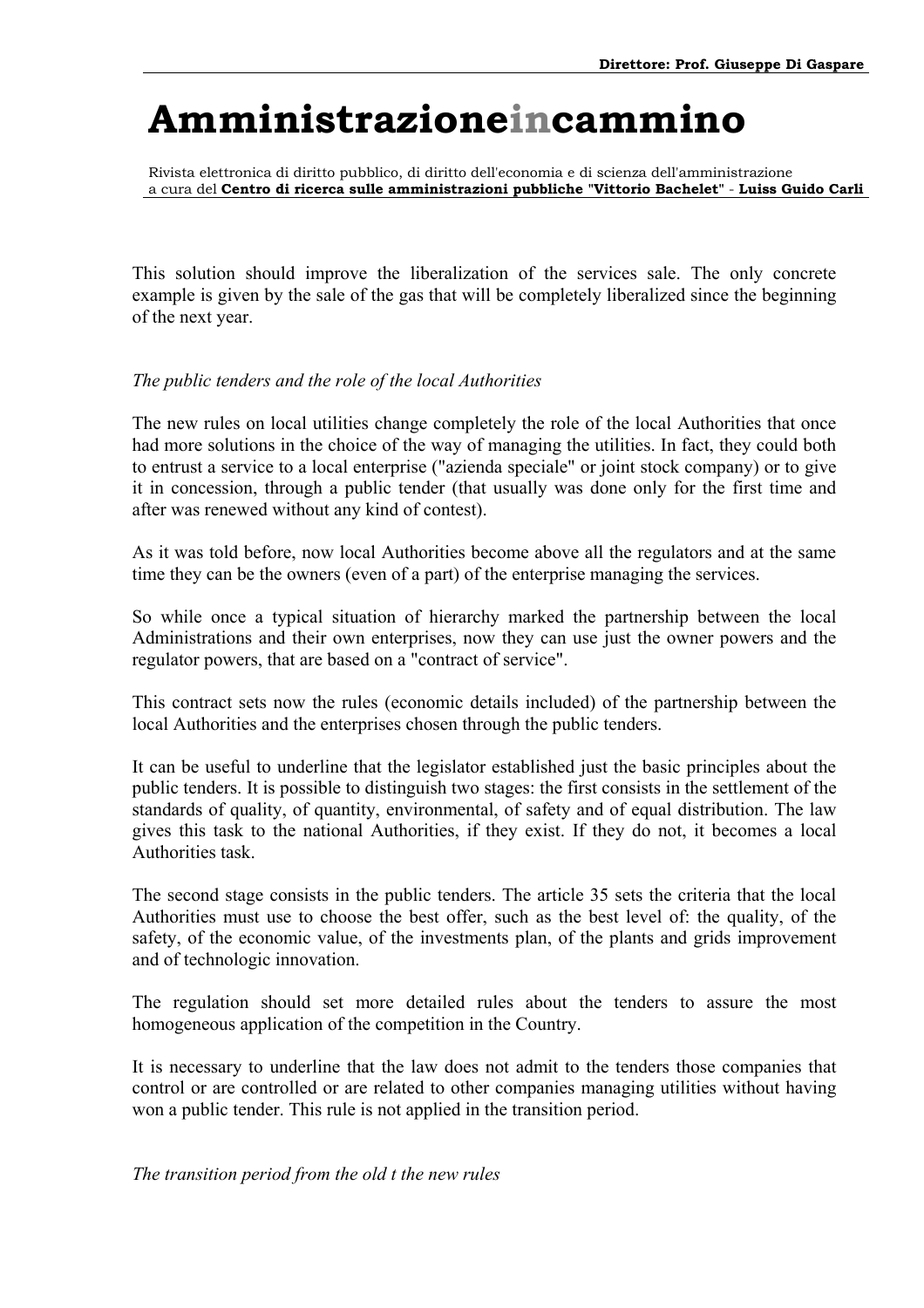Rivista elettronica di diritto pubblico, di diritto dell'economia e di scienza dell'amministrazione a cura del **Centro di ricerca sulle amministrazioni pubbliche "Vittorio Bachelet"** - **Luiss Guido Carli**

The article 35 delays for a few years the application of the new rules. It is in fact necessary to prepare the market and the local Administrations to the new situation.

As it was told above, the regulation will set how long the period of transition will last. Anyway the law sets that it cannot be neither shorter than three years, nor longer than five. But it will be possible to extend the period if mergers will be done by the companies or the local Authorities will decide to privatise the for a wide amount (selling at least the 40 or the 51% of the shares).

Even the length of these extensions will be set by the regulation.

### **Conclusions**

It is not possible to forecast what will be the future of the local enterprises. Some of them are now quoted on the stock exchange. Several of them are merging or are buying other companies to reach larger dimensions. It is impossible to say what will happen if they will not win the public tenders in the Commons that own them.It is sure anyway that in a few years the sector of the Italian local public companies will be deeply different from the present.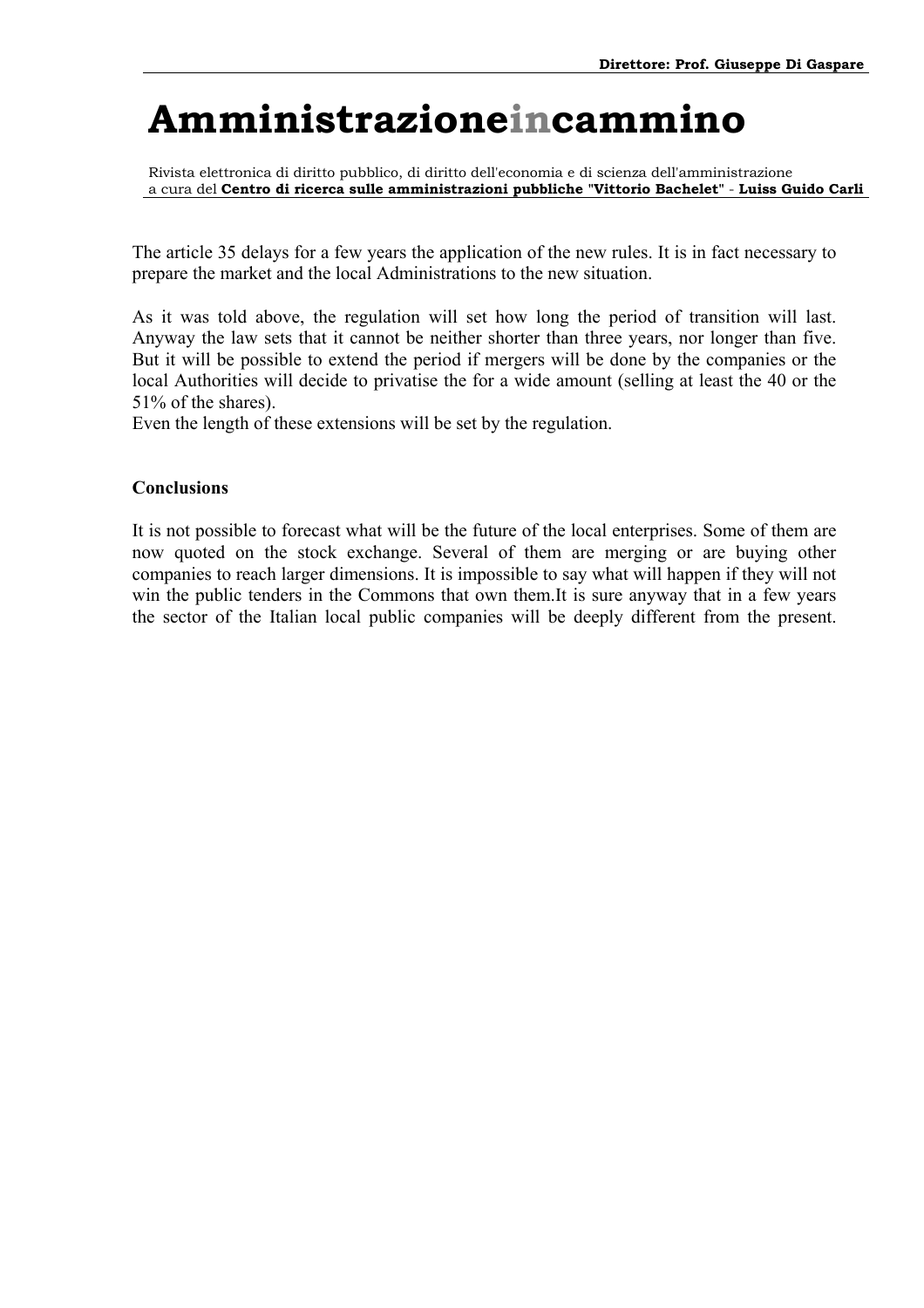Rivista elettronica di diritto pubblico, di diritto dell'economia e di scienza dell'amministrazione a cura del **Centro di ricerca sulle amministrazioni pubbliche "Vittorio Bachelet"** - **Luiss Guido Carli**

#### The German public supply industry within the European legal framework – **with special view to articles 16 and 86 II ECT**

di Martin Burgi

#### **I. Thematic framework – municipal undertakings**

Tying in with the legal status of municipal undertakings within the German legal framework my lecture focuses the European legal framework. Therefore I will talk about the future of a specific political tool used for political formation of society: the entrepreneurial activity of the public sector. Up to the liberalisation of the energy sector, it were predominantly municipal public undertakings who supplied consumers with energy and who disposed of the distribution grids. Until now the so called "Stadtwerke" are central leading actors in the energy markets  $-$  namely as partners as well as competitors of the private energy supply companies. What is their future in Europe? This questions concerns the energy sector and furthermore the supply with water, the disposal of wastage and sewage as well as public transport. All these sectors are denominated with the term "services of general interest" or (in Germany) "Daseinsvorsorge". In the following the activities of municipal undertakings in this field will be covered.

The ECJ states in constant judicature that undertakings in the sense of art. 81 ff. ECT include every entity engaged in an economic activity excluding administrative acts where the exchange of the rendered service and the financial reward are a mere formality. Regarding the terms of the transparency directive undertakings are public if the public authorities may exercise directly or indirectly a dominant influence by virtue of their ownership of it, their financial participation therein, or the rules which govern it. Because of this definition neither the organisational form as such nor the question whether the undertaking serves a public purpose in a direct or indirect manner is relevant.

#### **II. The entrepreneurial layer of Community Law**

The ECT constitutes an open market economy with free competition (art. 4 I ECT) and proclaims competition not only indirectly by using the fundamental rights of the competitors but directly as a main principle of configuration. Therefore the treaty created a foundation for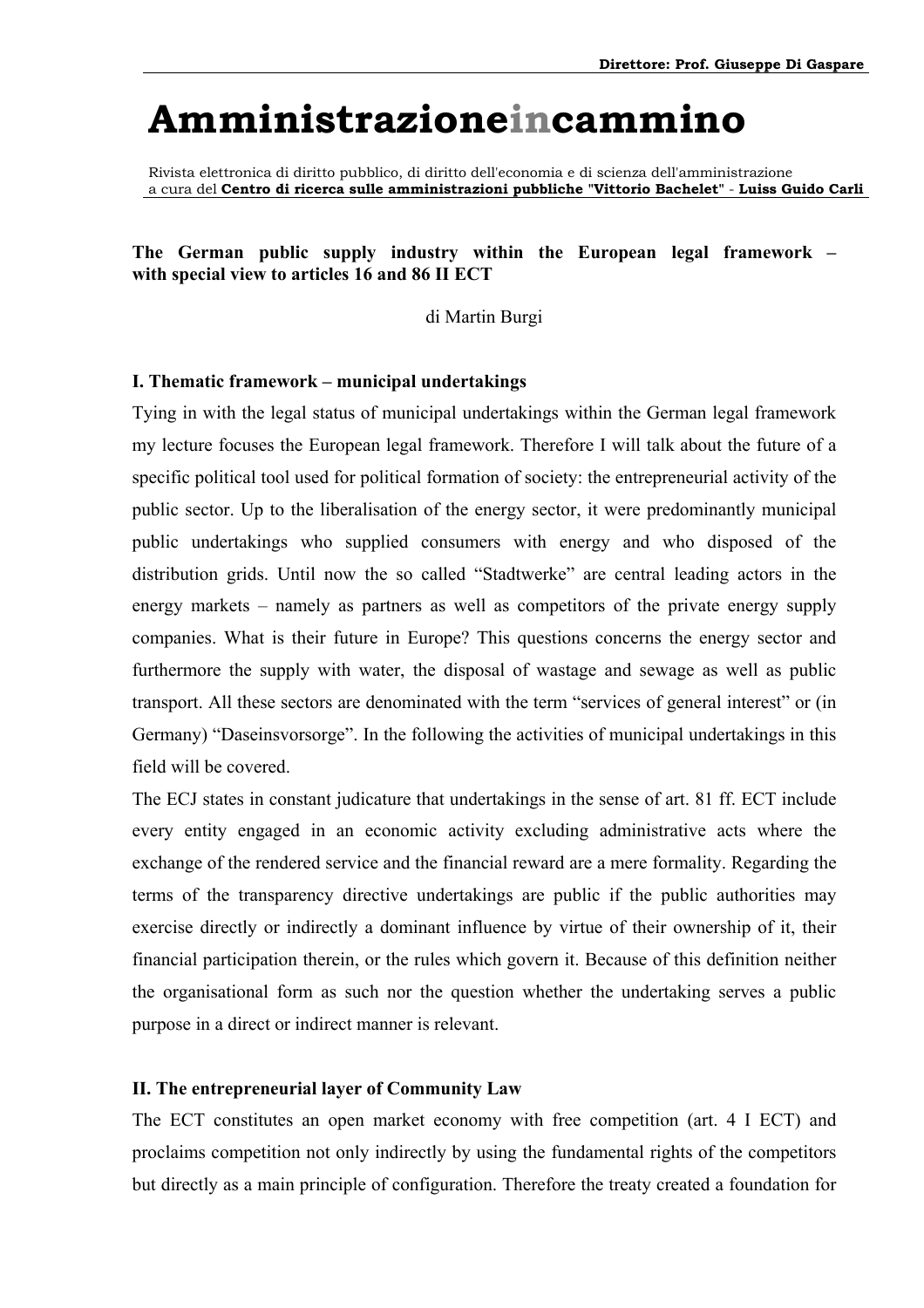Rivista elettronica di diritto pubblico, di diritto dell'economia e di scienza dell'amministrazione a cura del **Centro di ricerca sulle amministrazioni pubbliche "Vittorio Bachelet"** - **Luiss Guido Carli**

a brilliant process of stimulating economic activities by overcoming economic and legal barriers for the free movement of goods, persons and services. Single measures targeted not only at existing markets but opened state-dominated markets for private entrepreneurial competitors by the use of liberalisation. But by opening new areas and chances for entrepreneurship through community law, entrepreneurship has become more attractive for the State, too.

A glance into chapter one of title VI of the ECT proves that this is a first hint to the fact that public and private companies are in principle equally treated. Art. 86 I ECT obliges the Member States to equal treatment and art. 86 II ECT equates the companies as such. Therefore the anti-trust law of art. 81, 82 ECT is applicable and it is possible to refer to the fundamental freedoms and in my opinion to European fundamental rights. The equal treatment is consequently implemented and can be found even behind regulations discriminating ostensibly public undertakings like the public procurement law or the commitment to the fundamental freedoms. These regulations serve for eliminating influence of the state and guarantee consequently equal opportunities in the economic competition. Another example is the regulation of state-aids. It may seem that by strictly controlling the financial transfer of Member States to their companies their means of existence are endangered. But these financial transfers are state aids in the sense of art. 87 f. ECT only if in similar circumstances a private shareholder, having regard to the foreseeability of obtaining a return and leaving aside all social, regional-policy and sectoral considerations, would have *not* subscribed the capital in question. This means in other words that specific circumstances, which are not economic justified, must appear to turn an investment into a potential illegal state aid. In this way the so called market investor test shows concisely the concern of equal treatment in the economic competition.

If the state is looked upon as a mere economic entity the European law opens wide range of possibilities as long as the state complies the rules of the competition-game. But let's see whether this assessment has to be modified because under German appreciation public undertakings should only be used for the realisation of political intentions.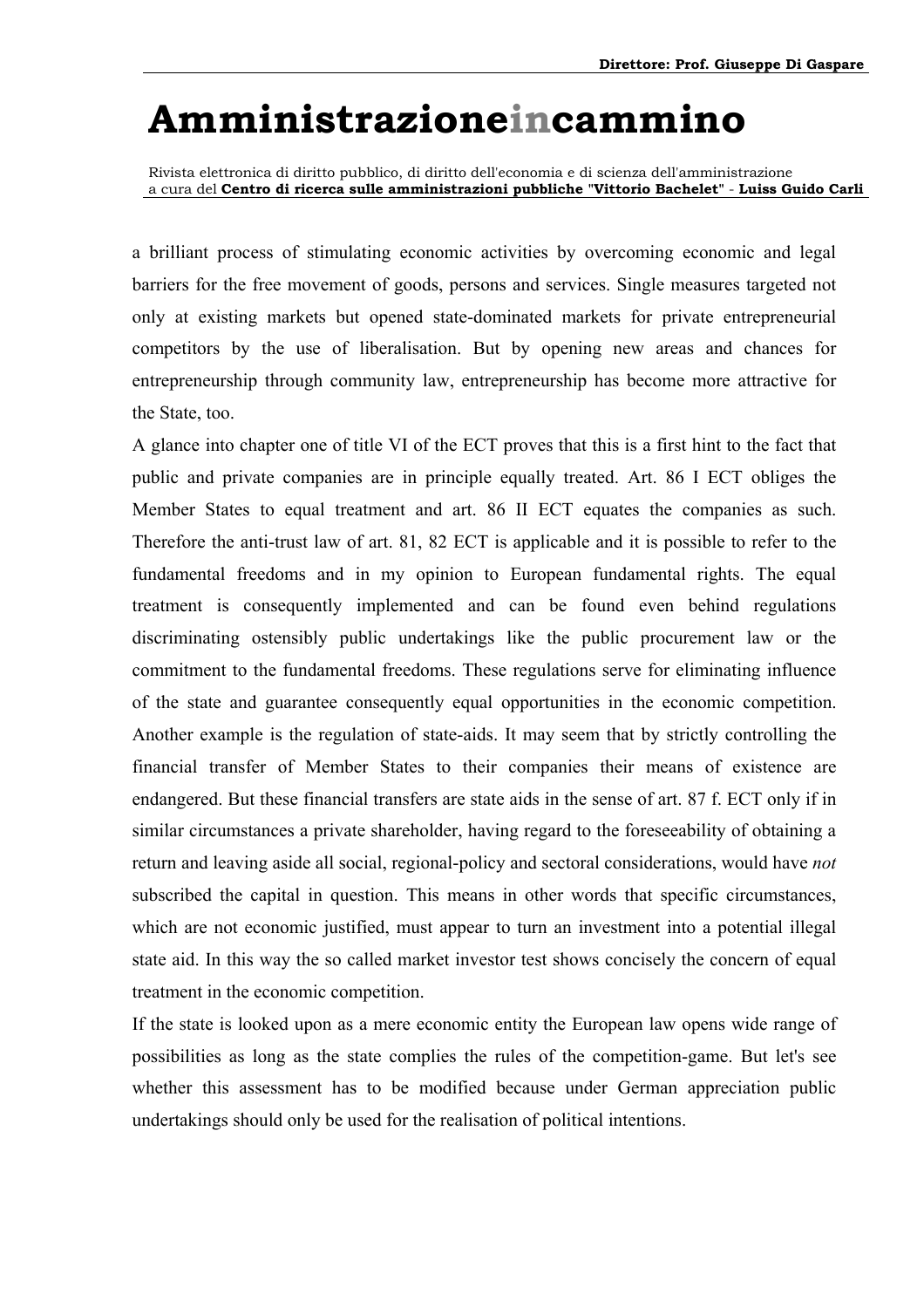Rivista elettronica di diritto pubblico, di diritto dell'economia e di scienza dell'amministrazione a cura del **Centro di ricerca sulle amministrazioni pubbliche "Vittorio Bachelet"** - **Luiss Guido Carli**

#### **III. The political layer of Community Law**

#### **1. No determination of deployment and organisational design**

As a consequence of the equal treatment neither the ownership nor the instrumentation of public companies are determined by community law. It doesn't insist on the pursuit of a public purpose and doesn't contain a subsidiarity-clause. Further on it isn't opposed to translocal or transnational competition of municipal undertakings and doesn't regiment the legal form of such undertakings. Therefore the Commission's description of the legal situation as neutral and free on composition is correct and even the ECJ knows that public undertakings may function as instruments of economic and social policy. The preceding assumption, that community law opens a range of possibilities not provided by national law, seems to be confirmed.

#### **2. Determination of the economic framework**

However, even the community law constitutes componential barriers for the pursuit of public purposes on the political layer, in fact through the ties of the competition law which is guarded by the often unpredictable Commission and ECJ. These barriers can nevertheless be overridden because under specific circumstances community competition law may be inapplicable:

This is expressed by art. 86 II ECT, whereupon undertakings entrusted with the operation of services of general economic interest shall be subject to the rules on competition *only* insofar as the application of such rules does not obstruct the performance, in law or in fact, of the particular tasks assigned to them. This provision has the effect that every single discrepancy from competition rules, for example state aids or monopolies, has to be legitimated in a rational way, otherwise the concerned structures have to be changed. Because the justification has to be controlled by community institutions, the underlying facts have to be prepared and presented in an adequate manner. The already mentioned transparency directive aims at that concern in a way that henceforth the internal organisation of companies is included and an isolated accounting for different business divisions is required.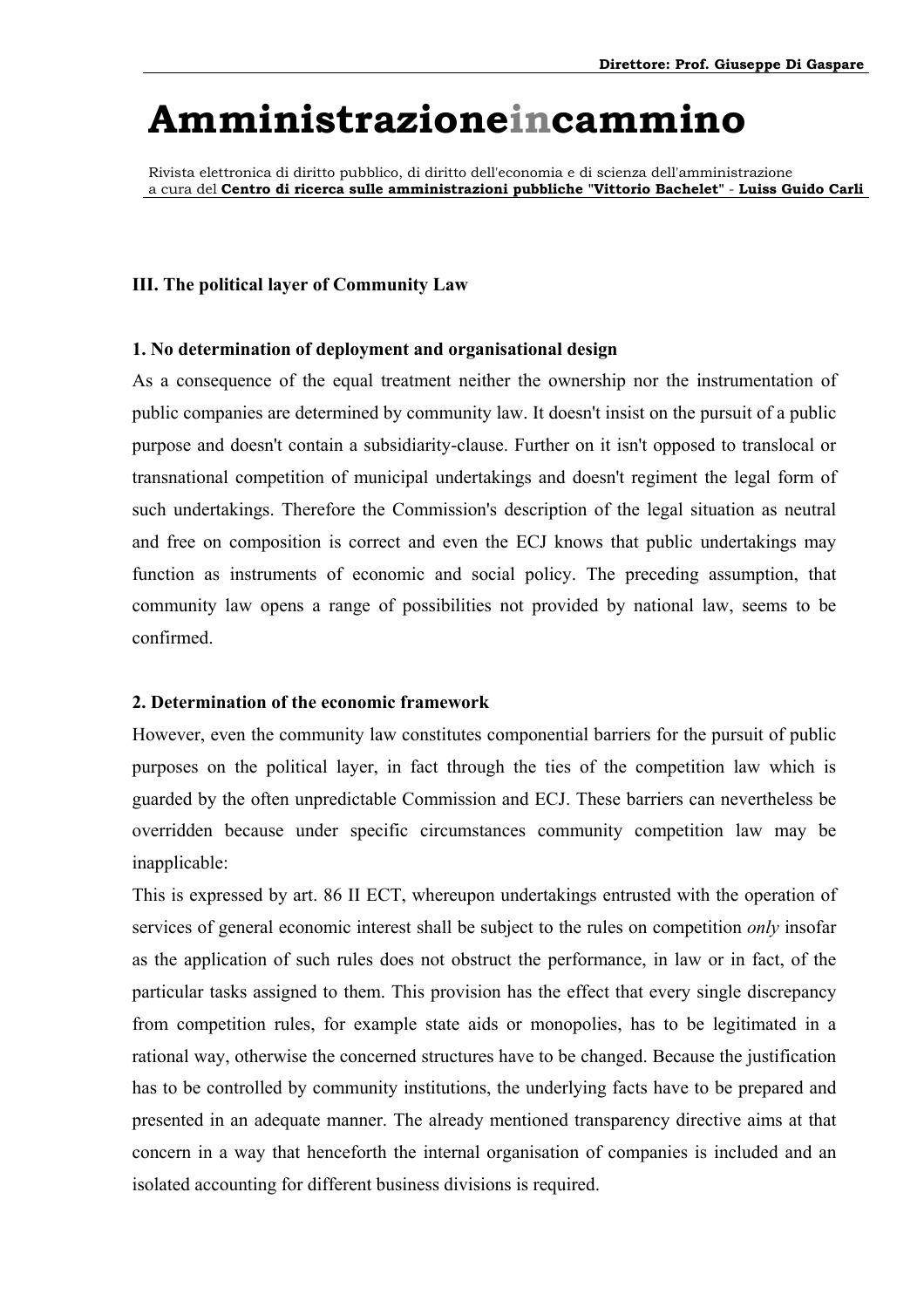Rivista elettronica di diritto pubblico, di diritto dell'economia e di scienza dell'amministrazione a cura del **Centro di ricerca sulle amministrazioni pubbliche "Vittorio Bachelet"** - **Luiss Guido Carli**

As regards to contents the line of community case law inclines softly towards the services of general economic interest. That can be recognised in an acceptation of a definition scope and especially in a certain exercise of restraint regarding the so-called "obstruction-verification" which can be seen in the *Corbeau*-case. One reason for this can be spotted in art. 16 ECT, which must be understood as a protection rule in favour of services of general economic interest. However it is too far-fetched to proclaim the promotion of the public service as a principle of the ECT drawing the conclusion that the leading principle of economic competition has to be balanced with and interpreted in concordance to this. On the contrary art. 16 ECT may only facilitate the legal argumentation for exceptions of the competition principle but is not able to change the proportion of rule and exception.

#### **3. Position-fixing in the competition of institutions**

After having sketched the basic data regarding the community law environment the role of public undertakings as a control media in the European context can be analysed at this point. Till now usually the perspective of a comparison to private undertakings is dominating this consideration. But let's see the picture while changing the perspective and looking at public undertakings in competition to other means of control. In other words: How does community law affect the competition of institutions?

#### **a) Functional inadequacy caused by disregard of the specifics of the control media**

At first we have to take a closer look to the determinants provided by community law for the regulation of public undertakings. It can be easily recognised that art. 86 I ECT mentions public undertakings separately but that the justification norm art. 86 II ECT as well as the protection norm art. 16 ECT are formulated neutral in regard to the legal entity. They refer only in an unspecified way to the entrustment with the operation of services of general economic interest. In the following it has to be shown that the exercise of legislation and control exhibited by community institutions makes the appropriate fulfilment of functions assigned to public undertakings considerable difficult. This will become very clear regarding the layer of justification.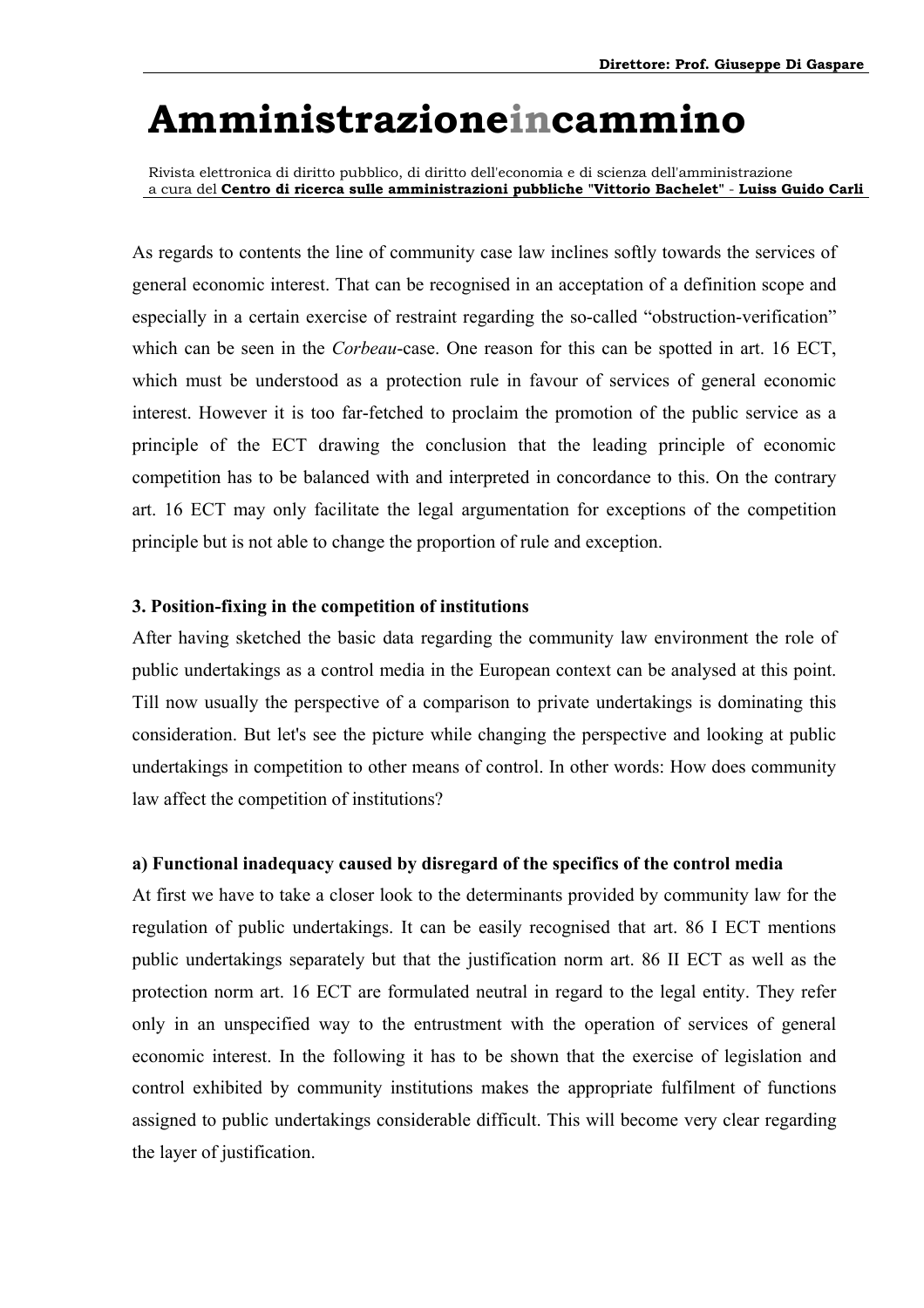Rivista elettronica di diritto pubblico, di diritto dell'economia e di scienza dell'amministrazione a cura del **Centro di ricerca sulle amministrazioni pubbliche "Vittorio Bachelet"** - **Luiss Guido Carli**

Art. 86 II ECT ties in functionally with a single service, whereas public undertakings combine typically different elements of public and private service in a single organisational way to balance costs and benefits internally. That means that the specific character of German shaped public undertakings lies in the integrated or holistic approach as opposed to the single-service approach of art. 86 II ECT. Because of the latter the Commission and the ECJ interpret namely art. 86 II ECT as a segmentation imperative what stands for the fact that every single state aid and every single preferential position has to be allocated to a single concrete service whose specifics  $-$  allegedly certifiably through the transparency directive  $-$  have to justify the state-aid. Furthermore it is until now not secure that the instrumentation of public undertakings through private law acts, which can be often found in Germany, can be understood as an entrustment in the sense of art. 86 II ECT at all because it is conceivable that every single service has to be inflicted explicitly through a public law act. To sum up, in the German point of view an offer of a public undertaking in the field of services of general economic interest is an entire package containing elements of cross-subsidisation whereas the EC looks after the net incremental cost of every single service. But even where it is possible to name every single service it is doubtful whether and how services with a political character can be commercialised. For example, how much is it worth that a public sewage company tries politically motivated to convince its costumers from the benefits of sewage avoidance or that a municipal transportation enterprise educates apprentices beyond economic rationality? It seems that the Treaty isn't as aware to these phenomena of pursuance of political aims as to the repeatedly mentioned exercise of official authority. To make matters worse for the local layer municipal self-government isn't guaranteed by community law.

If you look at the conditions of rules binding public undertakings  $-$  an examination preliminary to the till now discussed question of justification – another piece of evidence for the thesis of disdain for the specifics of public undertakings and their controlling function can be found easily: Financial assistance given by the state loses its character of a state-aid as it is granted in exchange for a quid pro quo of the receiving company. But we have already seen that the ECJ with regard to the market investor test excludes every social and regional-policy consideration which otherwise could possibly provide for a adequate reward. These excursive considerations prove in my eyes that community law doesn't handle adequately public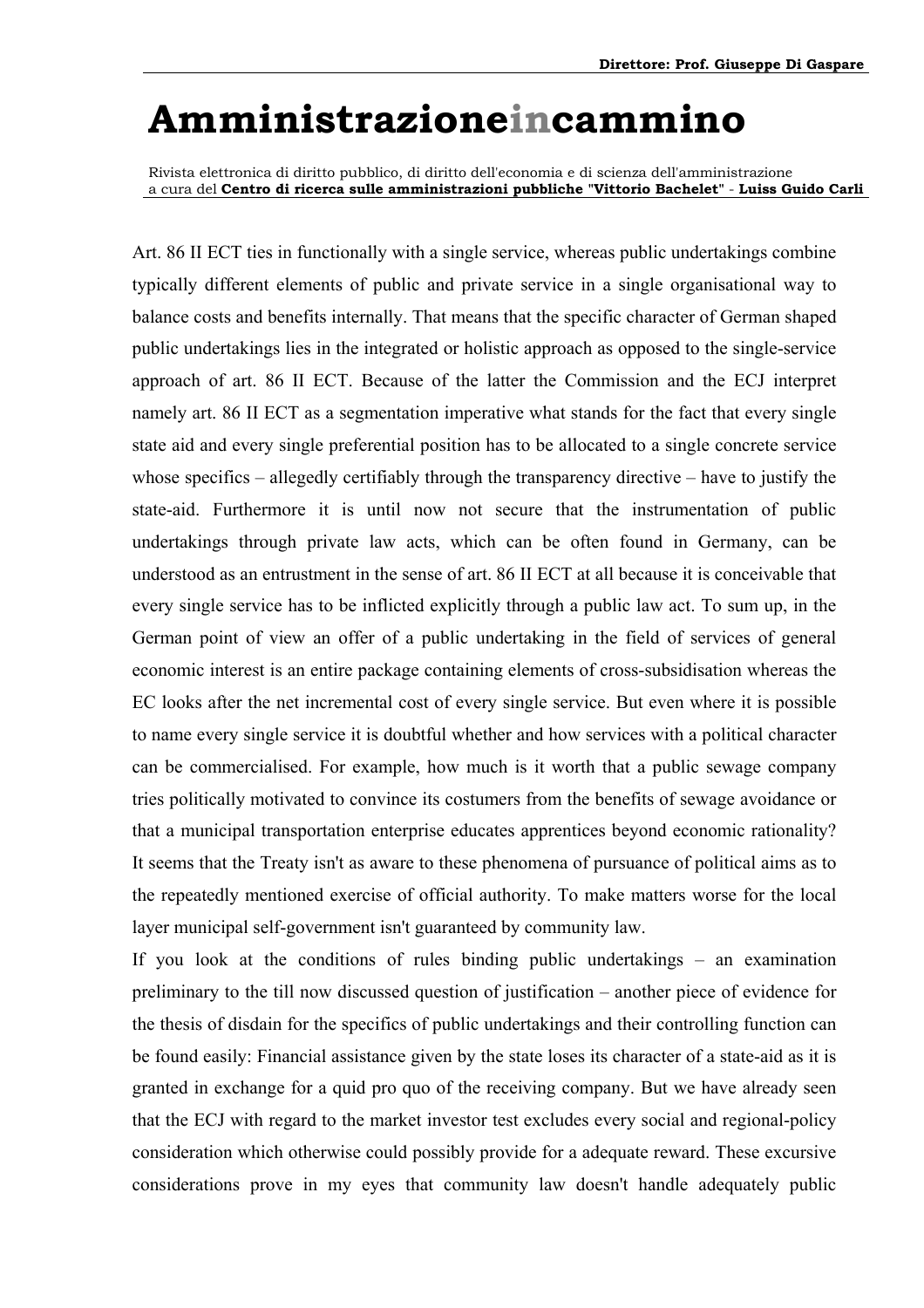Rivista elettronica di diritto pubblico, di diritto dell'economia e di scienza dell'amministrazione a cura del **Centro di ricerca sulle amministrazioni pubbliche "Vittorio Bachelet"** - **Luiss Guido Carli**

undertakings regarding to their function as an instrument of Member-States' policy at this time.

#### **b) Establishment of competing control media**

To complete this position-fixing we have to take a glance at other control media in the competition of institutions as long as they owe their stronger market position to community law. Two examples can be given:

#### **aa) Obligation of universal service at competition in the market**

In the course of the liberalisation of important infrastructure areas (especially energy, mail, telecommunication) monopoly positions in favour of public undertakings were reduced and dismantled through which their competitive position and field of application has been reduced. The economic impact is enormous, but it should not be ignored that the function of the public undertaking as a control media is weakened, too, because after the opening of the affected market universal service obligations may possibly evolve flowing out of the state's responsibility to guarantee certain services at a certain level (compare §§ 17 ff. TKG, 11 ff. PostG, 10 EnWG). These obligations are an instrument, created by community law, to ensure continuous accessibility and quality of established services or with other words to realise the public aim of the successful performance of these services. Caused by community law this obligation is laid principally upon every service provider – thus public companies, too – in the relevant market, therefore the performance responsibility of public undertakings seem to become obsolete, particularly because the compensating financial benefits must be extended to every obligated service provider.

This concept established by the EC doesn't prohibit the application of public undertakings as a control media, but it harms their attractiveness. Scepticism is advisable if you recognise that not every relevant public purpose is covered by the universal service obligation. Hence private companies can not be exploited to achieve aims out of the range of the successful supply of the particular service. And even the latter isn't guaranteed automatically because of the fundamental right related implications caused by the compulsory obligation of private companies to help on common welfare.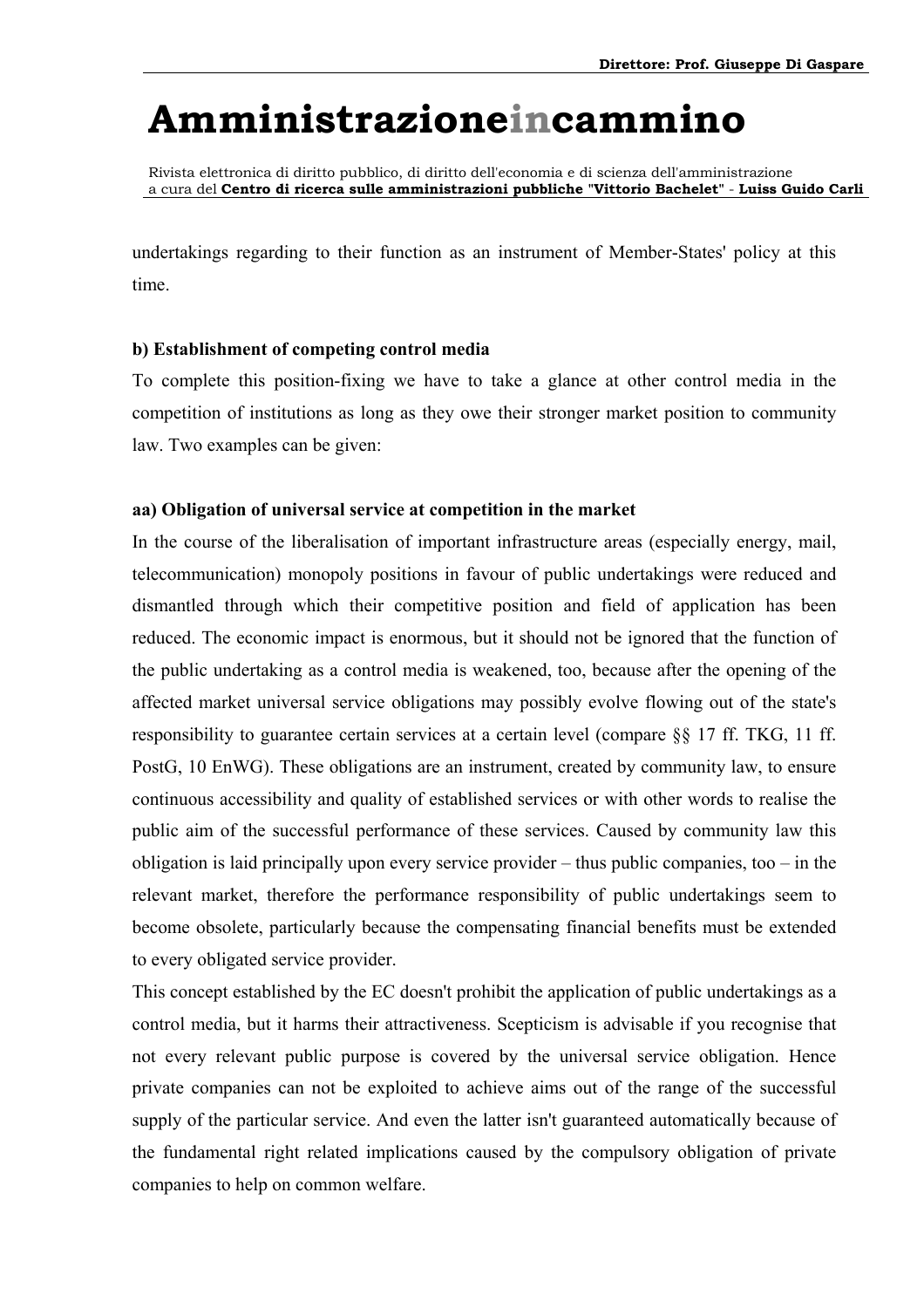Rivista elettronica di diritto pubblico, di diritto dell'economia e di scienza dell'amministrazione a cura del **Centro di ricerca sulle amministrazioni pubbliche "Vittorio Bachelet"** - **Luiss Guido Carli**

#### **bb) Regulative attribution at competition about the market**

An even more important example can be found in the community law induced division of responsibility which is characterised by the fact that there is a competition about the supply of a service which is ordered by the state. Known forms of appearance are administration auxiliary models or concession models. In theory many service relationships can be constructed upon the principle of orders of a state principal and accomplishment of a private agent. An example could be found in a tender procedure for the service of a socially acceptable and gilt-edged account management banks could apply for. The Commission announced already in it's report to the Laeken European Council from October  $17<sup>th</sup>$  2001 a block exemption for state-aids in the area of services of general economic interest under the condition that the provision of a service of general economic interest is attributed in a fair, transparent, non-discriminatory and competitive tendering procedure. It is characteristic for all these forms of appearance that political aims are achieved by creating a market in which the accordant services are ordered and attributed. Therefore the state doesn't control through the means of a public undertaking but through formulating the conditions for attribution and the then closed contract in the way of a regulating demander.

A new quality of community determination is actually in store for the right of the public local traffic. A Commission's proposition for a regulation should commit the Member States nearly without exemptions to initiate every five years a tender procedure for a determinable supply of transportation service. This means that possibly every five years the supply of service has to be attributed to the then successful tenderer. The common practised decision to perform the transportation service "in-house", i.e. to attribute to a municipal company, would become unremarkable. The opening of the competition about the particular regional market would be a community law driven commandment, therefore municipal companies can continue their supply of service only if they win the tendering procedure. It is not amazing that these plans cause criticism and reactions of the public transportation companies.

But let's discuss less the economic effects and more the future of public undertakings in the competition of institutions. It can be ascertained that the control media "public undertaking" is going to lose market shares, too, if it has to face the current preconditions in the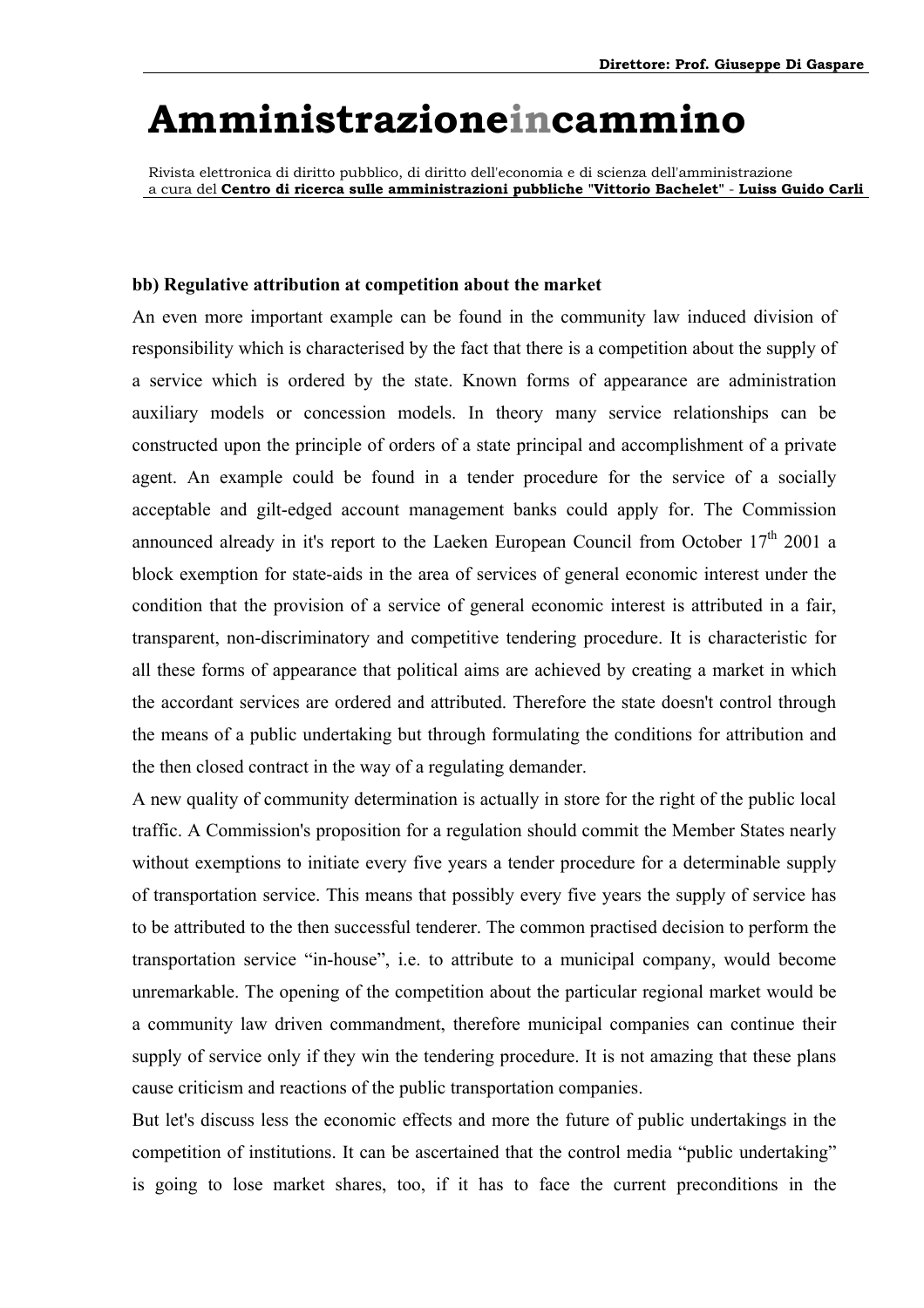Rivista elettronica di diritto pubblico, di diritto dell'economia e di scienza dell'amministrazione a cura del **Centro di ricerca sulle amministrazioni pubbliche "Vittorio Bachelet"** - **Luiss Guido Carli**

profitability competition due to the already discussed functional inadequacy. The autonomy in the question whether to operate a specific control media, which is respected by community law, will be obsolete rapidly if the municipal transportation company couldn't win the tendering procedure in its hereditary municipal area and isn't able due to national law to apply in other areas. Keeping this at the back of our mind the alternative control media of regulative attribution has still to prove that it is comparably capable to ensure the enforcement of public purposes at the time of attribution as well as during the long years of delivery.

#### **cc) Conclusion**

The community law creates freedom for other system-decisions. Therefore the public undertaking is losing ground as a control media, partly because of the discussed functional inadequacy, partly because of a (pretended?) loss of attractiveness.

#### **V. Perspectives of development**

In conclusion some perspectives of development shall be shown considering especially the competential framework.

#### **1. Europeanisation?**

The European grasp for Services of General Interest was carried out of the perspective of competition between the service providers and in connection with the liberalisation of single concrete markets. Nowadays this position is going to expand in a market spanning manner and develops the perspective of service providers as citizens of the Union and part of the European civil society. Thus art. 36 of the Charter of Fundamental Rights tells that the Union recognises and respects access to services of general economic interest in order to promote the social and territorial cohesion of the Union. Although this doesn't mean that subjective rights are constituted and new competencies for the Union are formally precluded due to art. 51 II of the Charter, it cannot be ruled out that the services of general interest come under the general uniting influence of the fundamental rights idea. It is known especially in Germany based on a long dogmatic fundamental rights experience that constitutional ideals and aims may end up in accordant acts. This is the more likely the more the market community changes into a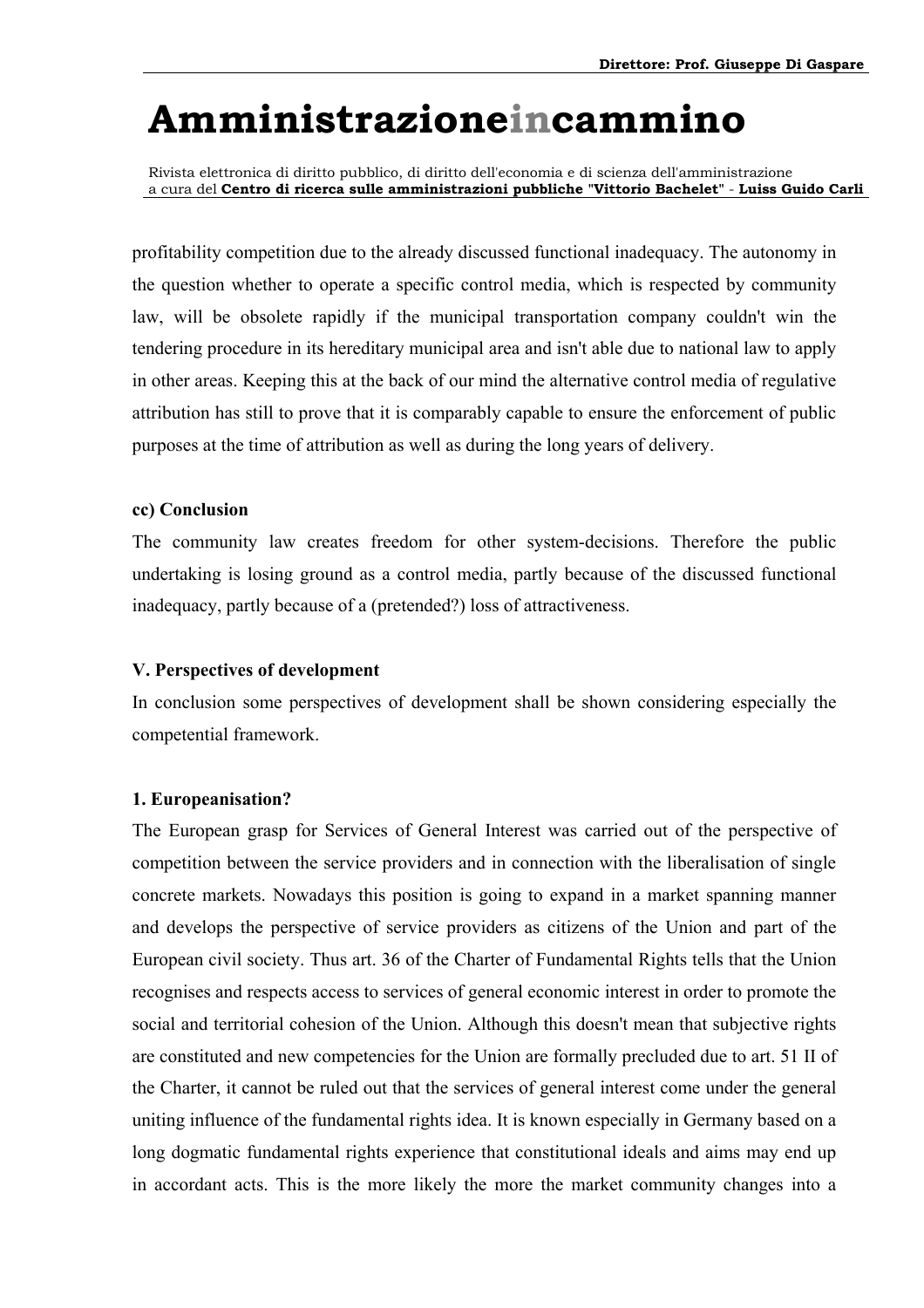Rivista elettronica di diritto pubblico, di diritto dell'economia e di scienza dell'amministrazione a cura del **Centro di ricerca sulle amministrazioni pubbliche "Vittorio Bachelet"** - **Luiss Guido Carli**

fundamental rights community. Anyway in its Communication on Services of General Interest in Europe the Commission recognises a link between the access to services of general interest and the European citizenship and thinks about a common concept. Concrete considerations were presented in the Commission's report on Services of General Interest from October 17<sup>th</sup> 2001. All this hints at a new politically-creative and not only competition-controlling access to national and municipal services of general interest.

As a result of this development minimum standards, political aims and access rights may be established by the use of trans-sectoral regulations or directives. The consequential levelling and unification might influence the decision to consign public undertakings to provide services of general interest. However the answer to such striving must be "no" regarding the requirement of competencies. Measures could be based only on art. 86 III ECT such as the liberalisation programs and the transparency directive. A position which is orientated on the citizenship of the Union and which focuses the political aspects of services of general interest is beyond the realm of this article which only covers the Member States' and public undertakings' obligation to the competition rules and fundamental freedoms. The competence to regiment the Member States' behaviour in the economic competition cannot be used to charge services of general interest union-politically what is quite evident if you see that they are drawn to the local living conditions.

### **2. Creation of functional adequacy and equal opportunities in the competition of institutions**

In my eyes the development to strive for is a new weighting of entrepreneurial activities of the state in the competential relationship between the EC and the Member States. Starting point for this is the knowledge that the ECT accepts the system-decision in favour of the use of public undertakings which has to be reached at national level and legitimates the existence of such public undertakings in art. 86 I ECT as an instrument of Member States' politics. A disregarding practise in legislation and interpretation knocks at borders built by primary legislation. Single secondary legislation, Commission's communications and decisions of the ECJ are not allowed to jeopardise from behind what the ECT respects, namely the free choice of the control media "public undertaking" as a form to provide services of general interest.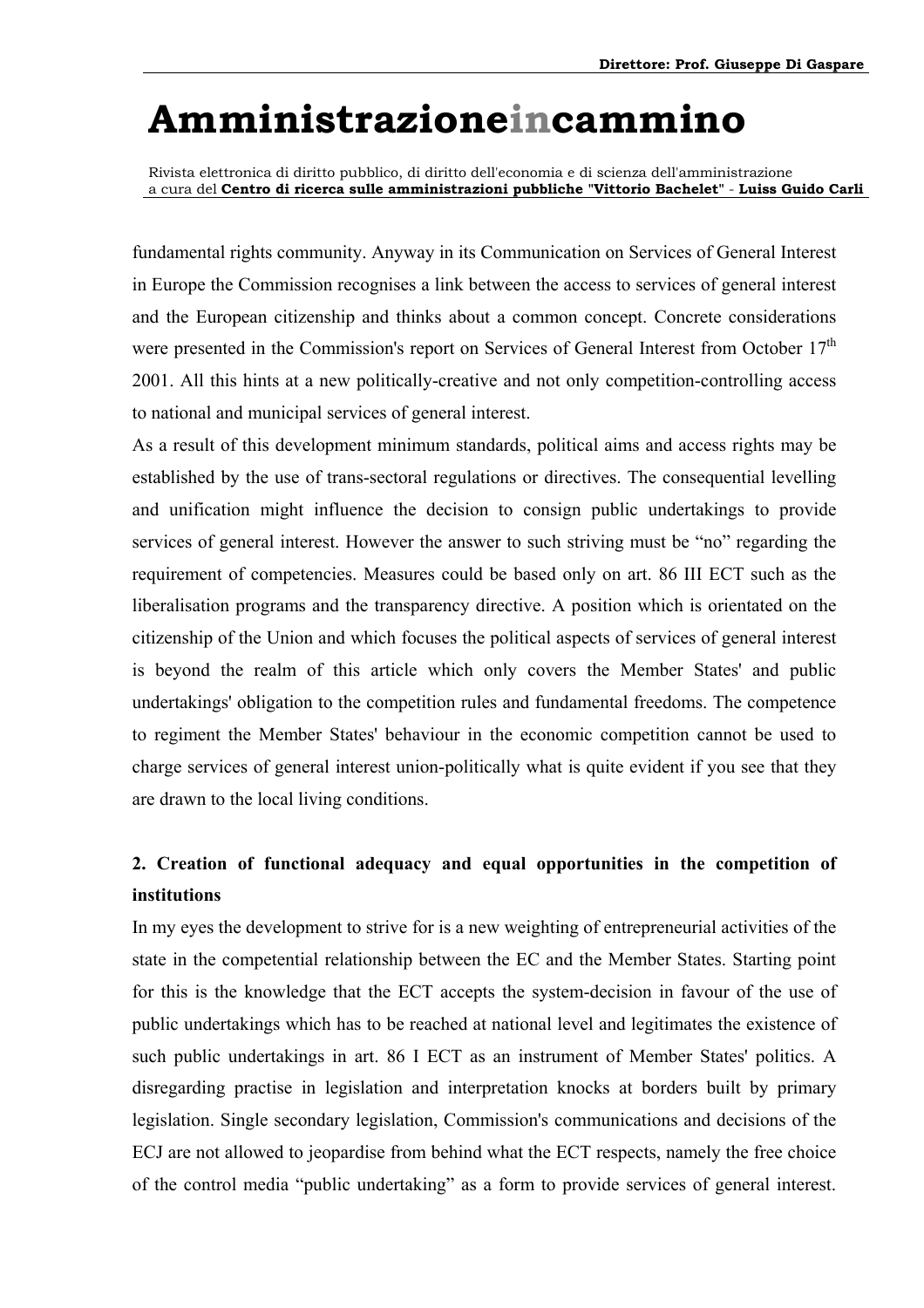Rivista elettronica di diritto pubblico, di diritto dell'economia e di scienza dell'amministrazione a cura del **Centro di ricerca sulle amministrazioni pubbliche "Vittorio Bachelet"** - **Luiss Guido Carli**

Therefore the institutions of the EC are obliged de lege lata to create functional adequacy and equal opportunities in the competition of institutions in combined efforts with the Member States' administration, the national dogmatics and with the support of science. Some generally accepted overlapping guidelines shall be sketched finally; they have to be considered also regarding a concretising solution discussed by the ECJ to be realised in the after-Nizzaprocess.

Admittedly at first the application of law at community level is asked for at all steps. This starts with the interpretation of the rules referred by art. 86 ECT and there first and foremost with the elements of the state-aid-term. In doing so the performance of secondary obligations with a social or ecological character has to be recognised as a relevant equivalent of the aided public undertaking and not only as a part of the justification examination under the terms of art. 86 II ECT. The concern of functional adequacy is relevant regarding the application of the frequently ambiguous transparency directive as well as regarding the interpretation and implementation of sector-orientated liberalisation-programmes like the already mentioned regulation concerning public local transportation. Furthermore it has to be taken into account for equal opportunities reasons that public undertakings contain a certain regulation-potential which is inherent in the system, whereas in principle the assignation of private companies increases the need for regulation. Moreover it has to be secured that the realisation of as many public aims as possible is possible and that effective enforcement instruments within the bonds of the tendering procedures are available. This involves the formulation of the performance specifications as well as the handling of aims external to the tendering procedure. The Member States' enfeeblement as carriers of undertakings has to be compensated by a strengthening of their function as demanders.

The focus of the dogmatic efforts would be the justification clause art. 86 II ECT. Besides the definitive qualification of the foundation of a company as an entrustment in the sense of art. 86 II ECT it seems most important to recognise that services of general interest provided by public undertakings are a form of service of general interest on their own. Thereby the legitimisation of the use of public undertakings as a basic principle by art. 86 I ECT would be taken into account within the continuing control of rule and exception within the scope of art. 86 II ECT. If it would be possible to structure the necessary consideration accordingly and to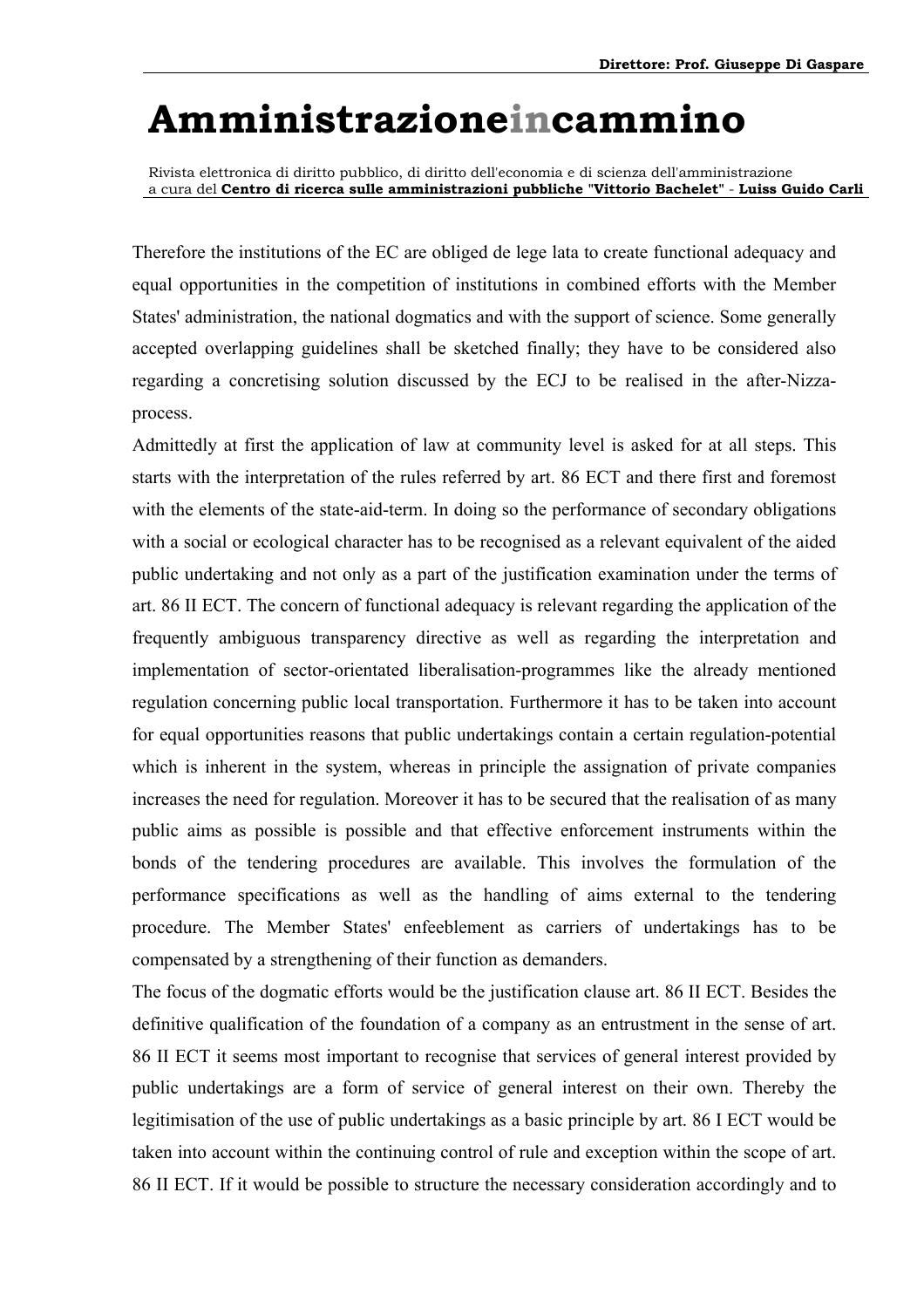Rivista elettronica di diritto pubblico, di diritto dell'economia e di scienza dell'amministrazione a cura del **Centro di ricerca sulle amministrazioni pubbliche "Vittorio Bachelet"** - **Luiss Guido Carli**

create space for a more integrated treatment, the development of efficient control media in the European competition of institutions will benefit significantly.

#### **VI. Conclusion**

The community law expands the window of entrepreneurial opportunities, but threatens in its actual interpretation and application the opportunities at the layer of political control in different ways. In other words equal opportunities in the competition of institutions are endangered. The competential dimension which is thereby concerned opens an up to now underestimated challenge for administrative law doctrine at another field of Europeanisation of administration and administrative law.

#### **Appendix: Bibliography**

| Ehlers, Dirk             |                                                    |                 |     |                                              |  |     | Empfiehlt es sich, das Recht der öffentlichen Unternehmen im  |  |
|--------------------------|----------------------------------------------------|-----------------|-----|----------------------------------------------|--|-----|---------------------------------------------------------------|--|
|                          |                                                    |                 |     |                                              |  |     | Spannungsfeld von öffentlichem Auftrag und Wettbewerb         |  |
|                          | national und gemeinschaftsrechtlich neu zu regeln? |                 |     |                                              |  |     |                                                               |  |
|                          |                                                    |                 |     | Gutachten zum 64. Deutschen Juristentag 2002 |  |     |                                                               |  |
| Hellermann, Johannes     |                                                    |                 |     |                                              |  |     | Örtliche Daseinsvorsorge und gemeindliche Selbstverwaltung:   |  |
|                          |                                                    |                 |     |                                              |  |     | zum kommunalen Betätigungs- und Gestaltungsspielraum unter    |  |
|                          |                                                    |                 |     |                                              |  |     | den Bedingungen europäischer und staatlicher Privatisierungs- |  |
|                          | und                                                |                 |     |                                              |  |     | Deregulierungspolitik                                         |  |
|                          |                                                    | Tübingen 2000   |     |                                              |  |     |                                                               |  |
| Holoubek, Michael        | Der                                                | <b>Staat</b>    | als | Wirtschaftssubjekt                           |  | und | Auftragsgeber                                                 |  |
|                          |                                                    |                 |     | VVDStRL 60 [2001], S. 513 ff.                |  |     |                                                               |  |
| Löwer, Wolfgang          | Der                                                | Staat           | als | Wirtschaftssubjekt                           |  | und | Auftragsgeber                                                 |  |
|                          |                                                    |                 |     | VVDStRL 60 [2001], S. 416 ff.                |  |     |                                                               |  |
| Pielow, Johann-Christian |                                                    | Grundstrukturen |     | öffentlicher                                 |  |     | Versorgung                                                    |  |
|                          |                                                    | Tübingen 2001   |     |                                              |  |     |                                                               |  |
| Puhl, Thomas             | Der                                                | Staat           | als | Wirtschaftssubjekt                           |  | und | Auftragsgeber                                                 |  |
|                          |                                                    |                 |     | VVDStRL 60 [2001], S. 456 ff.                |  |     |                                                               |  |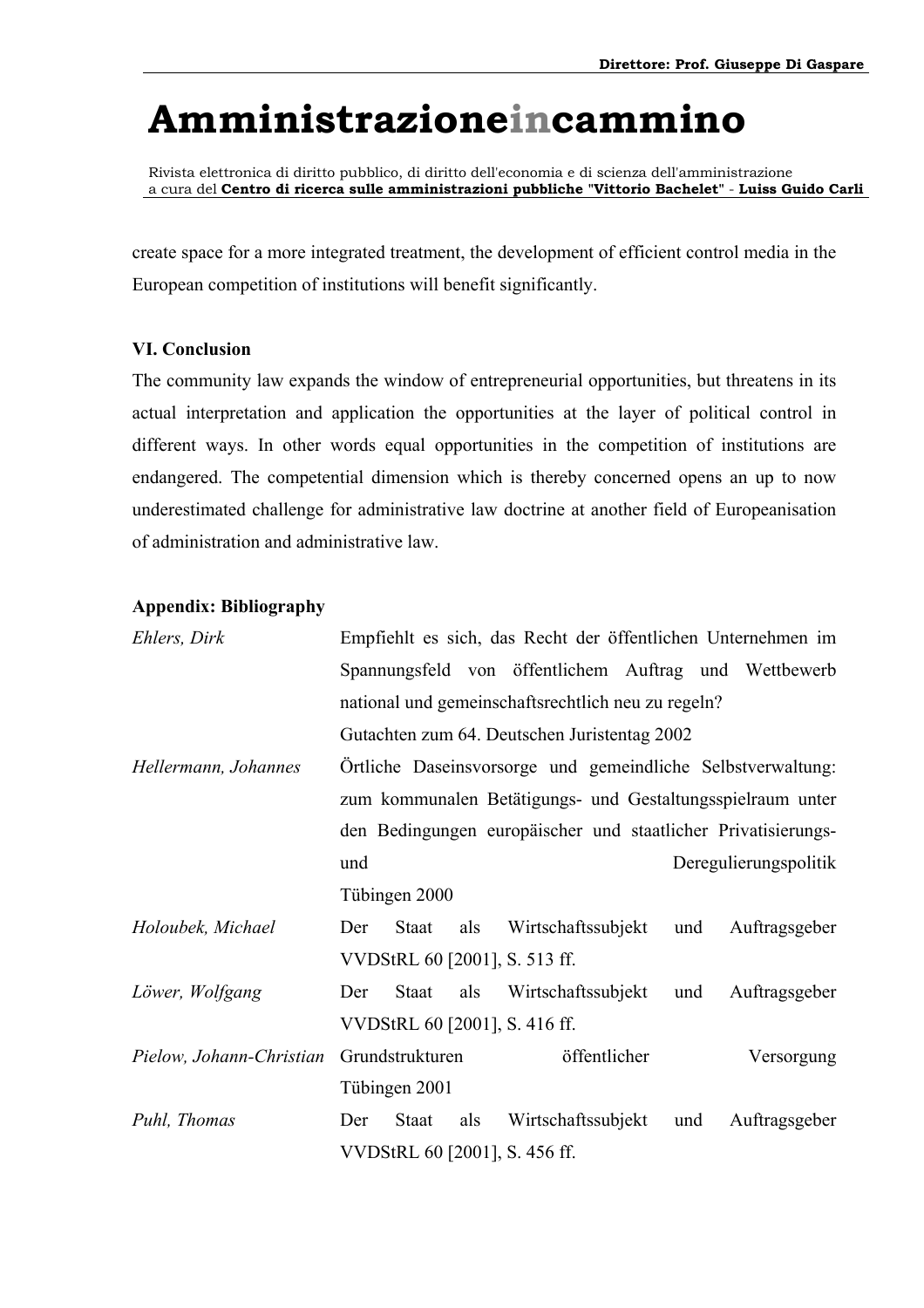Rivista elettronica di diritto pubblico, di diritto dell'economia e di scienza dell'amministrazione a cura del **Centro di ricerca sulle amministrazioni pubbliche "Vittorio Bachelet"** - **Luiss Guido Carli**

| Schneider, Jens-Peter |     |                         | Der Staat als Wirtschaftssubjekt und Steuerungsakteur |             |
|-----------------------|-----|-------------------------|-------------------------------------------------------|-------------|
|                       |     | DVBl. 2000, S. 1250 ff. |                                                       |             |
| Storr, Stefan         | Der |                         | <b>Staat</b><br>als                                   | Unternehmer |
|                       |     | Tübingen 2001           |                                                       |             |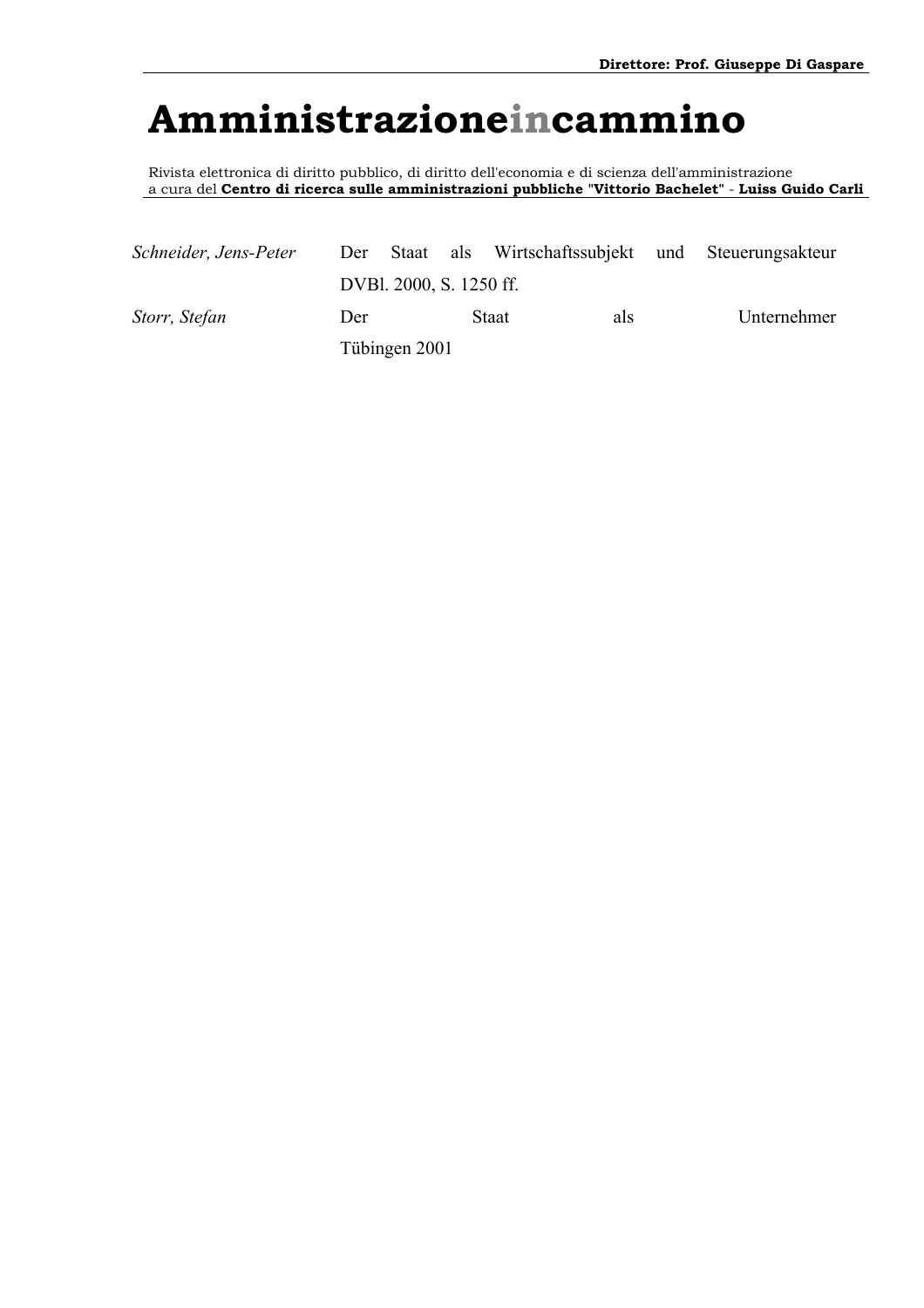Rivista elettronica di diritto pubblico, di diritto dell'economia e di scienza dell'amministrazione a cura del **Centro di ricerca sulle amministrazioni pubbliche "Vittorio Bachelet"** - **Luiss Guido Carli**

> **The liberalization of the Italian energy markets The role of Acquirente Unico**

> > di Fabio Gobbo e Alberto Biancardi

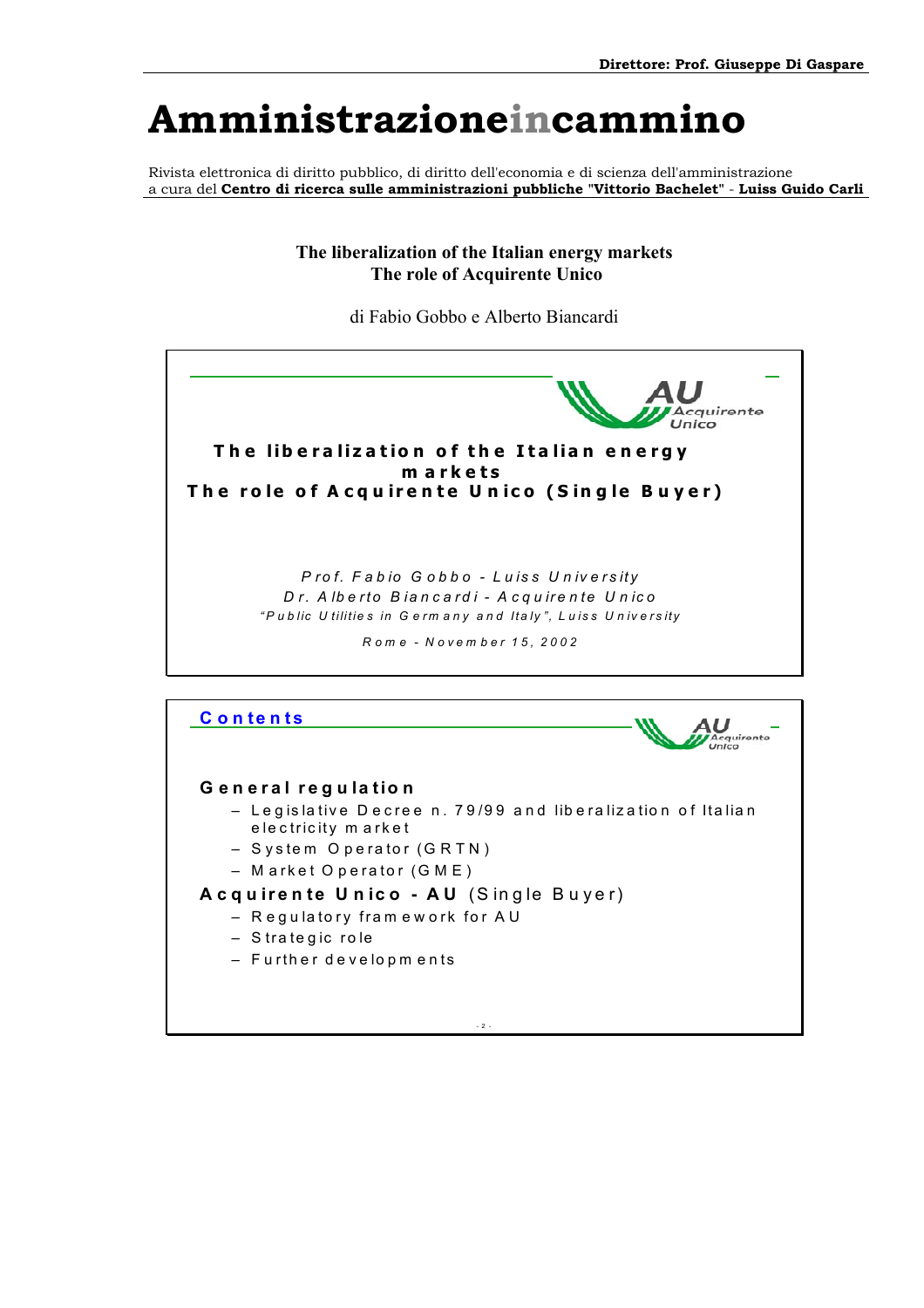Rivista elettronica di diritto pubblico, di diritto dell'economia e di scienza dell'amministrazione a cura del **Centro di ricerca sulle amministrazioni pubbliche "Vittorio Bachelet"** - **Luiss Guido Carli**



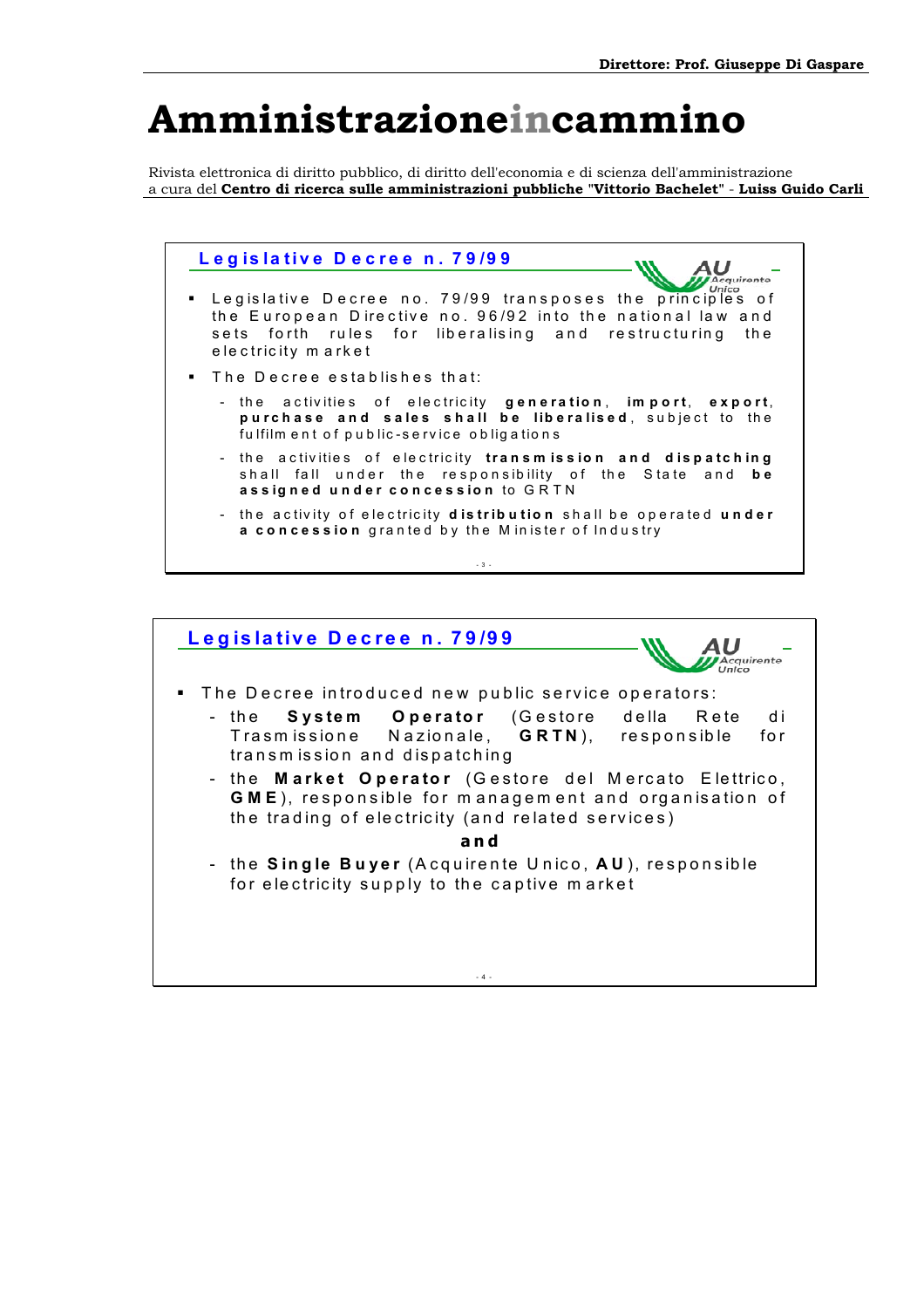Rivista elettronica di diritto pubblico, di diritto dell'economia e di scienza dell'amministrazione a cura del **Centro di ricerca sulle amministrazioni pubbliche "Vittorio Bachelet"** - **Luiss Guido Carli**





- 6 -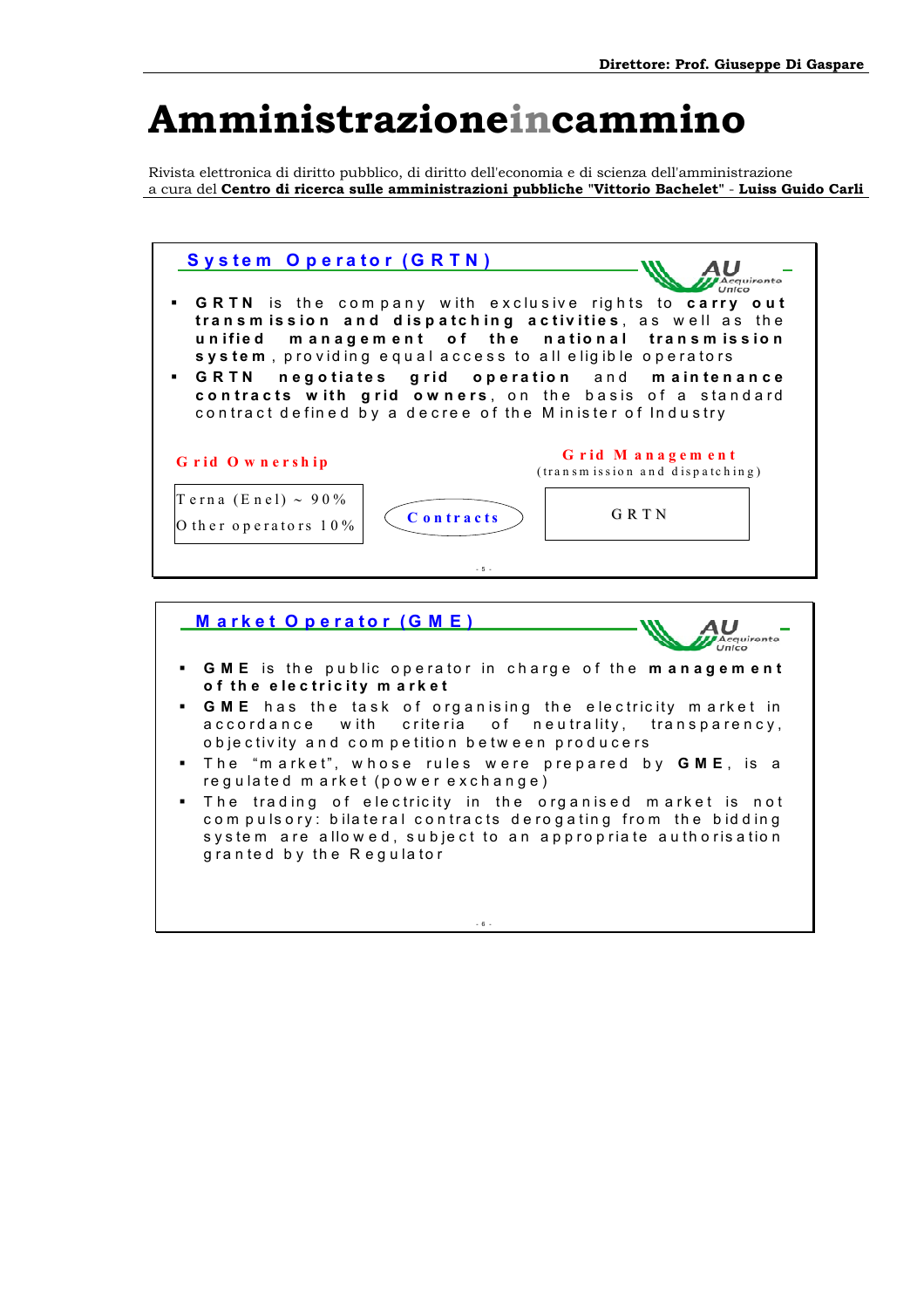Rivista elettronica di diritto pubblico, di diritto dell'economia e di scienza dell'amministrazione a cura del **Centro di ricerca sulle amministrazioni pubbliche "Vittorio Bachelet"** - **Luiss Guido Carli**



| Regulatory Framework for AU                                                                                                       |
|-----------------------------------------------------------------------------------------------------------------------------------|
| The mission                                                                                                                       |
| . The mission of Acquirente Unico is established by Legislative<br>Decree n. 79/99:                                               |
| - <b>Guarantee the supply</b> of electricity to the customers of the<br>captive market                                            |
| - Ensuring <b>economy</b> and <b>efficiency</b> of electricity supply to<br>captive customers                                     |
| - Enabling the application of a unified national tariff for all<br>different types of electricity uses in the captive market      |
| Besides, the Legislative Decree n. 79/99 establishes:<br>п.                                                                       |
| - The <b>Minister</b> of productive activities defines<br>th e                                                                    |
| guidelines for the purchase activity of AU to ensure the<br>supply of the captive market                                          |
| - The <b>Regulatory Authority</b> for electricity and gas establishes<br>the <b>rules for contracts of sale</b> with distributors |
| $-8 -$                                                                                                                            |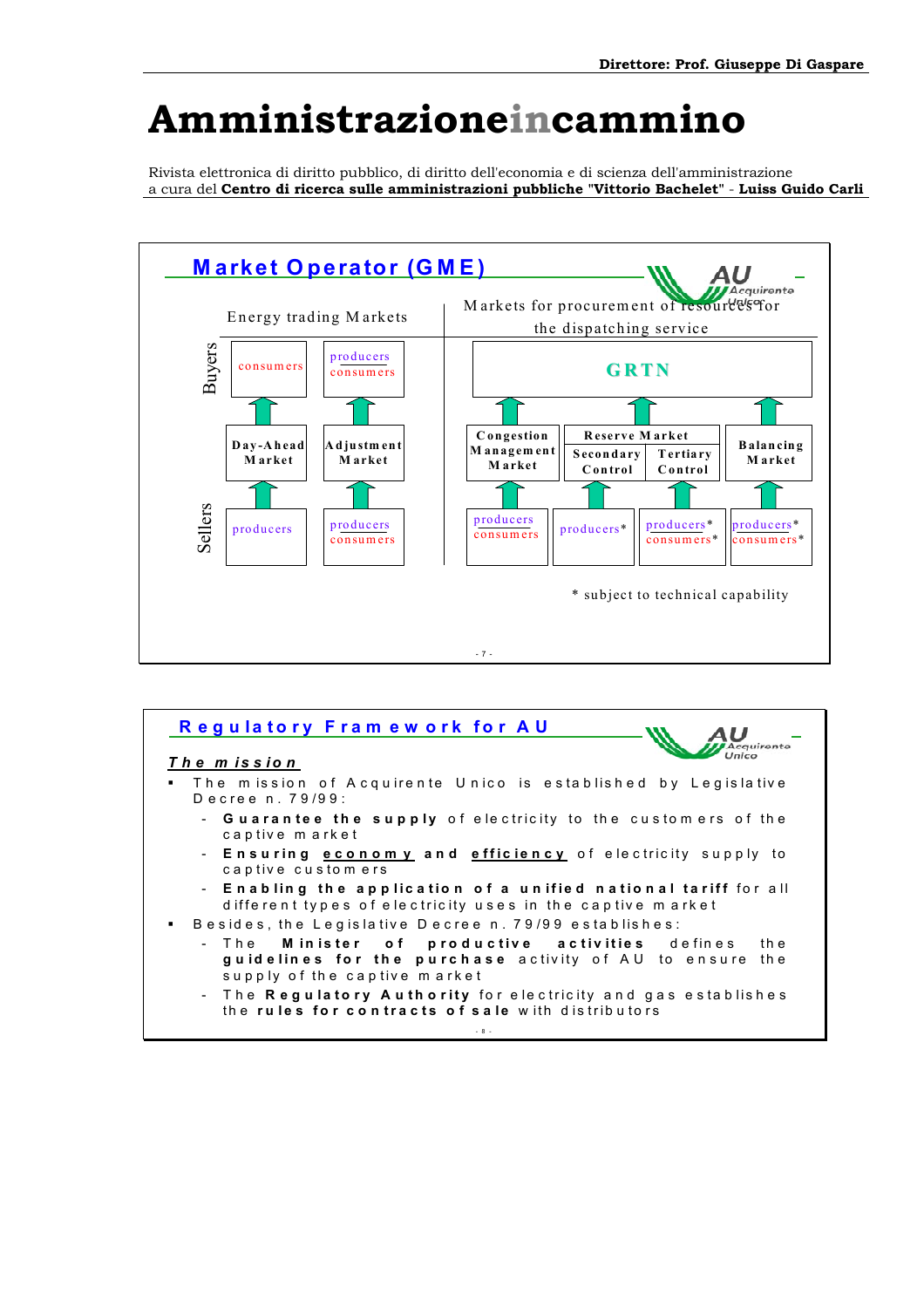Rivista elettronica di diritto pubblico, di diritto dell'economia e di scienza dell'amministrazione a cura del **Centro di ricerca sulle amministrazioni pubbliche "Vittorio Bachelet"** - **Luiss Guido Carli**



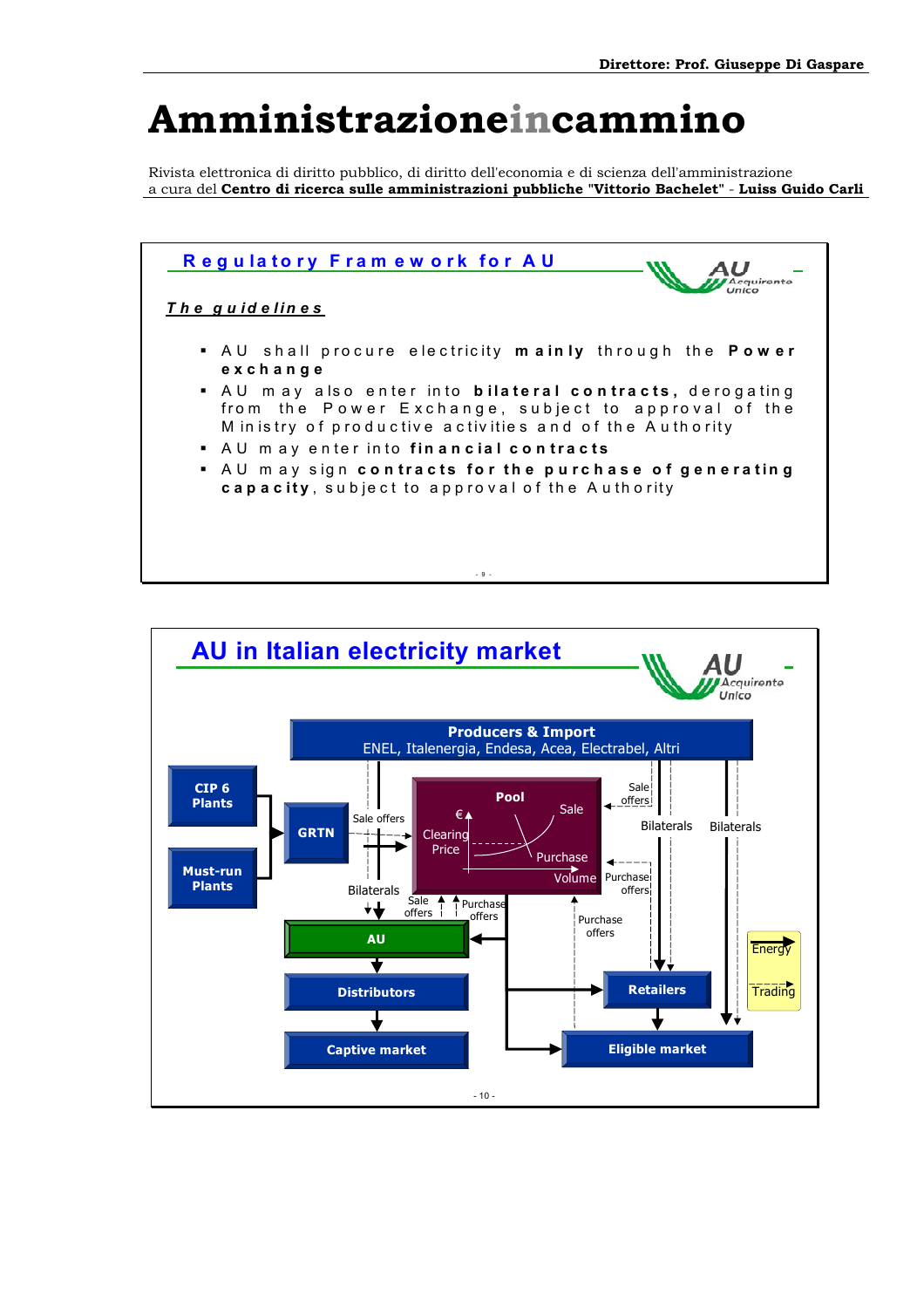Rivista elettronica di diritto pubblico, di diritto dell'economia e di scienza dell'amministrazione a cura del **Centro di ricerca sulle amministrazioni pubbliche "Vittorio Bachelet"** - **Luiss Guido Carli**

**S trate g ic ro le**  AU<br>*Acquirente* C a p tive custom ers (residential custom ers, handicraft and commercial firms) are commercially weak. S m a ll size  $\blacksquare$  In a bility to control consumption Anelasticity of dem and in the short term **Low propensity to switch supplier** Less capability to take advantage from a competitive electricity m arket AU purchases electricity for the captive market and resells it to distributors for the supply to the same market. In performing this task AU pursues the target of maximising the protection of **cap tive cu s to m ers in te rm s o f le ve l a n d s ta b ility o f p ric e s , a n d**  of ensuring the application of a single national tariff for the **c a p tive c u s to m e rs** - 11 -

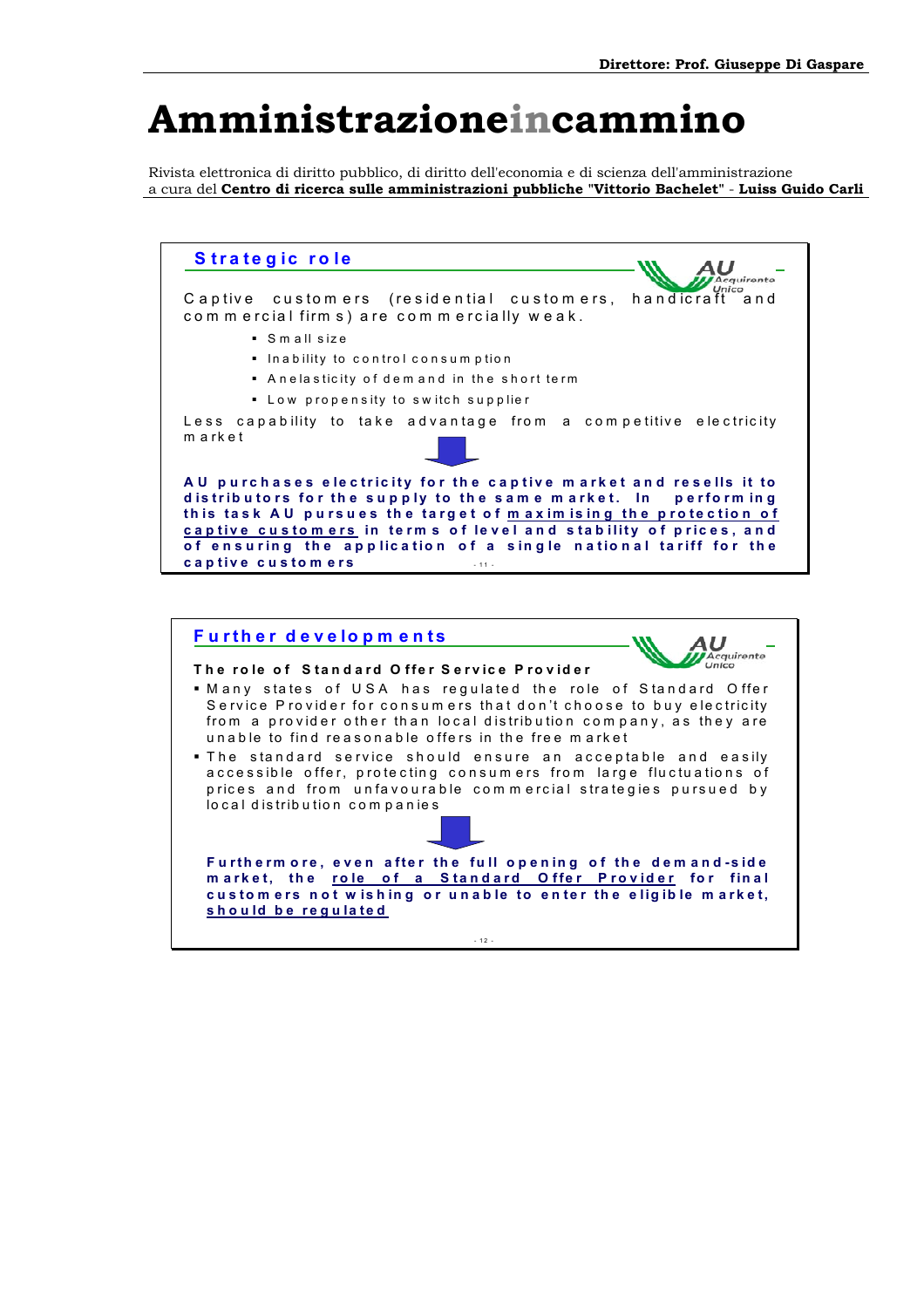Rivista elettronica di diritto pubblico, di diritto dell'economia e di scienza dell'amministrazione a cura del **Centro di ricerca sulle amministrazioni pubbliche "Vittorio Bachelet"** - **Luiss Guido Carli**

| <b>Further developments</b>                                                                                                                  |
|----------------------------------------------------------------------------------------------------------------------------------------------|
| The role of Provider of Last Resort                                                                                                          |
| . Provider of Last Resort is designed for customers whose retail<br>electric provider fails to provide service to them                       |
| . This might happen because the customer has failed to pay the<br>electric provider or because the electric provider went out of<br>business |
| . Last resort service is provided to guarantee supply continuity<br>against unexpected cut off                                               |
|                                                                                                                                              |
| In a liberalised market, where suppliers failure is a probable<br>event, the Provider of Last Resort represents a crucial role               |
|                                                                                                                                              |
|                                                                                                                                              |
| $-13 -$                                                                                                                                      |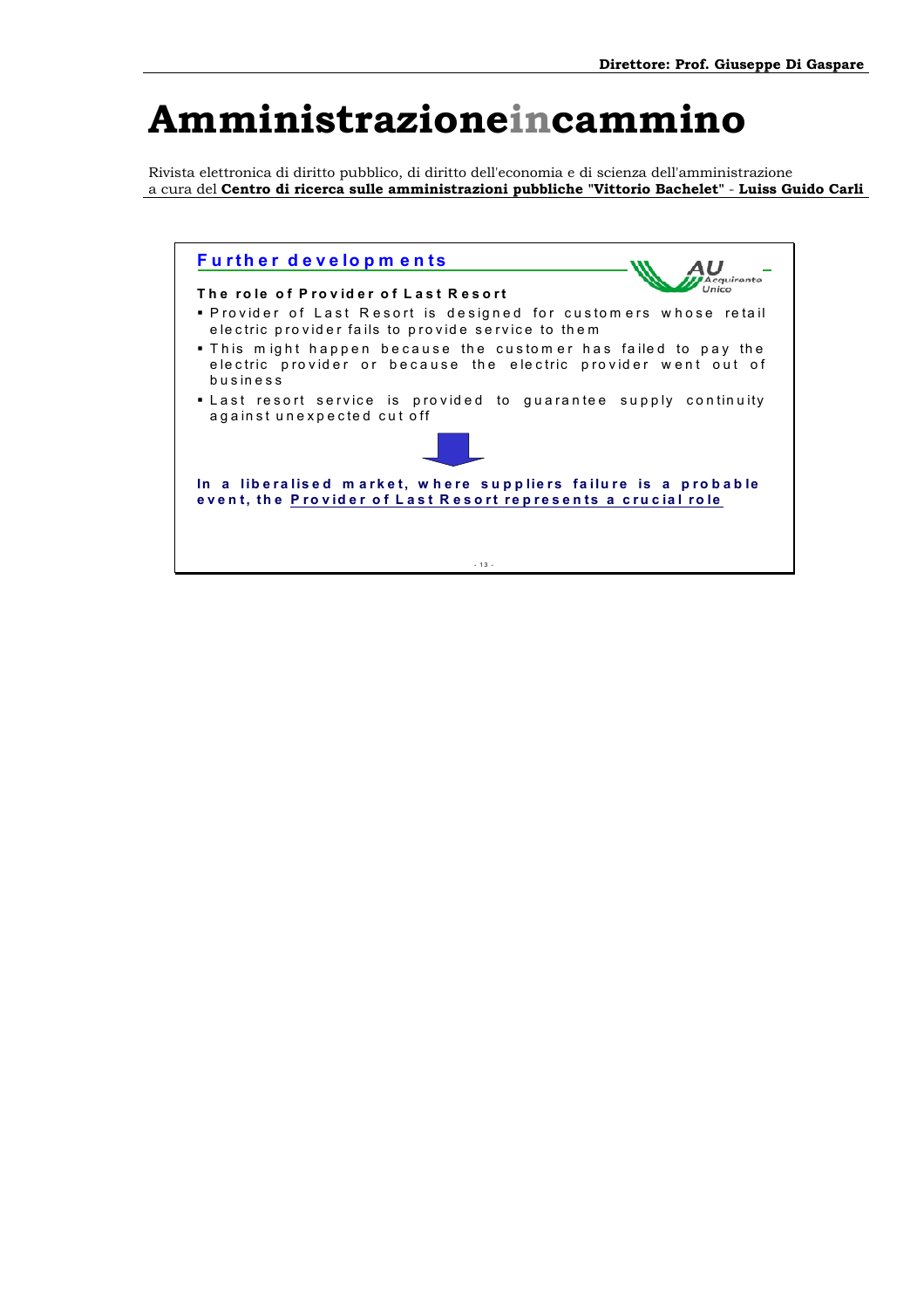Rivista elettronica di diritto pubblico, di diritto dell'economia e di scienza dell'amministrazione a cura del **Centro di ricerca sulle amministrazioni pubbliche "Vittorio Bachelet"** - **Luiss Guido Carli**

#### **Unbundling of energy undertakings and multi-utility strategies in italy**

### di Loredana De Angelis *Studio Legale Macchi di Cellere Gangemi (l.deangelis@macchi-gangemi.com)*

Since the liberalisation process has taken place in Italy, the energy players have been subject to a number of restrictions, both at the legislative and regulatory level. Many of such restrictions are exclusively applicable to major undertakings, some others have a general relevance.

I shall focus this presentation on those restrictions which may have a direct impact on the undertakings' strategies, i.e. the mandatory unbundling of the energy activities and the antitrust ceilings, as provided for under the current Italian legislation.

Furthermore, a recent case law will be analysed, in order to clarify the interpretation of some energy provisions, as made by the antitrust regulator and by the supreme administrative court.

### **1. Unbundling of energy undertakings**

### *1.1. Corporate and administrative unbundling*

There are two possible forms of unbundling: a stricter unbundling, requiring that certain activities are not performed by the same company, and a "light" one, limited to the accounting separation of the various activities carried out by a given company.

The obligation to separately manage certain activities, even only for accounting purposes, is aimed at avoiding any cross-subsidy among such activities. So that each cost is clearly related to the activity it pertains to and it is not hidden by the integration.

With respect to the unbundling issue, the gas and the electricity regimes are quite different in Italy.

While the gas sector is interested by the two forms of unbundling described herein above (i.e. both the corporate and the accounting unbundling), the electricity sector knows only the corporate one. In other terms, no obligation to keep separate accounts applies to the electricity players.

Moreover, while in the former sector (gas) the unbundling is established as a *general obligation*, in the latter (electricity) there is only a corporate unbundling *referred to Enel*, the former monopolist. One could ask whether the obligation to manage the power activities by way of different corporate vehicles, as established for Enel, may apply also to other power undertakings having similar characteristics.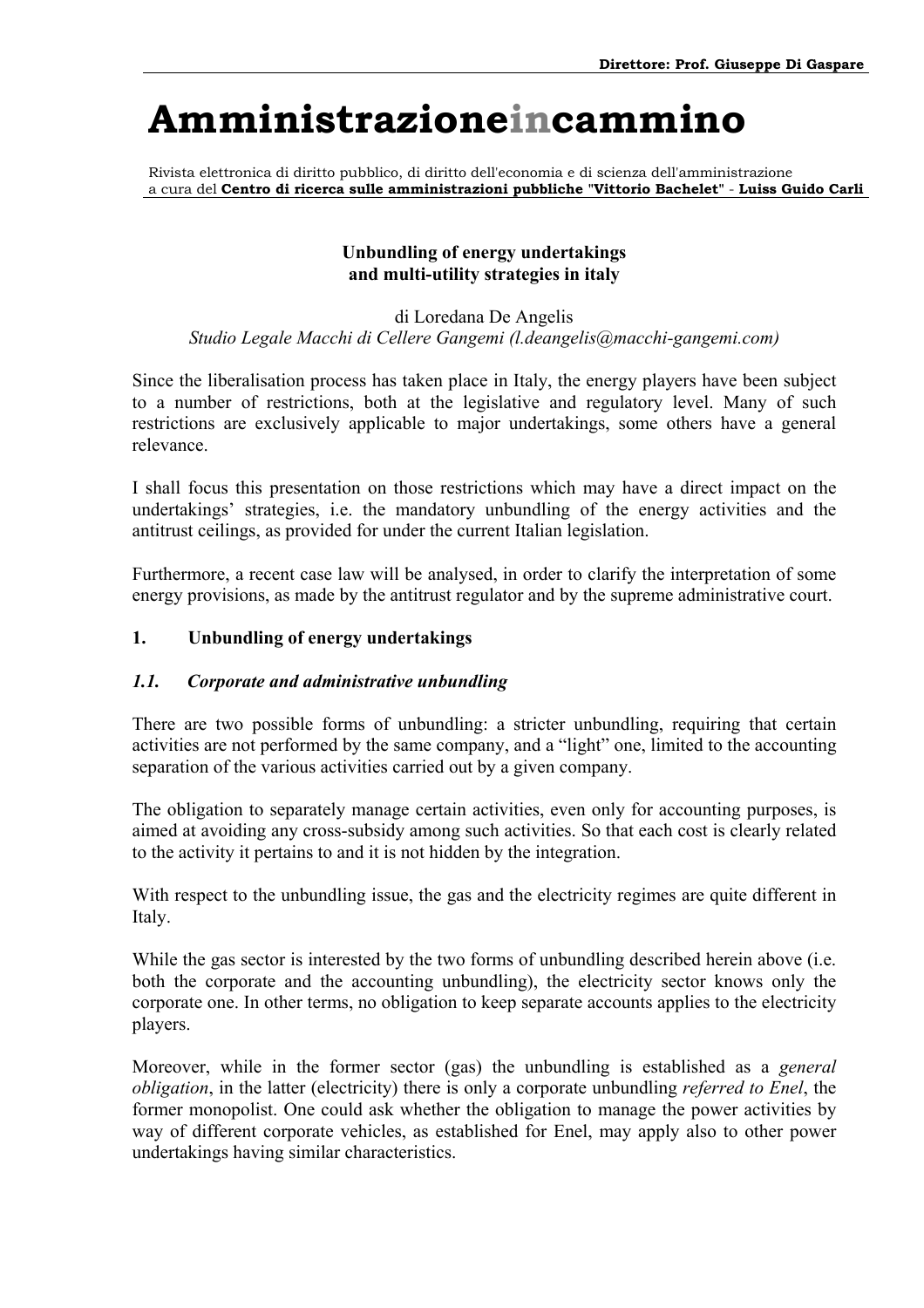Rivista elettronica di diritto pubblico, di diritto dell'economia e di scienza dell'amministrazione a cura del **Centro di ricerca sulle amministrazioni pubbliche "Vittorio Bachelet"** - **Luiss Guido Carli**

I would say that such an extensive interpretation is not allowed, since the obligation established under law makes explicit reference to Enel. Moreover, the position of the former monopolist may not be "assimilated" to that of any other power undertaking operating in Italy.

However, to a certain extent the case law we are about to analyse has given a positive answer to this question, at least with respect to the major undertakings. And by use of the instruments made available under the antitrust law.

Before analysing such case law, I shall summarise the unbundling provisions currently applicable.

As anticipated above, the corporate unbundling applies both to the electricity and gas sectors.

**Pursuant to Article 13 of Legislative Decree No. 79/99 of March 16 1999, liberalising the electricity sector, Enel had to incorporate a number of companies, for the management of its activities:** 

- Erga (*Energie Rinnovabili Geotermiche ed Alternative*) S.p.A.: power production;
- ENEL Distribuzione S.p.A: distribution and sale to non-eligible customers (*i.e.* for those who are not allowed to select the electricity supplier);
- ENEL Trade S.p.A.: sale to the eligible customers;
- Terna (*Trasmissione Elettricità Rete Nazionale*) S.p.A.: property rights concerning the transmission grid (including the transport lines) and any connected development and maintenance activity;
- Sogin (*Società Gestione Impianti Nucleari*) S.p.A.: dismantling of nuclear power plants.

As for the gas sector, pursuant to Article 21, paragraphs 1 and 2 of Legislative Decree No. 164/00 of May 23 2000 (liberalising such sector), the following activities are subject to corporate unbundling:

- **starting from January 2002,** *transport and dispatching* **must be separated from any other gas activity, with the exception of storage;**
- **starting from January 1 2002,** *storage* **must be separated from any other gas activity, except for transport and dispatching;**
- **starting from January 2002,** *distribution* **must be separated from any other gas activity.**
- starting from January 2002, *sale* may be performed only by undertakings which do not perform any other gas activity, except for import, export, exploitation and wholesale activities.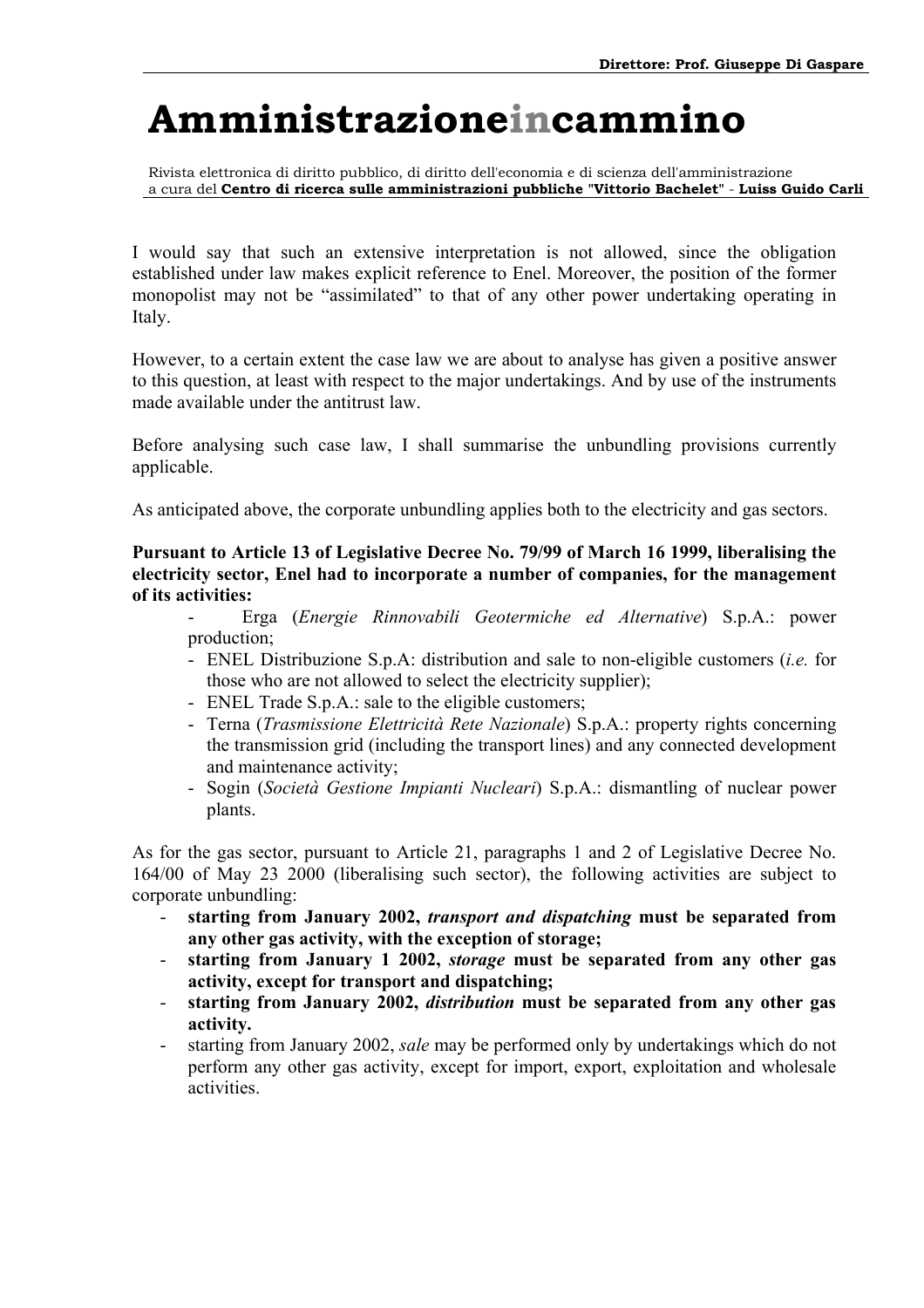Rivista elettronica di diritto pubblico, di diritto dell'economia e di scienza dell'amministrazione a cura del **Centro di ricerca sulle amministrazioni pubbliche "Vittorio Bachelet"** - **Luiss Guido Carli**

**The administrative unbundling is applicable only to the gas sector. In this respect, article 21, paragraphs 1 and 2 of Legislative Decree No. 164/00, establishes that since January 1 2002 gas** *transport and dispatching* **accounts must be separated from those concerning storage.** 

### *1.2. Antitrust ceilings*

The antitrust ceilings are a second instrument which has been introduced for liberalisation purposes, i.e. in order to support competition on the supply-side.

Again there are some differences between the two energy sectors.

The electricity field is interested by "stable ceilings", i.e. by antitrust ceilings with an unlimited duration. Namely, starting from January 31 2003, no undertaking may produce or import, directly or indirectly, more than 50% of the whole amount of electricity generated and imported in Italy. Such threshold is calculated as an average, on a three-year basis (Article 8 of Legislative Decree No. 79/99).

In order to meet the above ceilings, Enel had to put on sale 15,000 MW of its generation capacity. To this end, Enel incorporated the so-called Gen.co.s. (Elettrogen, Eurogen, Interpower).

As far as the gas sector is concerned, there are only "temporary ceilings", applicable until 2010. Such ceilings are the following:

- 75% for gas injection into the grid. Since January 1 2002 and up to December 31 2010, no gas undertaking may convey into the national grid domestic or foreign gas, with purposes of sale in Italy, either directly or by means of controlled, controlling companies or by means of companies controlled by the same controlling company, for an amount exceeding 75% of the domestic yearly gas consumption. Such percentage shall be reduced by 2 percentage points for each year subsequent to year 2002, until the achievement of the 61% target (Article 19, paragraph 3 of Legislative Decree No. 164/00), which is due by 2008.
- 50% for the sale to end-users. As of January 1 2003 and up to December 31 2010, no gas undertaking may sell to end-users, directly or by means of controlled or controlling companies, nor by means of companies controlled by the same controlling company, more than 50% of the domestic yearly gas consumption (Article 19, paragraph 2 of Legislative Decree No. 164/00).

### **2. Multi-utility strategies**

The mandatory unbundling, as well as the antitrust thresholds, gave a significant impulse to multi-utility strategies. Such strategies seem to be a possible way to re-establish the economies of scale that energy undertakings were used to, and that had been hindered by the obligations summarised above. For instance, such strategies may allow an undertaking to keep its size although it is forced to reduce its share on the core-business' market.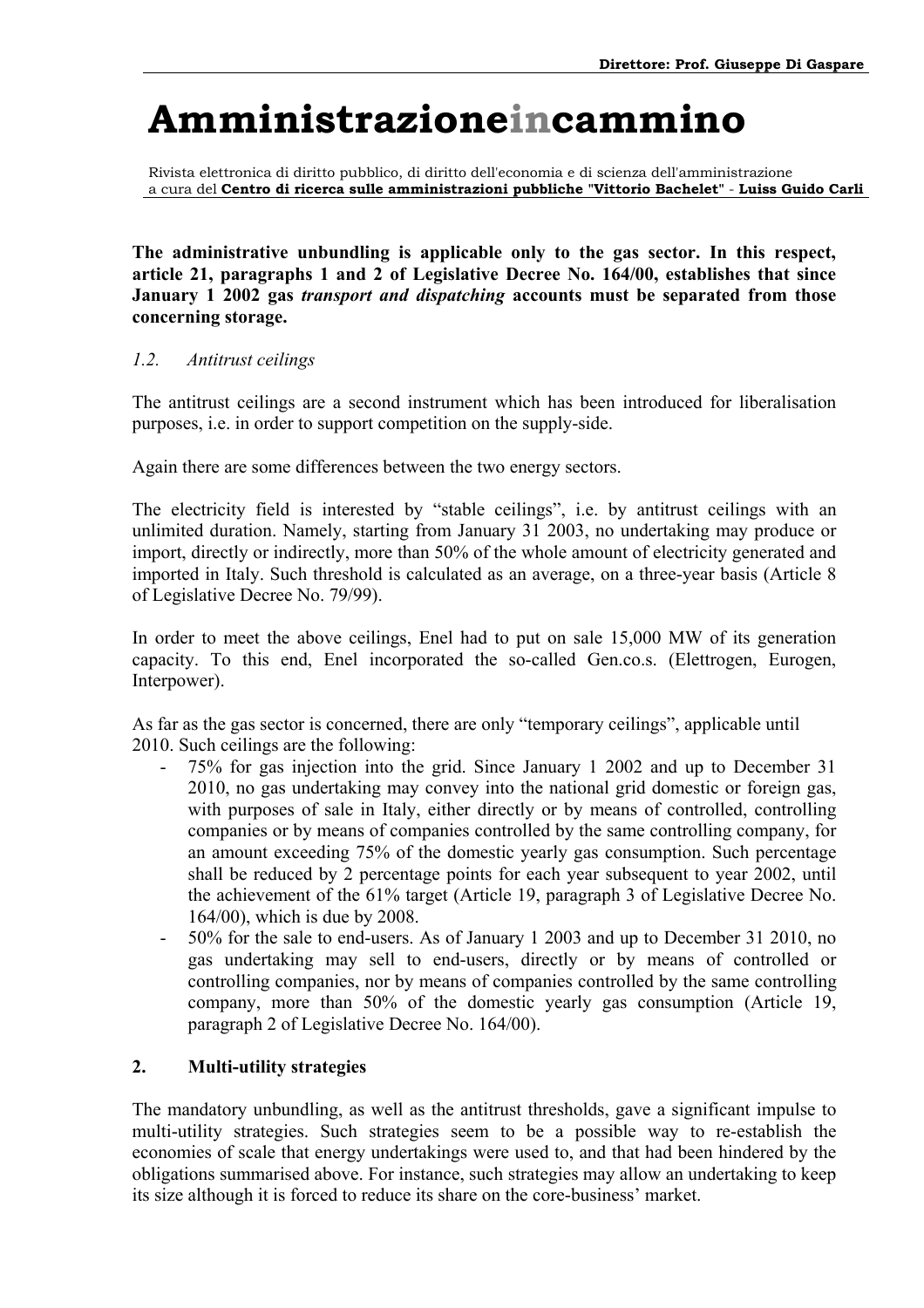Rivista elettronica di diritto pubblico, di diritto dell'economia e di scienza dell'amministrazione a cura del **Centro di ricerca sulle amministrazioni pubbliche "Vittorio Bachelet"** - **Luiss Guido Carli**

In addition to major energy players, also local services' providers have started to implement the same strategies of diversification of their core-business.<sup>[1](#page-27-0)</sup> As a consequence of that, water, electricity and gas distribution services are often carried out by the same company. In broad terms, one could say that this strategy was accelerated by the privatisation of entities supplying public services. But I won't go further on the reasons for the diversification, since this analysis is more based on economic than legal grounds.

Are these strategies fully allowed under the current legislation? And, namely, are these strategies in line with the applicable legislation either when performed by major undertakings or by distributors of merely local relevance?

Being Enel far ahead with this process, we shall hereinafter analyse a case concerning it, trying to come to some general conclusions. The starting point shall be the decision rendered by the Council of State, the supreme administrative court, last October 1.

### *2.1. The Enel case: Council of State, Decision No. 5156 of October 1, 2002*

Enel had requested the EU Commission's clearance on the projected merger between its controlled Wind Telecomunicazioni (which is jointly controlled by Enel SpA and France Telecom) and Infostrada. The merger would have resulted in a new company: New Wind.

The projected merger, of European relevance, obtained the clearance of the EU Commission with respect to the telecommunication services' market. On the other hand, the Commission (decision of January 19 2001) deferred to the Italian Antitrust Authority the analysis of the impact that the deal could have on the Italian market of the power *supply*.

The Antitrust started an investigation (pursuant to Article 16 of the Antitrust  $Act - adopted$ with Law No. 287/1990) and authorised the merger (decision of February 28 2001), provided that Enel would have transferred at least 5,500 MW of its productive capacity, in addition to the 15,000 MW to be sold under Legislative Decree No. 79/99. This in order for Enel Trade not to strengthen its dominant position. The sale of additional capacity was re-baptised like the sale of the "Forth Gen.co."

Enel appealed the Antitrust deliberation before the Administrative Court of the Lazio Region (TAR Lazio) which, with decision No. 9534 of November 14 2001, upheld Enel's claim. In particular, the administrative court stated that the pool market would have created a barrier between the *generation* and the *supply* markets and that Enel had not a dominant position in the former one.

In bringing its appeal before the Council of State, the Antitrust claimed that, according to European case law, a 50% market share may imply a dominant position. Due to the position that the Enel Group has in the power market, Enel Trade could pay high energy costs to Enel

<span id="page-27-0"></span> $<sup>1</sup>$  Most of local services' providers in Italy may be qualified as a small or medium enterprise.</sup>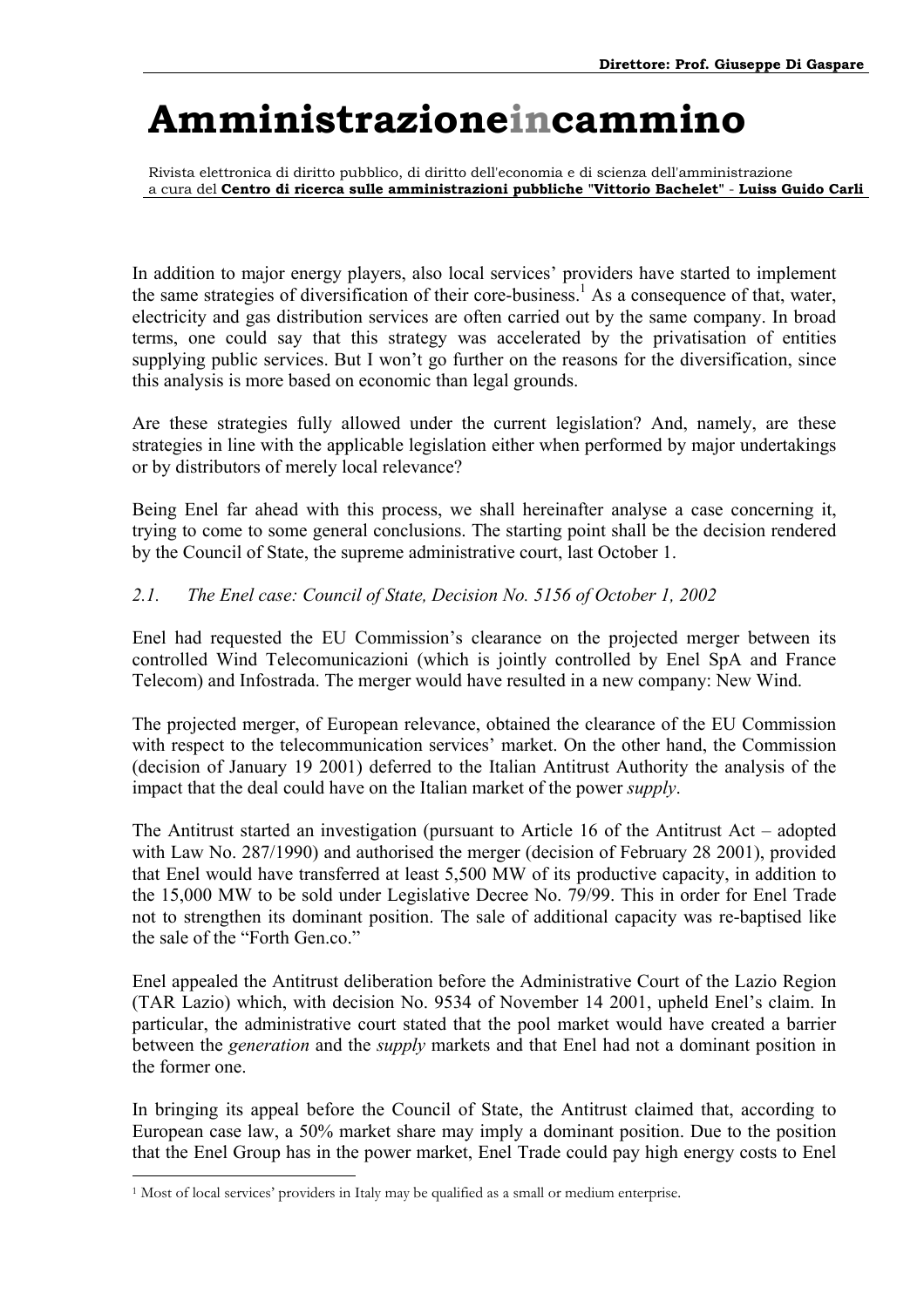Rivista elettronica di diritto pubblico, di diritto dell'economia e di scienza dell'amministrazione a cura del **Centro di ricerca sulle amministrazioni pubbliche "Vittorio Bachelet"** - **Luiss Guido Carli**

Produzione and to Erga (which are active in the power *generation* market), and then it could transfer such costs on the *supply* market. Moreover, the pool market has not yet started in Italy and, in my view, the starting of such market might not have an impact on the matter.<sup>2</sup> The deal would strengthen the dominant position enjoyed by Enel Trade in the *supply* market, since it could play strategies which may attract a high number of clients, by offering a single package including electricity and telecommunication services. Therefore, in order to avoid that Enel, as a consequence of the merger, would strengthen its position in the supply market, the Antitrust deemed it necessary to limit the Enel's position in the generation market: i.e. to sell further 5,500 MW.

Enel reproduced its reasons before the Council of State, insisting that the Antitrust provisions may not apply to a deal involving players of different markets, so-called "conglomerate" deal.

The Council of Stated repealed the TAR's decision, on grounds hereinafter summarised.

The TAR did not make a control on the coherence and logic of the act appealed, but directly verified the existence of a dominant position. Therefore it substituted its assessment to that expressed by the Antitrust. Namely, the court of first instance made an evaluation on the merit of the Antitrust statement, thus performing a strong control which resulted in an "excess of jurisdictional power", where the judge's will substituted that of the administrative body<sup>[3](#page-28-1)</sup>. To assess a dominant position is a complex technical evaluation, which is made on the basis of undetermined juridical concepts and may not be considered as a factual verification. Therefore the TAR is not entitled to perform any merit evaluation concerning a domain which is reserved to the administrative authorities. This principle, already expressed by the Council of State (No. 2199/2002), is coherent with the EU system and with the trend expressed by the EU Court of Justice according to which, where complex economic evaluations are carried out by governmental authorities, the judge may merely verify that: (i) the procedure has been respected, (ii) the facts are exactly represented, (iii) there is not a clear evaluation mistake and (iv) there is no "deviation of the power". The EU Commission had already ascertained the Enel's dominant position, when deferring the merger's proposal to the Antitrust. Therefore, the judge was not allowed to question it.

A second statement made by the Council of State refers to Enel Trade's dominant position in the *supply* market. According to the Supreme Administrative Court, such dominance arises from many elements. I would focus on two of them: Enel Trade enjoys a significant market's share, and Enel Trade belongs to a former monopolist group, which was integrated throughout the power stream and which is still dominant in the supply activity[.4](#page-28-2) To make reference to the mere market's share of Enel Trade, as the TAR did, is not enough. Enel Produzione and Erga are dominant in the power generation market, not only because of their huge market's share (53.4%), but also thanks to the composition of the generation capacity they have. In

<span id="page-28-1"></span>

<span id="page-28-0"></span><sup>&</sup>lt;sup>2</sup> The authorities are currently discussing how to limit, once the pool market will have started, the Enel's capacity to influence (or even to fix) the electricity price on the wholesale market. 3 See Supreme Court, No. 7261 of August 5, 1994.

<span id="page-28-2"></span><sup>&</sup>lt;sup>4</sup> Moreover, the Council of State has underlined that the market's structure is highly concentrated, and that there is a size asymmetry with respect to the other competitors.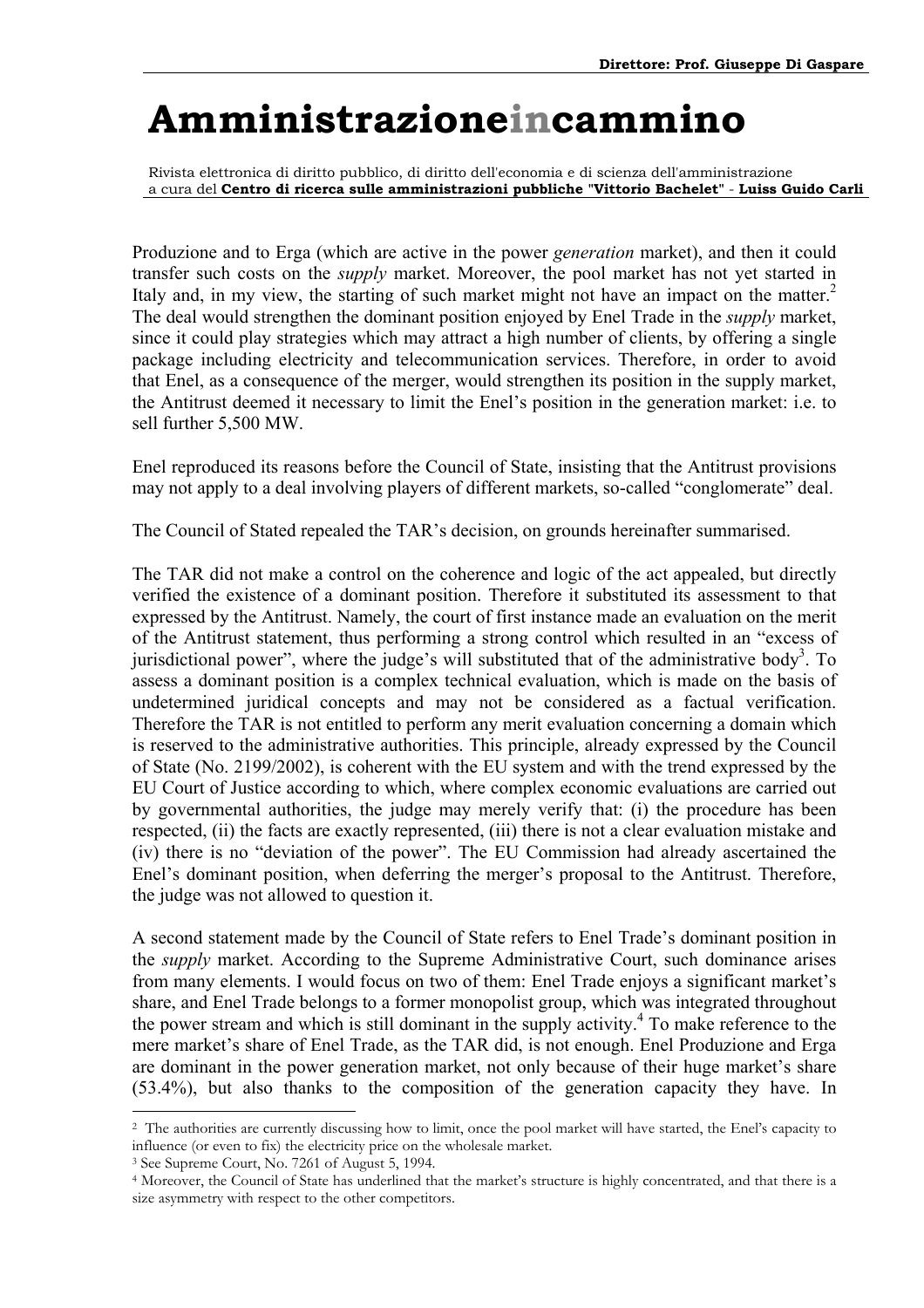Rivista elettronica di diritto pubblico, di diritto dell'economia e di scienza dell'amministrazione a cura del **Centro di ricerca sulle amministrazioni pubbliche "Vittorio Bachelet"** - **Luiss Guido Carli**

particular, the two companies mentioned above have the ownership of many modulation and peak plants which are able to adapt to the hourly and seasonal modulations of the demand, and therefore may allow Enel to influence the wholesale price of electricity. Moreover, the three Gen.co.s sold must be re-powered and, in the short-term, they shall not be able to produce at full capacity. Finally, such Genco.s include base-load plants, with a limited capacity to affect the market's price. Enel Trade, which is dominant in the supply market, is able to bear high costs for power purchase in the wholesale market, while its competitors (which are similar to Enel Trade with respect to the power supply but not with respect to the power generation) shall sell the electricity at costs lower than those incurred for electricity purchase in the wholesale market.

By means of the merger with Infostrada, at least 25%-45% of the future eligible clients (which are still linked to Enel Distribuzione), may purchase electricity from Enel Trade and telecom services from New Wind (arising from the merger between Wind and Infostrada). And therefore Enel may implement an attractive strategy, including a joint offer of services of public interest.

As for the nature of the deal, the Council of State concluded that "conglomerale" deals may be syndicated by the Antitrust: EU Commission's cases may confirm that such deals are relevant in order to control the mergers. In other words, the merger may be made conditional not only upon the measures relating to the market affected by the deal, but also upon those concerning other markets, connected to it.<sup>5</sup> The Council of State agrees that the supply and the generation markets are closely connected and that to order a measure affecting the upstream market (generation) is reasonable in order to guarantee competition in the downstream market (supply).

The Council of State upheld in part the Enel's claim concerning the lack of proportionality between the effects of the merger and the measures imposed by the Antitrust. Enel had claimed that there was no proportionality and that the Antitrust measure breached Legislative Decree No. 79/99. According to the Council of State, there is no breach of law, since the decree liberalising the electricity sector has not reserved to the law the power to fix the quantity of MW to be disposed by Enel. Such decree only fixes a minimum quota to be sold (15,000 MW) in order to start the liberalisation process.

On the other hand, the Council of State agreed with Enel that the proportionality principle was not implemented by the Antitrust.

According to the proportionality principle, the less severe measure must be preferred to any possible alternative. This principle requires not only to demonstrate that the measure is *eligible* to reach the purpose, but also that it is *adequate*, i.e. it does not exceed what is strictly required in order to achieve the target. First of all, the implementation of such principle

<span id="page-29-0"></span><sup>&</sup>lt;sup>5</sup> See the decision rendered by the EU Commission (decision of February 7 2001, case COMP/M 1853, EDF/EnBW), concerning a merger in the power sector. Edf was dominant in the *supply* market, while EnBW was a player in the *supply and transport* markets. By means of the merger EDF would have controlled a possible competitor (EnBW) for the French market, thus strengthening its position in such market.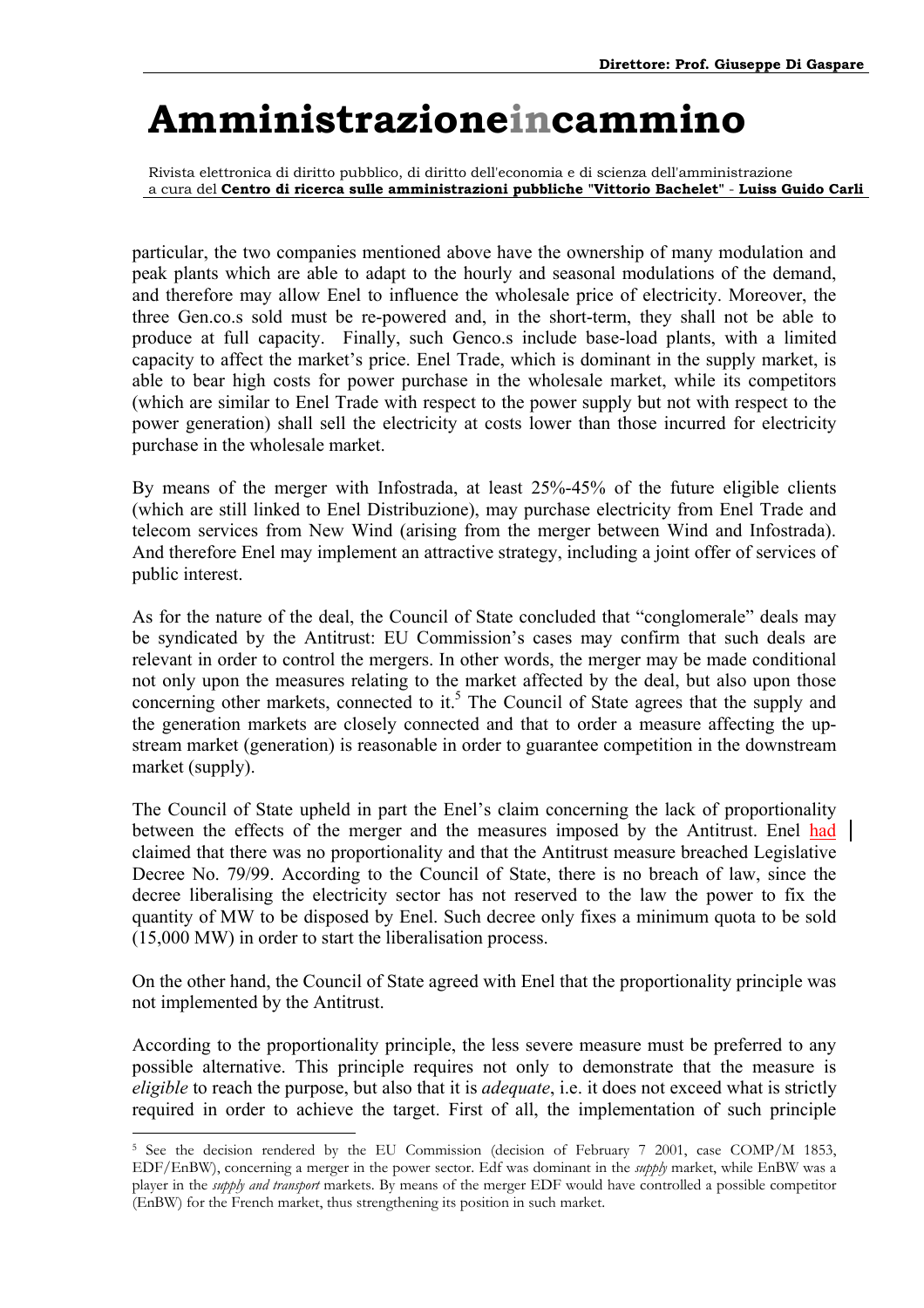Rivista elettronica di diritto pubblico, di diritto dell'economia e di scienza dell'amministrazione a cura del **Centro di ricerca sulle amministrazioni pubbliche "Vittorio Bachelet"** - **Luiss Guido Carli**

requires an exam of the possibility to identify eligible measures in the supply market. Only in case of negative evaluation the authority may implement other measures concerning connected markets, including the generation one. Pursuant to the Council of State, the Antitrust would not have taken in adequate account the above considerations. Lacking an evaluation about the proportionality, the decision is illegimate. The Council of State deems not appropriate the reference, made by the Antitrust in order to justify the measure, to the fact that the amount of generation capacity to be sold is correspondent to the size of a new competitor which would be able to compete with Enel Produzione. In the Antitrust's view, such competitor would have a generation capacity between that of the actual Enel's main competitors (Edison  $-$  Sondel) and that of the possible competitors (the two Gen.co.s -Eurogen ed Eleettrogen). According to the Council of State, the above may refer to the eligibility but not to the adequacy (sacrifice corresponding to what is necessary).

The Antitrust was therefore requested to adopt a new decision, duly grounded on the proportionality issue. On October 24 2002, the Antitrust started the investigation aimed at adopting the final decision and on December 5 licensed it  $6$  (see Paragraph 4. herein below).

### **3. Possible impact of the Enel case law on multi-utility strategies**

The Antitrust position, as well as the Courts decisions on the matter, are of crucial relevance for dominant players, which are likely to re-draft their strategies in order to take into account the principles summarised above.

I would conclude that, in order to prevent any risk of an Antitrust stop, the dominant players are likely to focus on their core-business.

Needless to say that not only the dominant undertaking may be affected by the above, but also the entire group to which it belongs to. In particular the former monopolist's groups. As the Council of State underlined, these players may have a dominant position even irrespectively of the market's share. Moreover, these groups may be prevented from "shopping" outside the domestic borders, to the extent that such shopping is aimed at incorporating possible competitors (the EU Commission already took this position).

In the light of the above, there will be room for small and medium enterprises to carry out multi-utility strategies. As a matter of fact, many undertakings carrying out local services in Italy have a small or a medium size. These operators are more than ever likely to go on with their multi-utility strategies, since the large enterprises are no longer their competitors in such strategies.

As a final comment, I would focus on another provision, which shall be applicable once the pool market will be operating. Pursuant to Article 6, paragraph 1 of Legislative Decree No. 79/99, from that date on, any sale of electricity outside the pool market shall require clearance by the Authority for Electricity and Gas (the Italian Regulator). In doing that, the regulator

<span id="page-30-0"></span><sup>6</sup> The Antitrust issued such decision while this paper was being finalised. A final paragraph has been therefore included, in order to take into account the Antitrust position on the matter.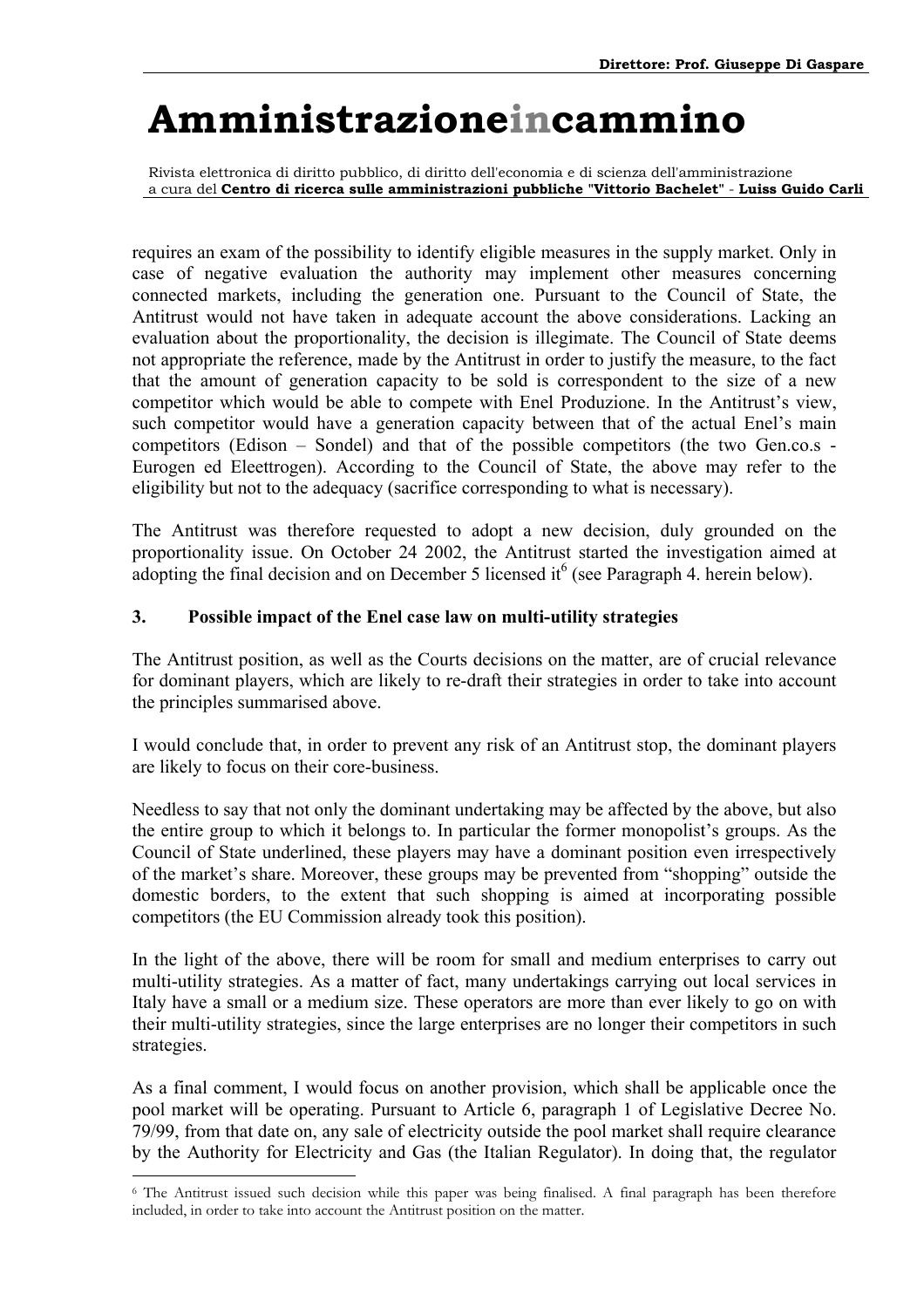Rivista elettronica di diritto pubblico, di diritto dell'economia e di scienza dell'amministrazione a cura del **Centro di ricerca sulle amministrazioni pubbliche "Vittorio Bachelet"** - **Luiss Guido Carli**

shall deny authorisation to those out-of-the-market sale contracts *^which may seriously prejudice competition`*. Although this provision was not mentioned by the case law analysed herein above, it may be used for antitrust purposes and represent a further obstacle to major groups' strategies of diversification.

### **4. The Antitrust final decision on the merger between Wind-Enel and Infostrada[7](#page-31-0)**

On December 5, 2002, the Italian Antitrust Authority gave a final green light to the merger analysed, and cleared it without conditions.

It is important to stress that such a decision was taken further to a deeply change in the Enel's industrial strategy. With respect to late 2000-early 2001, where the first evaluation was made, the Antitrust assessed that Enel has planned a new strategy, no longer based on the integration between the sale of electricity services and that of telecom ones.

Therefore, in this changed scenario, no measure was requested to Enel in order to finalise the merger.

I would conclude that the Regulator's final assessment confirmed the above comments about the possible strategies of major undertakings, since only a change in strategy (no more multiutility) allowed Enel to go on with the merger, without being subject to any mandatory transfer of power in its core-business market.

<span id="page-31-0"></span> $\overline{a}$ 7 This paragraph was not included in the presentation made on November 15 2002, during the conference at LUISS.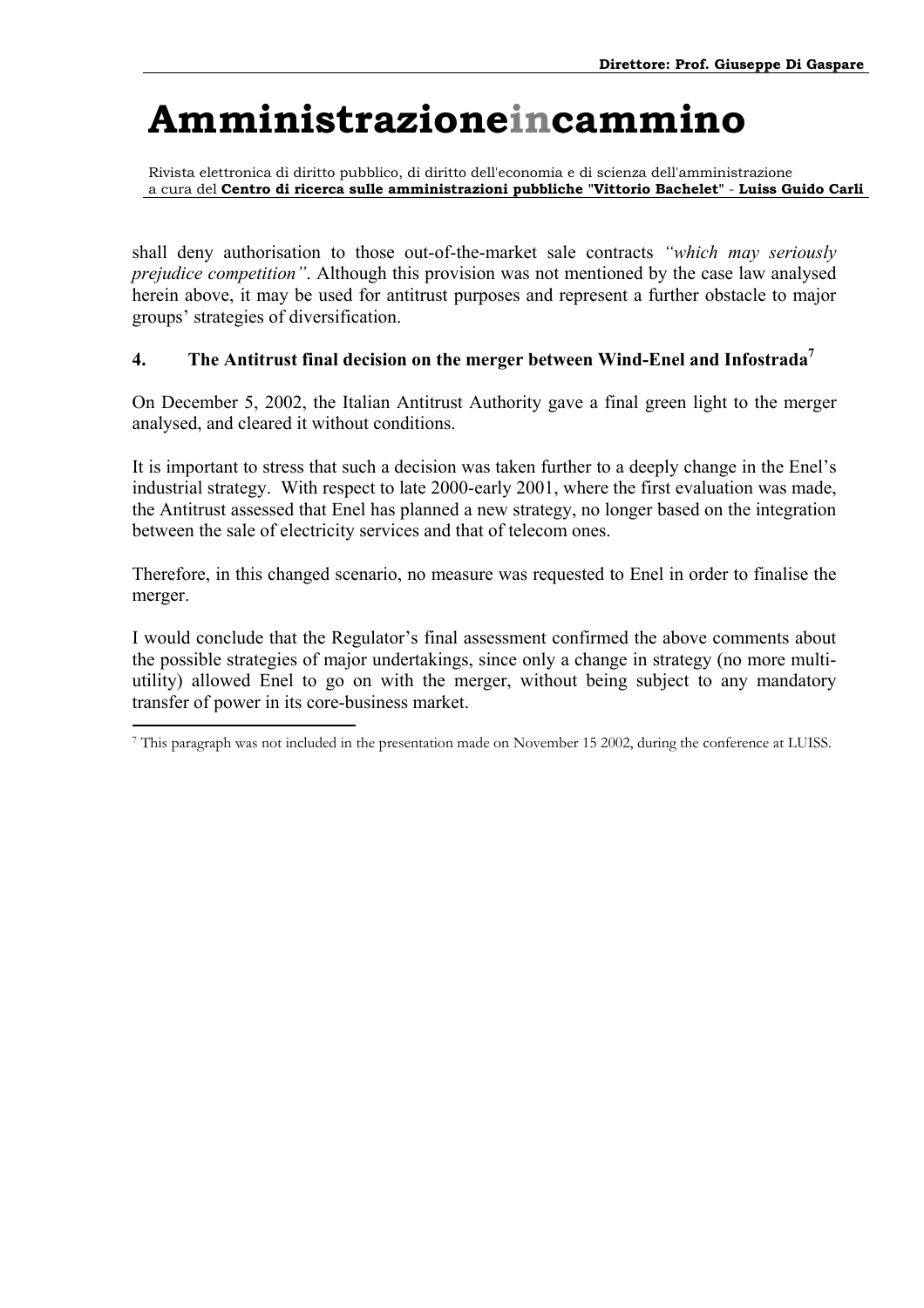Rivista elettronica di diritto pubblico, di diritto dell'economia e di scienza dell'amministrazione a cura del **Centro di ricerca sulle amministrazioni pubbliche "Vittorio Bachelet"** - **Luiss Guido Carli**

#### **Public utilities and communal undertakings: The legal scope of the economic activities of municipalities in the energy sector**

di Markus Kaltenborn

#### **I. Introduction**

 $\overline{a}$ 

The competition between private firms and communal enterprises within the energy market and indeed many other economic sectors is on the increase. Typical business sectors in which municipalities are predominantly economically involved belong to those within public utilities (i.e.) besides the energy sector e.g. water supply, waste removal and sewage disposal, also public transport. The municipalities have always been active in these domains. Due to the process of liberalisation which can be attributed to influences of European law, they are now competing more and more with private companies. Further to this, the local authorities have been opening up numerous new fields of activity over the past few years: For instance, communal enterprises offer their services for the cultivation of private gardens, carry out electrical installations, make repairs for private clients or participate in companies that are engaged in the telecommunication sector, the housing office is active in real estate brokerage and removal services, the municipal canteen organizes a communal party-service and the local adult education programme offers private tuition. There is even a city in which a manicurist has been run by a communal undertaking $8$ .

The main reason for this imaginativeness in looking for new fields of activity is obvious: the increasingly worsening financial state of the municipalities. There is very little potential to save on expenses as many of the communal tasks, which are particularly costly, are determined by law. Therefore the local authorities endeavour to open up additional sources of revenue. If they do not want to resort to the highly unpopular measure of increasing taxes and selling municipal properties, the only means that remains is to obtain higher receipts by extending their economic activities. Due to these activities they automatically enter into conflict with private companies who even defend themselves against the unwelcome competition of the communal trading in court. Especially private competition law offers the legal basis for corresponding claims of defence. Besides this, the private competitor can also invoke the provisions of communal commercial law, which is part of the respective local government law. This will now be the main topic of the following analysis. Firstly though, it will be necessary to discuss briefly some constitutional aspects of the subject.

#### *II. The constitutional guarantee of local self-government*

The starting point of any legal investigation of the possibilities and limits of the economic activity of local authorities is the constitutional guarantee of local self-government. According to art. 28 par. 2 GG, the municipalities have to be guaranteed the right to regulate all the local

<span id="page-32-0"></span><sup>8</sup> For these and further examples cf. *Alexander Schink*, Wirtschaftliche Betätigung kommunaler Unternehmen, NVwZ 2002, 129.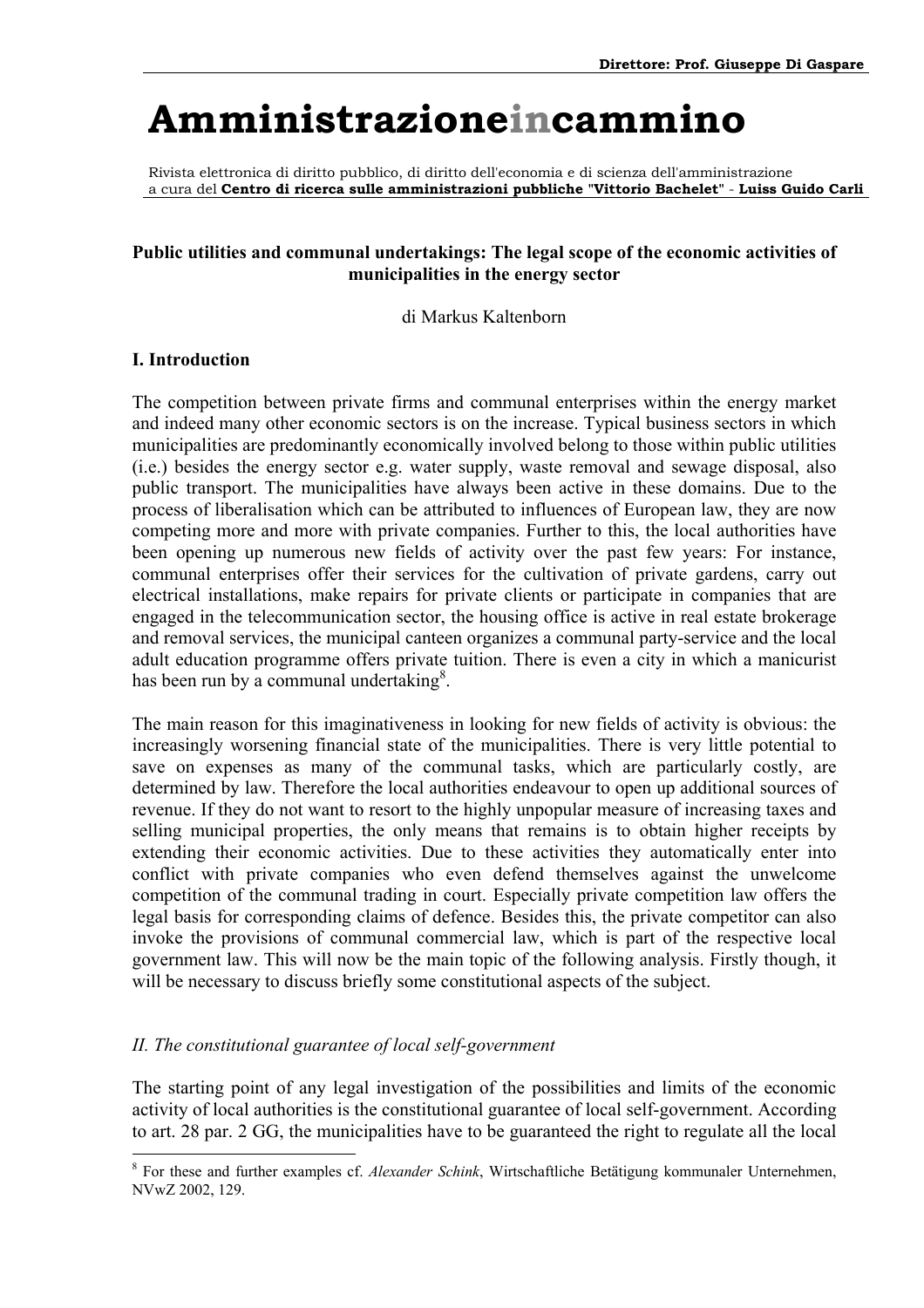Rivista elettronica di diritto pubblico, di diritto dell'economia e di scienza dell'amministrazione a cura del **Centro di ricerca sulle amministrazioni pubbliche "Vittorio Bachelet"** - **Luiss Guido Carli**

affairs in their own responsibility. Regarding tasks that refer to local matters, this norm contains a constitutional basis of legitimation for the local authorities to take up such a task. Within the scope of the relevant statutory law, the local authorities can basically decide of their own accord how to fulfil the respective task. Since an economic activity can also serve the fulfilment of public tasks, it is protected by the guarantee of self-government in art. 28 par. 2 GG as well<sup>9</sup>. However the regulation in art. 28 par. 2 GG only delimitates the competences of the local authorities with regard to the state, but it does not contain any statement about their relation to the private business sector<sup>10</sup>. Therefore the constitutional norm neither protects the private enterprises which are competing with the communal trading, nor are the local authorities able to defend themselves against private competitors by referring to the guarantee of self-government<sup>11</sup>. The legal basis for this delimitation can be found in the fundamental rights of the constitution and in the relevant regulations of the local codes.

Most authors of German literature who have written concerning constitutional and local law start with the assumption that art. 28 par. 2 GG does not only assign certain competences to the local authorities but at the same time points out the limits of their fields of action<sup>12</sup>. The conclusion is therefore partly drawn that legal norms, which confer responsibilities on the local authorities that go beyond the tasks protected in art. 28 par. 2 GG, are to be considered as unconstitutional<sup>13</sup>. This view could especially be relevant to the question if the legislator may also allow communal trading beyond the borders of the municipality. However, such an interpretation of art. 28 par. 2  $\overrightarrow{GG}$  cannot be convincing<sup>14</sup>: According to its formulation, the constitutional norm only contains a statement on the question which local tasks are under

<span id="page-33-0"></span><sup>9</sup> Cf. VerfGH Rh.-Pf., NVwZ 2000, 801; *Erichsen*, Kommunalrecht des Landes Nordrhein-Westfalen, 2nd ed. 1997, p. 271; *Markus Moraing*, Kommunales Wirtschaftsrecht vor dem Hintergrund der Liberalisierung der Märkte, WiVerw 1998, 233 (248-249); *Eberhard Schmidt-Aßmann* (ed.), Besonderes Verwaltungsrecht, 1999, chap. 1, no. 120; *Johannes Hellermann*, Örtliche Daseinsvorsorge und gemeindliche Selbstverwaltung, 2000, p. 153; *Florian Becker*, Grenzenlose Kommunalwirtschaft, DÖV 2000, 1032 (1034); *Schink* (supra note 1), NVwZ 2002, 129 (133); *Hans D*. *Jarass*, Kommunale Wirtschaftsunternehmen und Verfassungsrecht, DÖV 2002, 489 (497).

<span id="page-33-1"></span><sup>&</sup>lt;sup>10</sup> Cf. e.g. *Tettinger*, in: Hermann von Mangoldt / Friedrich Klein / Christian Starck, Bonner Grundgesetz, vol. 2, 4th ed. 2000, Art. 28, no. 165, 177.

<span id="page-33-2"></span><sup>11</sup> *Schink* (supra note 1), NVwZ 2002, 129 (133); cf. also VerfGH RP, NVwZ 2000, 801; *Peter Badura*, Wirtschaftliche Betätigung der Gemeinde zur Erledigung von Angelegenheiten der örtlichen Gemeinschaft im Rahmen der Gesetze, DÖV 1998, 818 (823); *Matthias Ruffert*, Kommunalwirtschaft und Landes-Wirtschaftsverfassung, NVwZ 2000, 763 (764); of a different opinion *Joachim Wieland / Johannes Hellermann*, Der Schutz des Selbstverwaltungsrechts der Kommunen gegenüber Einschränkungen ihrer wirtschaftlichen Betätigung im nationalen und europäischen Recht, DVBl. 1996, 401 (408).

<span id="page-33-3"></span><sup>12</sup> *Rolf Grawert*, Zuständigkeitsgrenzen der Kommunalwirtschaft, in: Klaus Grupp / Michael Ronellenfitsch (eds.), Planung - Recht - Rechtsschutz, Festschrift für Willi Blümel, 1999, pp. 119-137, at p. 125; *Michael Nierhaus*, in: Michael Sachs (ed.), Grundgesetz, 2nd ed. 1999, Art. 28, no. 32; *Schmidt-Aßmann* (supra note 3), chap. 1, no. 15; *Dirk Ehlers*, Das neue Kommunalwirtschaftsrecht in Nordrhein-Westfalen, NWVBl. 2000, 1 (5- 6); *Christina Lux*, Das neue kommunale Wirtschaftsrecht in Nordrhein-Westfalen, NWVBl. 2000, 7 (9); *Tettinger* (supra note 3), Art. 28, no. 173; *Wolfgang Löwer*, in: Ingo von Münch / Philip Kunig (eds.), Grundgesetz-Kommentar, vol. 2, 5th ed. 2001, Art. 28, no. 37-38; *Bodo Pieroth*, in: Hans D. Jarass / Bodo Pieroth, Grundgesetz, 6th ed. 2002, Art. 28, no. 10; *Schink* (supra note 1), NVwZ 2002, 129 (133). 13 Cf. e.g. *Wolfgang Löwer*, Die Stellung der Kommunen im liberalisierten Strommarkt, NWVBl. 2000, 241

<span id="page-33-4"></span><sup>(244).</sup> 

<span id="page-33-5"></span><sup>14</sup> Cf. *Jarass* (supra note 2), DÖV 2002, 489 (499).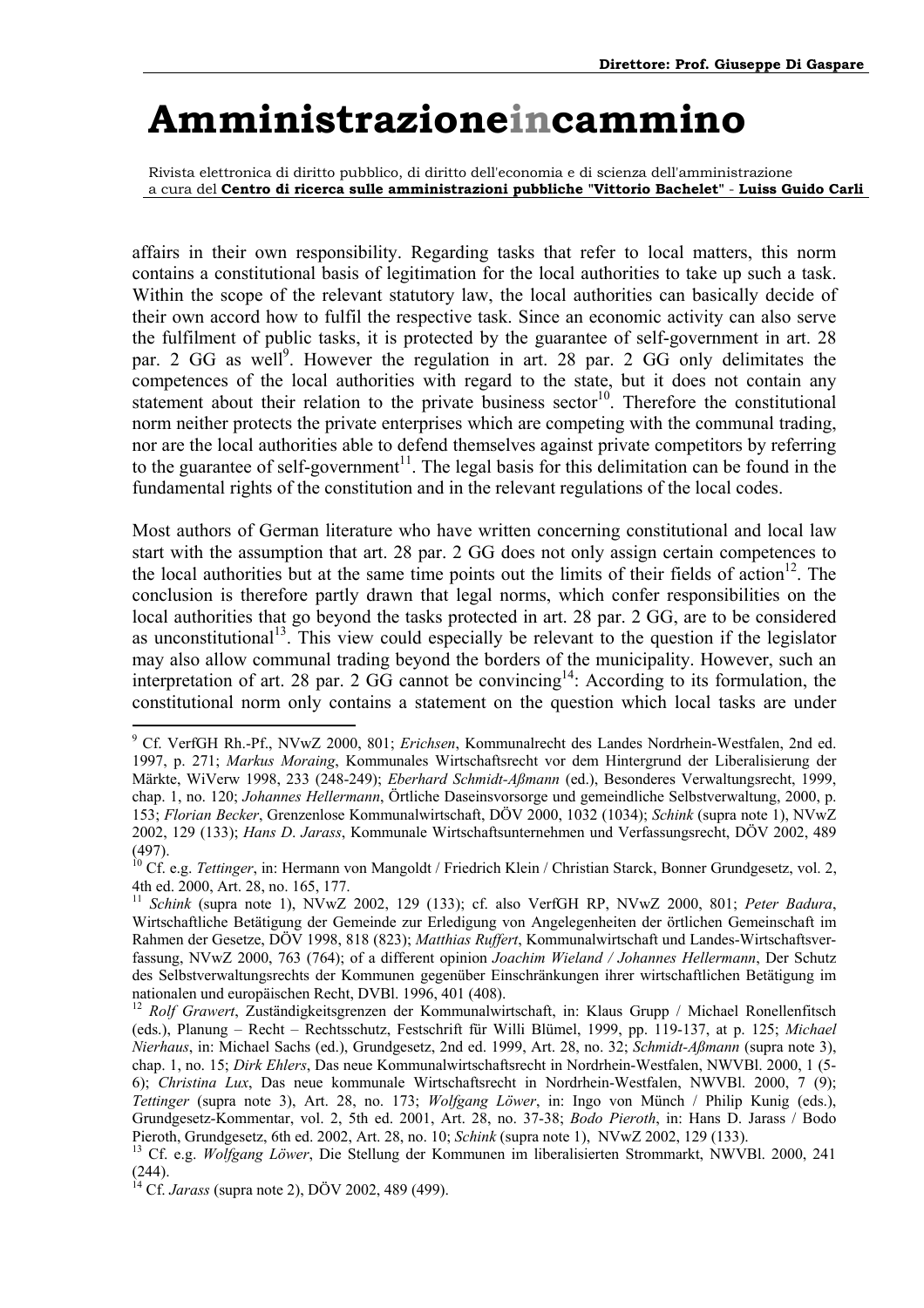Rivista elettronica di diritto pubblico, di diritto dell'economia e di scienza dell'amministrazione a cura del **Centro di ricerca sulle amministrazioni pubbliche "Vittorio Bachelet"** - **Luiss Guido Carli**

special, constitutional protection and may not be withdrawn by the legislator. The norm leaves the question open as to whether the legislator can also authorize the local authorities to be active in other fields<sup>15</sup>. Consequently, cross-border activities of communal enterprises should not be regarded to be in contradiction to the constitution, if it is guaranteed that one municipality is not affected by the activities of another one in its rights protected by the constitution $16$ .

#### *III. The differentiation between the economic and non-economic activities of municipalities*

The legal regulations regarding the municipalities economic activities are not formed unitarily in all German federal states but there are many parallels or at least similarities among the states various local codes. As follows, the analysis will be based upon those regulations which are valid for North Rhine-Westphalia, the largest state in regard to population.

According to art. 107 par. 1 GO-NW, the participation of municipalities in the economic intercourse depends on a number of prerequisites of admission. Before going further into detail, it has to be explained how the legislator understands "economic activity". Art. 107 par. 1 clause 3 GO-NW contains a legal definition of this term. It says that economic activity can be regarded as the "running of companies that work in the market as producers, providers or distributors of commodities or services if the result could have also been achieved by a private company with the aim of making profit". In this context we have to consider the regulation of art. 107 par. 2 GO-NW, according to which certain activities have been defined by the legislator as "non-economic" and thus are not subject to the regulation of par. 1. At this point it might be worth mentioning the facilities which the local authorities are legally obliged to operate, or those that are required for the social and cultural care of the citizens (e.g. schools, libraries, hospitals, sports facilities, public gardens, municipal halls etc.). Communal undertakings referring to environmental safety issues, street cleaning, housing allocation or the promotion of trade and tourism<sup>17</sup> are not regarded as economic activities either. Of course, these facilities must also be managed economically (art. 107 par. 2 clause 2 GO-NW) but they are not subject to the strict preconditions of admission in art. 107 par. 1 GO-NW. The same applies to economic activities that are carried out as a mere annex of a non-economic activity. With regard to this, the jurisdiction has however developed strict benchmarks. As an example, a municipal horticulture company has been judicially prohibited to offer their services to private persons although the proportion of this part of the business only amounted to about 2.5% of the total activities of the firm<sup>18</sup>.

<span id="page-34-2"></span>

<span id="page-34-0"></span><sup>15</sup> See also *Schmidt-Aßmann* (supra note 3), chap. 1, no. 15; cf. moreover *Ehlers* (supra note 5), NWVBl. 2000, 1 (6); *Markus Heintzen*, Zur Tätigkeit kommunaler (Energieversorgungs-)Unternehmen außerhalb der kommunalen Gebietsgrenzen, NVwZ 2000, 743 (744-745); *Klaus Rennert*, Kommunalwirtschaft und Selbstverwaltungsgarantie, DV 35 (2002), 319 (340); *Thomas Mann*, Öffentliche Unternehmen im Spannungsfeld von öffentlichem Auftrag und Wettbewerb, JZ 2002, 819 (825).

<span id="page-34-1"></span><sup>&</sup>lt;sup>16</sup> *Jarass* (supra note 2), DÖV 2002, 489 (499-500).<br><sup>17</sup> For more details on the preferential treatment of the promotion of trade see *Wilfried Erbguth / Sabine Schlacke*, Zur gemeindewirtschaftsrechtlichen Zulässigkeit kommunaler Wirtschaftsförderung in Nordrhein-Westfalen, NWVBl. 2002, 258.

<span id="page-34-3"></span><sup>18</sup> OLG Hamm, DVBl. 1998, 792.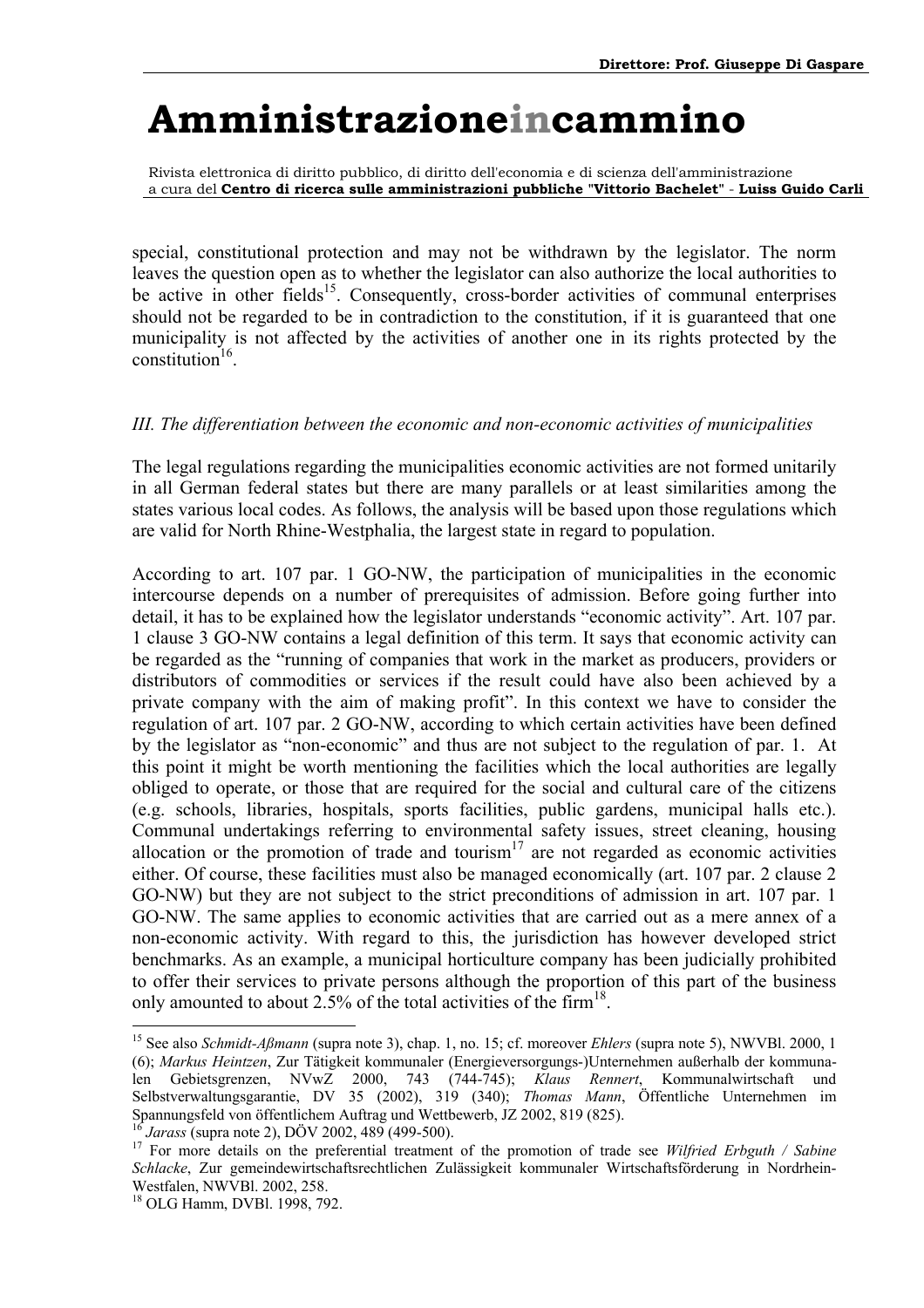Rivista elettronica di diritto pubblico, di diritto dell'economia e di scienza dell'amministrazione a cura del **Centro di ricerca sulle amministrazioni pubbliche "Vittorio Bachelet"** - **Luiss Guido Carli**

*IV. The participation of municipalities in the economic intercourse and its prerequisites of admission* 

#### *1. Public purpose*

According to art. 107 par. 1 GO-NW, a municipalities' economic activity is only admissible if a public purpose requires this activity. This means that the main purpose of the economic activity has to be the safeguarding of the interests of public welfare. By this restriction it is not excluded that the communal undertaking may also make profit. The profit orientation of the company, though, should not affect the public purpose<sup>19</sup>. On the other hand, in the opinion of the courts and the predominant number of commentators, if the municipalities sole object is to make profit then the activity is forbidden<sup>20</sup>. Certainly, such an activity would also – at least indirectly - support a public purpose, as the funds are usually used for financing other local tasks. The statutory regulation, however, claims an immediate connection between the economic activity and the pursuit of a public interest. All the same, this limitation is not very significant, as the local authorities are given ample scope when determining what is meant by "public purpose"<sup>21</sup>.

### *2. Capability of the municipality*

 $\overline{a}$ 

The second prerequisite of admission mentioned in art. 107 par. 1 GO-NW says that there has to be an adequate relation between the quality and extent of the economic activity on the one hand and the capability of the municipality on the other hand. With this regulation, the legislator wants to protect the municipalities against the negative consequences of an oversized economic commitment<sup>22</sup>. An important means for ascertaining the chances and

<span id="page-35-1"></span><span id="page-35-0"></span>

<sup>&</sup>lt;sup>19</sup> *Dirk Ehlers*, Rechtsprobleme der Kommunalwirtschaft, DVBl. 1998, 497 (501).<br><sup>20</sup> Cf. BVerfGE 61, 82 (107); *Grawert* (supra note 5), pp. 125-126; *Ehlers* (supra note 12), DVBl. 1998, 497 (499); *Johann-Christian Pielow*, Gemeindewirtschaft im Gegenwind ? – Zu den Grenzen kommunaler Wettbewerbsteilnahme am Beispiel der Telekommunikation, NWVBl. 1999, 369 (377); *Joachim Suerbaum*, Die Novellierung des Gemeindewirtschaftsrechts in Nordrhein-Westfalen - Segen oder Fluch?, in: Stadt Bochum (ed.), Festschrift zum 75jährigen Bestehen der Verwaltungs- und Wirtschaftsakademie Industriebezirk Bochum, 2000, pp. 53-69, at p. 58; *Lux* (supra note 5), NWVBl. 2000, 7-8; *Winfried Kluth*, Öffentlich-rechtliche Zulässigkeit gewinnorientierter staatlicher und kommunaler Tätigkeit, in: Rolf Stober / Hanspeter Vogel (eds.), Wirtschaftliche Betätigung der öffentlichen Hand, 2000, pp. 23-40, at pp. 37-38; of a different opinion e.g. *Olaf Otting*, Neues Steuerungsmodell und rechtliche Betätigungsspielräume der Kommunen, 1997, p. 199. For the question in how far a (profit oriented) use of overcapacities is admissible, cf. *Badura* (supra note 4), DÖV 1998, 818 (821); *Ehlers* (supra note 12), DVBl. 1998, 497 (500-501); *Jörg Ennuschat*, Kommunalwirtschaft und Wettbewerbsrecht, WRP 1999, 405 (406-407).

<span id="page-35-2"></span><sup>21</sup> Cf. BVerwGE 39, 329 (334); *Edzard Schmidt-Jortzig*, Kommunalrecht, 1982, no. 688; *Hermann Pünder*, Die kommunale Betätigung auf dem Telekommunikationssektor, DVBl. 1997, 1353 (1358); *Michael Ronellenfitsch*, Staat und Markt: Rechtliche Grenzen einer Privatisierung kommunaler Aufgaben, DÖV 1999, 705 (707); *Schmidt-Aßmann* (supra note 3), chap. 1, no. 120; *Moraing*, in: Günter Püttner (ed.), Zur Reform des Gemeindewirtschaftsrechts, 2002, pp. 41-84, at p. 56.

<span id="page-35-3"></span><sup>22</sup> *Erichsen* (supra note 2), p. 280.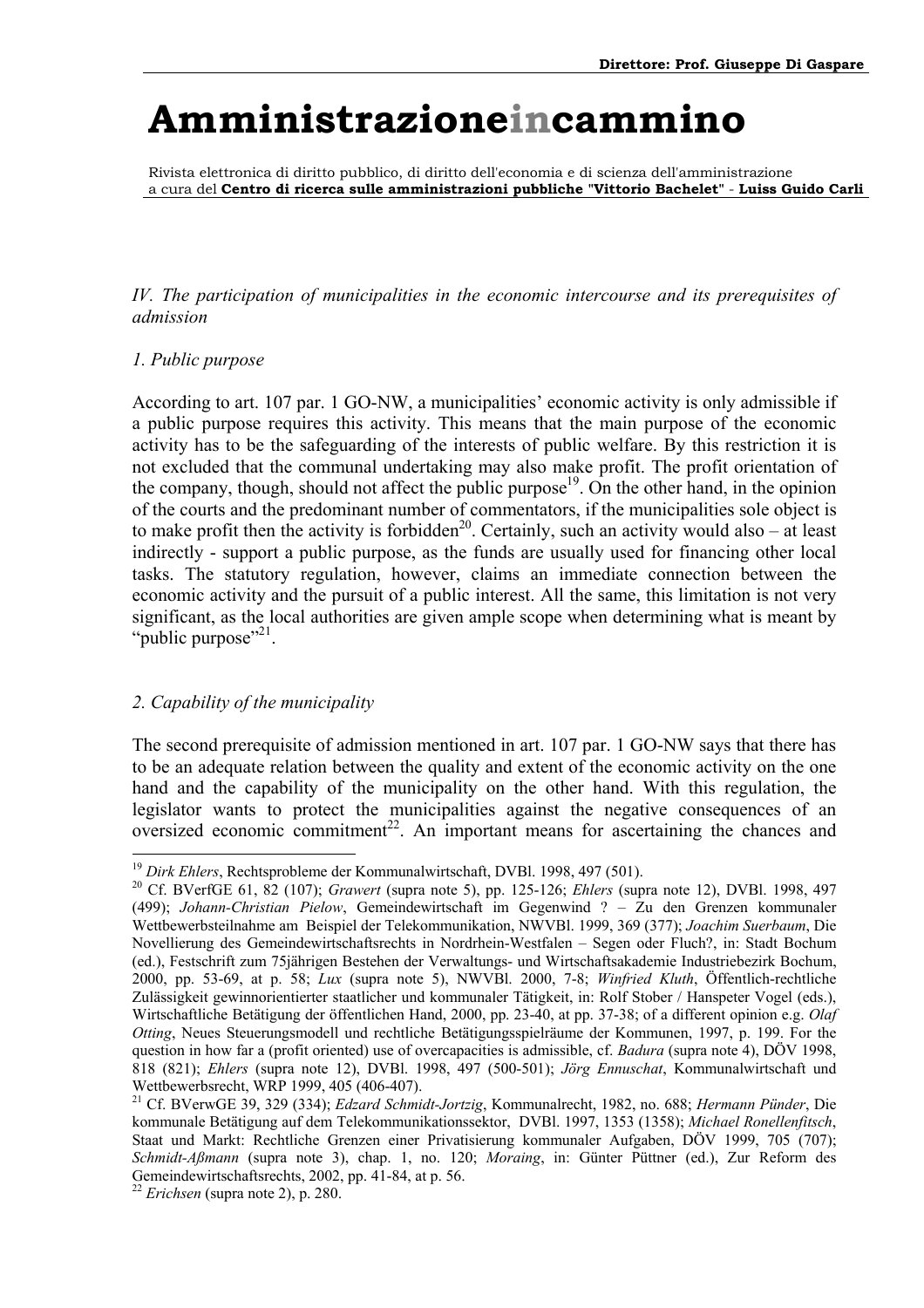Rivista elettronica di diritto pubblico, di diritto dell'economia e di scienza dell'amministrazione a cura del **Centro di ricerca sulle amministrazioni pubbliche "Vittorio Bachelet"** - **Luiss Guido Carli**

risks that are connected with economic activities is the market analysis. It is obligatory for the local authorities in North Rhine-Westphalia if they intend to found an undertaking or to participate in a company. The local organisations of trade, industry and commerce as well as the trade unions that are responsible for the respective economic sectors have to be given the opportunity to express their opinions about the local authorities' intentions. However, neither the results of the market analysis nor these views of the affected organizations are obligatory for the decision of the local council whether or not to take up an economic activity<sup>23</sup>. Once again in this case, the local authorities are conceded great latitude concerning the assessment of their capability<sup>24</sup>.

### *3. Subsidiarity clause*

According to the so-called subsidiarity clause, which also belongs to the prerequisites of the municipalities' economic activities as enumerated in art. 107 par. 1 GO-NW, a local authority may only carry out economic activities in order to fulfil its tasks, if the public purpose pursued cannot be fulfilled "better and more economically" by other companies. When formulating the subsidiarity clause, the North Rhine-Westphalian legislator did not follow the stricter patterns of other federal states that only permit their municipalities economic activities, if the public purpose cannot be fulfilled by another company "just as efficiently and economically" (e.g. in Bavaria, Thuringia and Rhineland-Palatinate<sup>25</sup>). Therefore it is sufficient when the communal enterprise in North Rhine-Westphalia has the same qualification for the fulfilment of the public purpose as its private competitor.

However, some important economic sectors are explicitly excluded from the application of the subsidiarity clause, amongst these are the energy providers. Some of our local law experts consider this preferential treatment of communal undertakings in these sectors to be unconstitutional<sup>26</sup>. They declare that all state institutions (including the municipalities) are constitutionally obliged to pursue matters of public welfare. The exceptional rule, though, permits state activities, even if private companies are able to fulfil the public interest in a better way. But there is still another argument: If, on the one hand, the regulation of art. 107 par. 1 GO-NW claims that a public purpose "requires" the economic activity of the municipality and if, on the other hand, in certain domains a worse accomplishment of such a public purpose is considered to be insignificant, then  $-$  from the point of view of the critical commentators - this has to be regarded as a legal inconsistency and, consequently, as a violation of the rule of law<sup>27</sup>. However, here we can object that an economically sub-optimal fulfilment of tasks, which is supposed to be prevented by the subsidiarity clause, is not always

 $\overline{a}$ 

<span id="page-36-1"></span><span id="page-36-0"></span><sup>23</sup> *Ehlers* (supra note 5), NWVBl. 2000, 1 (2); *Lux* (supra note 5), NWVBl. 2000, 7 (10). 24 Cf. *Pünder* (supra note 14), DVBl. 1997, 1353 (1359); *Hans-Günter Henneke*, Das Recht der Kommunalwirtschaft in Gegenwart und Zukunft, NdsVBl. 1999, 1 (2).

<span id="page-36-2"></span><sup>25</sup> Cf. Art. 87 para. 1 No. 3 BayGO; § 71 para. 1 No. 3 ThürKO; § 85 para. 1 No. 3 GO Rh.-Pf.

<span id="page-36-3"></span><sup>26</sup> *Ehlers* (supra note 5), NWVBl. 2000, 1 (4); *Suerbaum* (supra note 13), pp. 60-61; cf. also *Pielow* (supra note 13), NWVBl. 1999, 369 (379).

<span id="page-36-4"></span><sup>27</sup> *Ehlers* (supra note 5), NWVBl. 2000, 1 (4).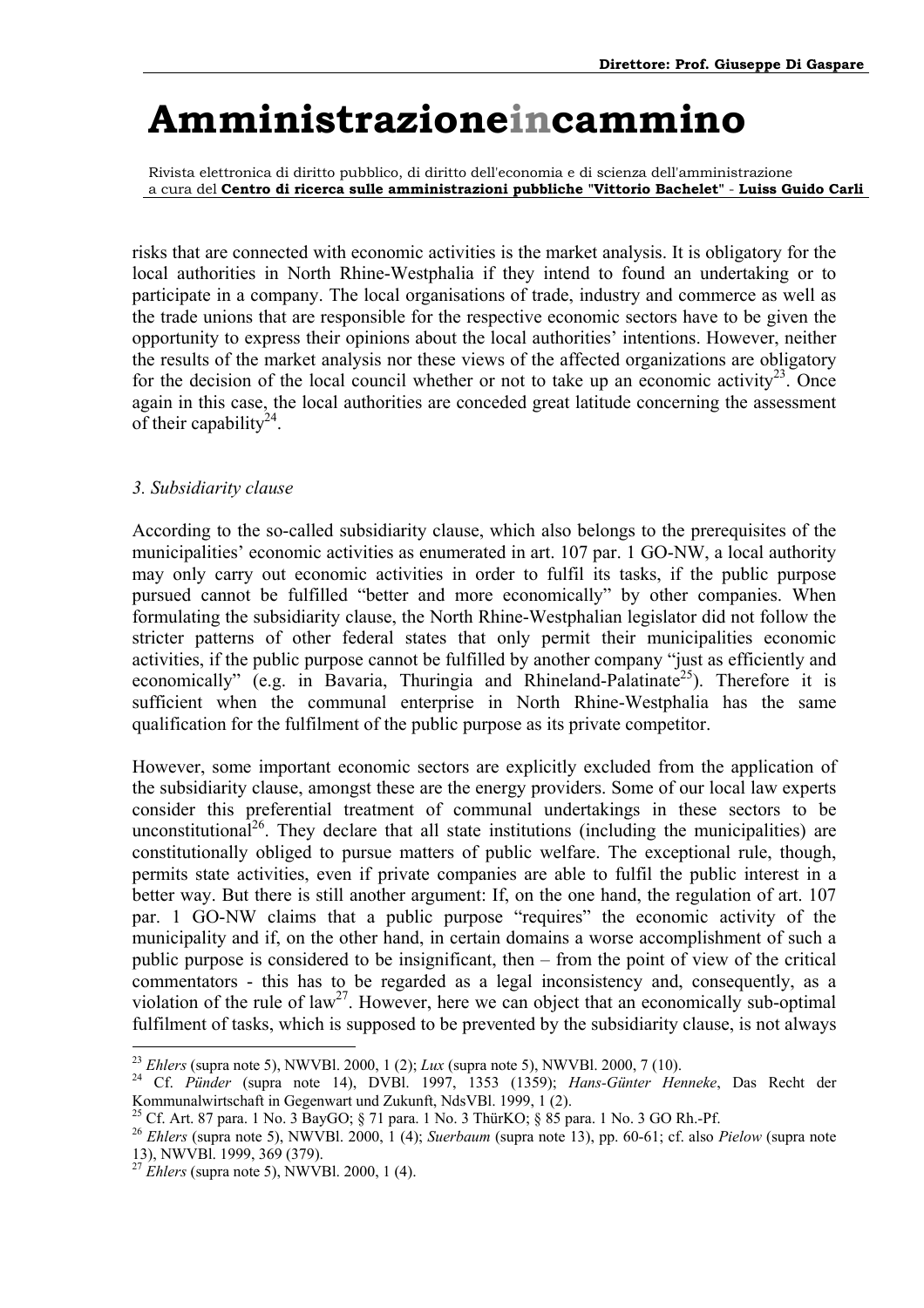<span id="page-37-6"></span>Rivista elettronica di diritto pubblico, di diritto dell'economia e di scienza dell'amministrazione a cura del **Centro di ricerca sulle amministrazioni pubbliche "Vittorio Bachelet"** - **Luiss Guido Carli**

contrary to the duty of promoting the public welfare<sup>28</sup>. Local energy suppliers can (and are indeed obliged to) pursue - besides the purely economic maximization of profit - also other aims than those of their private competitors; in particular it is their job to guarantee the population supply of energy in the long run at generally acceptable prices. Now it becomes evident that the first and the third precondition of admission, the accomplishment of a public purpose on the one hand and the subsidiarity-clause on the other hand, have different objects: According to the first prerequisite, it must be considered, whether the local authority can also fulfil the public purpose in a different way than by an economic activity, while the subsidiarity clause asks whether this task can be accomplished "better and more economically" by a private company<sup>29</sup>. If therefore certain sectors of public utilities - like the energy supply - are excluded from the subsidiarity clause, this is not contrary to the remaining requirements of art. 107 par. 1 GO-NW. Another question is whether it is politically desirable to maintain this exceptional rule or whether it would be better to apply the subsidiarity clause also to the economically important field of energy supply $30$ .

In the literature on communal commercial law, reform proposals that point out an entirely different direction can also be found: Shortly before the German Lawyers' Congress ("Deutscher Juristentag") this Summer dealt with the legal position of public enterprises<sup>31</sup>, in a professional journal the idea was brought up to entirely renounce subsidiarity clauses in communal commercial law. In those fields in which there is competition between the different providers due to liberalisation, the author has been of the opinion, that solely the clients should decide which offer is more attractive, and that this decision should not be left to the supervising authorities or the courts<sup>32</sup>. During the congress the majority was in favour of a similar proposal of reforming the communal commercial law<sup>33</sup>. However, it is very doubtful if the legislators of the different federal states will follow this recommendation. The reason for this is that subsidiarity clauses are considered an essential means to effectively protect the medium-sized business against the competition of public enterprises.

### *V. Communal trading beyond the borders of the municipality*

Recently, it has much been discussed whether local enterprises should also be allowed to be active outside of their municipal area<sup>34</sup>. The North Rhine-Westphalian legislator answered

<span id="page-37-1"></span><span id="page-37-0"></span>

<sup>28</sup> *Löwer* (supra note 6), NWVBl. 2000, 241 (243). 29 Cf. *Hellermann* (supra note 2), pp. 215-216; *Hans D. Jarass*, Die Vorgaben des Gemeinderechts für rechtlich selbständige Unternehmen der Kommunen, NWVBl. 2002, 335 (339).

<span id="page-37-3"></span><span id="page-37-2"></span>

<sup>&</sup>lt;sup>30</sup> Ehlers (supra note 5), NWVBl. 2000, 1 (5).<br><sup>31</sup> Cf. *Dirk Ehlers*, Gutachten D für den 64. DJT, 2002; *Mann* (supra note 8), JZ 2002, 819.<br><sup>32</sup> Günter Püttner, Neue Regeln für öffentliche Unternehmen DÖV 2002, 731 (7

<span id="page-37-4"></span>

<span id="page-37-5"></span>

<sup>34</sup> Cf. OLG Düsseldorf, NVwZ 2000, 714; *Grawert* (supra note 5), pp. 127-129; *Becker* (supra note 2), DÖV 2000, 1032; *Ehlers* (supra note 5), NWVBl. 2000, 1 (5-6); *Heintzen* (supra note 8), NVwZ 2000, 743; *Löwer* (supra note 6), NWVBl. 2000, 241 (243-244); *Janbernd Oebbecke*, Die örtliche Begrenzung kommunaler Wirtschaftstätigkeit, ZHR 164 (2000), 375; for an examination of the economical aspects of the subject see *Helmut Siekmann*, Wirtschaftliche Betätigung der öffentlichen Hand und ökonomische Analyse des Rechts, in: Rolf Stober / Hanspeter Vogel (eds.), Wirtschaftliche Betätigung der öffentlichen Hand, 2000, pp. 103-144 (at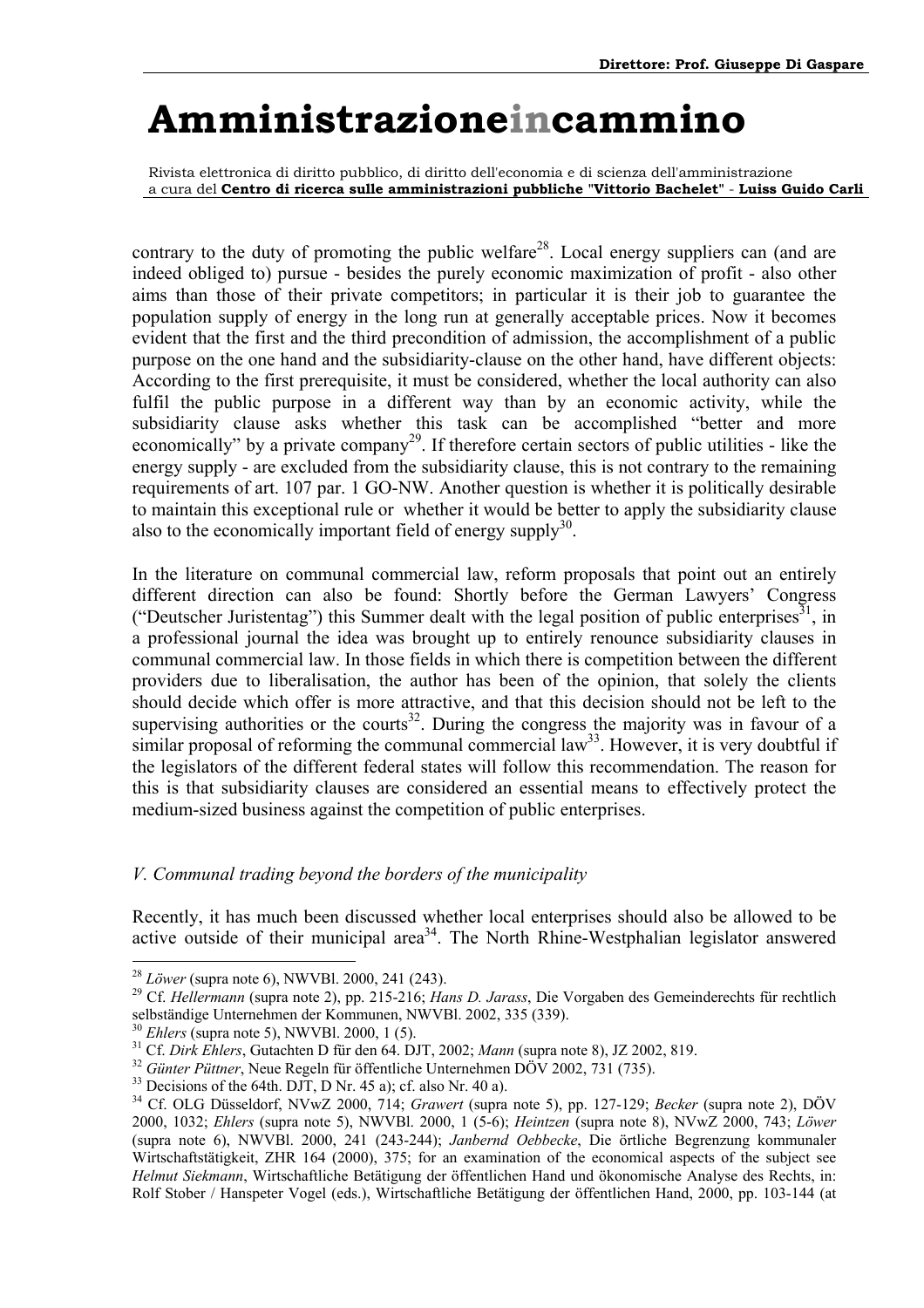Rivista elettronica di diritto pubblico, di diritto dell'economia e di scienza dell'amministrazione a cura del **Centro di ricerca sulle amministrazioni pubbliche "Vittorio Bachelet"** - **Luiss Guido Carli**

this question with a definite "yes". According to art. 107 par. 3 GO-NW an economic activity outside the local area is permissible, "if the prerequisites of paragraph 1 are fulfilled and the rightful interests of the municipalities concerned are guaranteed." The local authorities are even allowed to be economically active in foreign markets but the permission of the supervising authority has to be asked for in advance (art. 107 par. 4 GO-NW). Particularly in the energy sector this opening of the local field of activity is undoubtedly necessary to avoid insurmountable disadvantages for municipal undertakings in the competition with the private companies. Under constitutional law, there are no objections against the regulation of art. 107 par. 3 GO-NW, if we consider - as already mentioned above - the constitutional guarantee of local self-government not to be a limitation of competences, but just a protection norm which local authorities can invoke in order to defend themselves against the influence of other public institutions (e.g. by the legislator or by the activities of other local authorities). The legislator has taken notice of the need for protection of those municipalities that might be affected in their right of self-government by the economic activities of another municipality, by deciding that cross-border activities have to be compatible with the "rightful interests" of the respective municipalities concerned. However, we will have to consider the additional clause in sentence 2 of art. 107 par. 3 GO-NW to be legally problematic. According to this clause, only those interests are regarded as "rightful" which allow a restriction of competition according to the law of the power economy business. The municipalities affected by the expansion of a communal energy supply company can only appeal to such rights which are also conceded to private companies in their competition with other energy suppliers. Such a far reaching limitation of the right of the local authorities' self-government cannot be justified and is therefore unconstitutional $35$ .

#### *VI. Competition law and communal commercial law*

Over the last years a controversy has been developing in Germany concerning the question as to which branch of jurisdiction has the competence for the judgement of the economic activities of municipalities. At first, some private firms tried to defend themselves against the activities of municipal undertakings in the administrative courts. However, in these cases it was stated that such a claim cannot be deduced from the relevant provisions - neither from the regulations of the communal commercial law nor from the fundamental rights of the constitution<sup>36</sup>. An affection of the fundamental rights is only accepted by the administrative

pp. 120-124); *Gabriele Britz*, Funktion und Funktionsweise öffentlicher Unternehmen im Wandel: Zu den jüngsten Entwicklungen im Recht der kommunalen Wirtschaftsunternehmen, NVwZ 2001, 380 (385-386); *Mann*, (supra note 8), JZ 2002, 819 (825); *Rennert* (supra note 8), DV 35 (2002), 319 (338-341); *Johannes Hellermann / Joachim Wieland*, Die wirtschaftliche Betätigung der Kommunen außerhalb ihres Gebiets, in: Günter Püttner (ed.), Zur Reform des Gemeindewirtschaftsrechts, 2002, pp. 117-141; *Schink* (supra note 1),

<span id="page-38-0"></span>NVwZ 2002, 129 (135-137); *Gern*, NJW 2002, 2593. 35 *Ehlers* (supra note 5), NWVBl. 2000, 1 (6); *Becker* (supra note 2), DÖV 2000, 1032 (1037-1039); *Markus Kaltenborn*, Gemeinden im Wettbewerb mit Privaten - Zu den Änderungen des kommunalen Wirtschaftsrechts in Nordrhein-Westfalen, WuW 2000, 488 (491); *Schink* (supra note 1), NVwZ 2002, 129 (136-137); cf. also *Löwer* (supra note 6, NWVBl. 2000, 241 [244]).<br><sup>36</sup> Cf. BVerwGE 39, 329 (336-337); BVerwG, DVBl. 1996, 152 (153); VGH B.-W., VBlBW 1983, 78-79; NJW

<span id="page-38-1"></span><sup>1995, 274;</sup> BayVGH, BayVBl. 1976, 628 (629-630).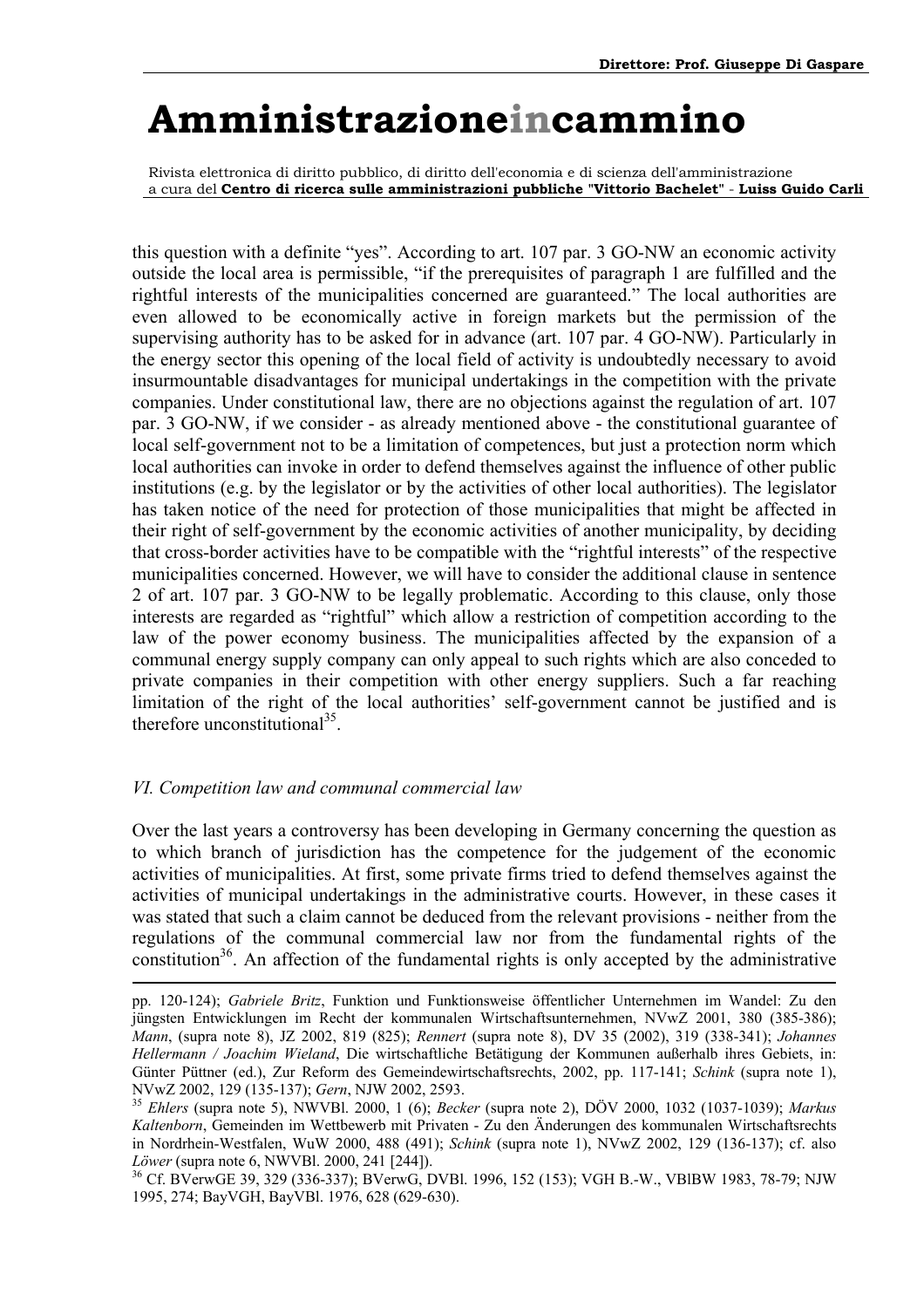Rivista elettronica di diritto pubblico, di diritto dell'economia e di scienza dell'amministrazione a cura del **Centro di ricerca sulle amministrazioni pubbliche "Vittorio Bachelet"** - **Luiss Guido Carli**

tribunals, if the freedom of competition is restricted "to an intolerable extent" or if the competitors "are affected in an unacceptable way"<sup>37</sup>. For instance this is the case if a public enterprise holds a legal or factual monopoly or pursues a pure competition of supersession.

This restrictive point of view has, of course, not been met with undivided approval in academic circles: First of all, the critics of this jurisdiction rightly point out that the subsidiarity clauses of the communal commercial law have not only been enacted in the interest of the municipalities, but shall also protect the private competitors<sup>38</sup>. Besides, it has to be asked, whether the fundamental right of occupational freedom (art. 12 par. 1 GG) is not at least indirectly affected, if a communal undertaking is violating the relevant regulations of the public law and thus causes disadvantages for private competitors<sup>39</sup>. Here we might argue that the municipalities are privileged especially in financial matters (e.g. with regard to the credit supply) and therefore their undertakings often have a better starting point than private competitors<sup>40</sup>. This advantage de facto warps the competition. For that reason it cannot be correct to say that the participation of municipalities in the economic intercourse has no relevance to the fundamental rights of the private competitors<sup>41</sup>. But, as already mentioned, these arguments did not impress the administrative tribunals. As a rule, they declare an action against the economic activity of a municipality already as inadmissible.

Private companies have been more successful in the civil courts. This branch of jurisdiction is responsible for those cases which are judged on the basis of (private) competition law. Communal undertakings like any other participants in the market have to observe the rules of the law against unfair competition<sup>42</sup>. Several civil courts had judged that activities of a municipal undertaking, which are in conflict with the relevant regulations of the communal

<span id="page-39-0"></span><sup>37</sup> BVerwG, DÖV 1978, 851; BVerwG, NJW 1995, 2938-2939; cf. also *Manssen*, in: Hermann v. Mangoldt / Friedrich Klein / Christian Starck (eds.), Das Bonner Grundgesetz, vol. 1, 4th ed. 1999, Art. 12 Abs. 1, no. 80; *Bodo Pieroth / Bernd J. Hartmann*, Grundrechtsschutz gegen wirtschaftliche Betätigung der öffentlichen Hand, DVBl. 2002, 421 (422).

<span id="page-39-1"></span><sup>38</sup> *Erichsen* (supra note 2), p. 292; *Badura* (supra note 4), DÖV 1998, 818 (822); *Grawert* (supra note 5), pp. 135-136; *Pielow* (supra note 13), NWVBl. 1999, 369 (379); *Hans-Joachim David*, Wettbewerbsrechtliche Ansprüche gegen Betätigung von Kommunen und deren Gesellschaften, NVwZ 2000, 738 (740-741); *Kaltenborn* (supra note 28), WuW 2000, 488 (495); *Ruffert* (supra note 4), NVwZ 2000, 763 (764); *Mann* (supra note 8), JZ 2002, 819 (824); *Jochem Gröning*, Kommunalrechtliche Grenzen der wirtschaftlichen Betätigung der Gemeinden und Drittschutz auf dem ordentlichen Rechtsweg, WRP 2002, 17 (20); *Schink* (supra note 1), NVwZ 2002, 129 (138); of a different opinion e.g. *Joachim Wieland*, Konkurrentenschutz in der neueren Rechtsprechung zum Wirtschaftsverwaltungsrecht, DV 32 (1999), 235 (239).

<span id="page-39-2"></span><sup>39</sup> Cf. *Peter J. Tettinger*, Rechtsschutz gegen kommunale Wettbewerbsteilnahme, NJW 1998, 3473 (3474); Pielow (supra note 13), NWVBl. 1999, 369 (375-376); Pieroth / Hartmann (supra note 30), DVBl. 2002, 421.<br><sup>40</sup> Rüdiger Breuer, in: Josef Isensee / Paul Kirchhof (eds.), Handbuch des Staatsrechts, vol. VI, 1989, § 148, no.

<span id="page-39-3"></span><sup>57.</sup> 

<span id="page-39-4"></span><sup>41</sup> Cf. *Dirk Ehlers*, Verwaltung in Privatrechtsform, 1984, pp. 100-104; *Winfried Kluth*, Grenzen kommunalere Wettbewerbsteilnahme, 1988, pp. 51-86; *Reiner Schmidt*, Öffentliches Wirtschaftsrecht, Allg. Teil, 1990, p. 523; *Utz Schliesky*, Über Notwendigkeit und Gestalt eines Öffentlichen Wettbewerbsrechts, DVBl. 1999, 78 (82); *Ulrich Hösch*, Öffentlicher Zweck und wirtschaftliche Betätigung von Kommunen, DÖV 2000, 393 (396-399); *Rolf Stober*, Allgemeines Wirtschaftsverwaltungsrecht, 12. Aufl. 2000, pp. 240-241; *Wolfgang Löwer*, Der Staat als Wirtschaftssubjekt und Auftraggeber, VVDStRL 60 (2001), 416 (445); *Stefan Storr*, Der Staat als Unternehmer, 2001, pp. 152-186.

<span id="page-39-5"></span> $42$  BGHZ 66, 229 (237); 67, 81 (86-90); 82, 375 (395-396).